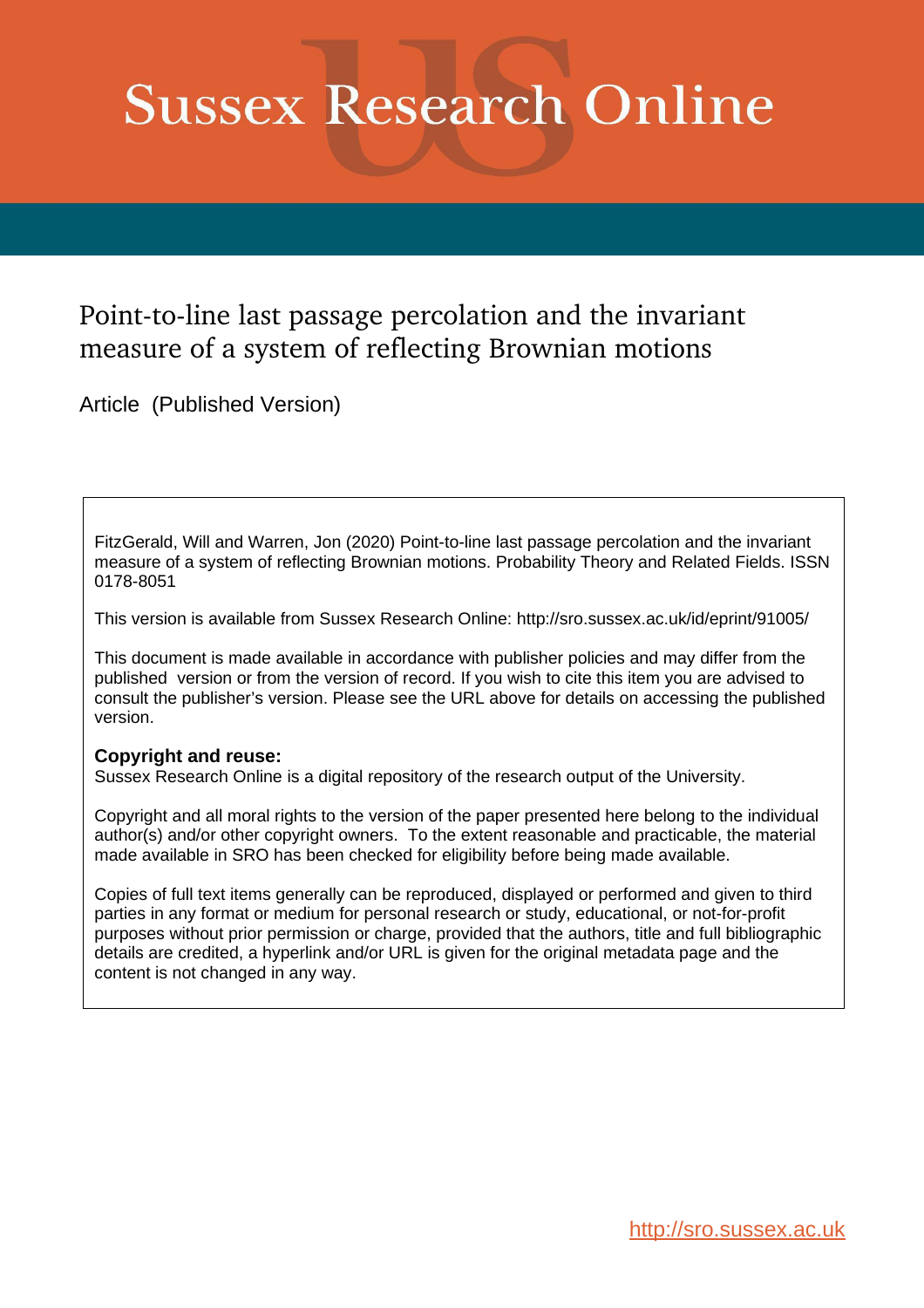

# **Point-to-line last passage percolation and the invariant measure of a system of reflecting Brownian motions**

**Will FitzGerald[1](http://orcid.org/0000-0002-3605-5682) · Jon Warren<sup>2</sup>**

Received: 17 July 2019 / Revised: 12 February 2020 © The Author(s) 2020

### **Abstract**

This paper proves an equality in law between the invariant measure of a reflected system of Brownian motions and a vector of point-to-line last passage percolation times in a discrete random environment. A consequence describes the distribution of the all-time supremum of Dyson Brownian motion with drift. A finite temperature version relates the point-to-line partition functions of two directed polymers, with an inverse-gamma and a Brownian environment, and generalises Dufresne's identity. Our proof introduces an interacting system of Brownian motions with an invariant measure given by a field of point-to-line log partition functions for the log-gamma polymer.

**Keywords** Reflected Brownian motions · Random matrices · Dufresne's identity · Log-gamma polymer · Point-to-line last passage percolation

**Mathematics Subject Classification** 60J65 · 60B20 · 60K35

## **1 Introduction**

In this paper we generalise to a random matrix setting the classical identity:

<span id="page-1-0"></span>
$$
\sup_{t\geq 0} \left( B(t) - \mu t \right) \stackrel{d}{=} e(\mu) \tag{1}
$$

where *B* is a Brownian motion,  $\mu > 0$  a drift and  $e(\mu)$  is a random variable which has the exponential distribution with rate  $2\mu$ . In our generalisation, the Brownian motion is

 $\boxtimes$  Will FitzGerald W.Fitzgerald@sussex.ac.uk Jon Warren J.Warren@warwick.ac.uk

<sup>&</sup>lt;sup>1</sup> Department of Mathematics, School of Mathematical and Physical Sciences, University of Sussex, Brighton BN1 9QH, UK

<sup>&</sup>lt;sup>2</sup> Department of Statistics, University of Warwick, Coventry CV4 7AL, UK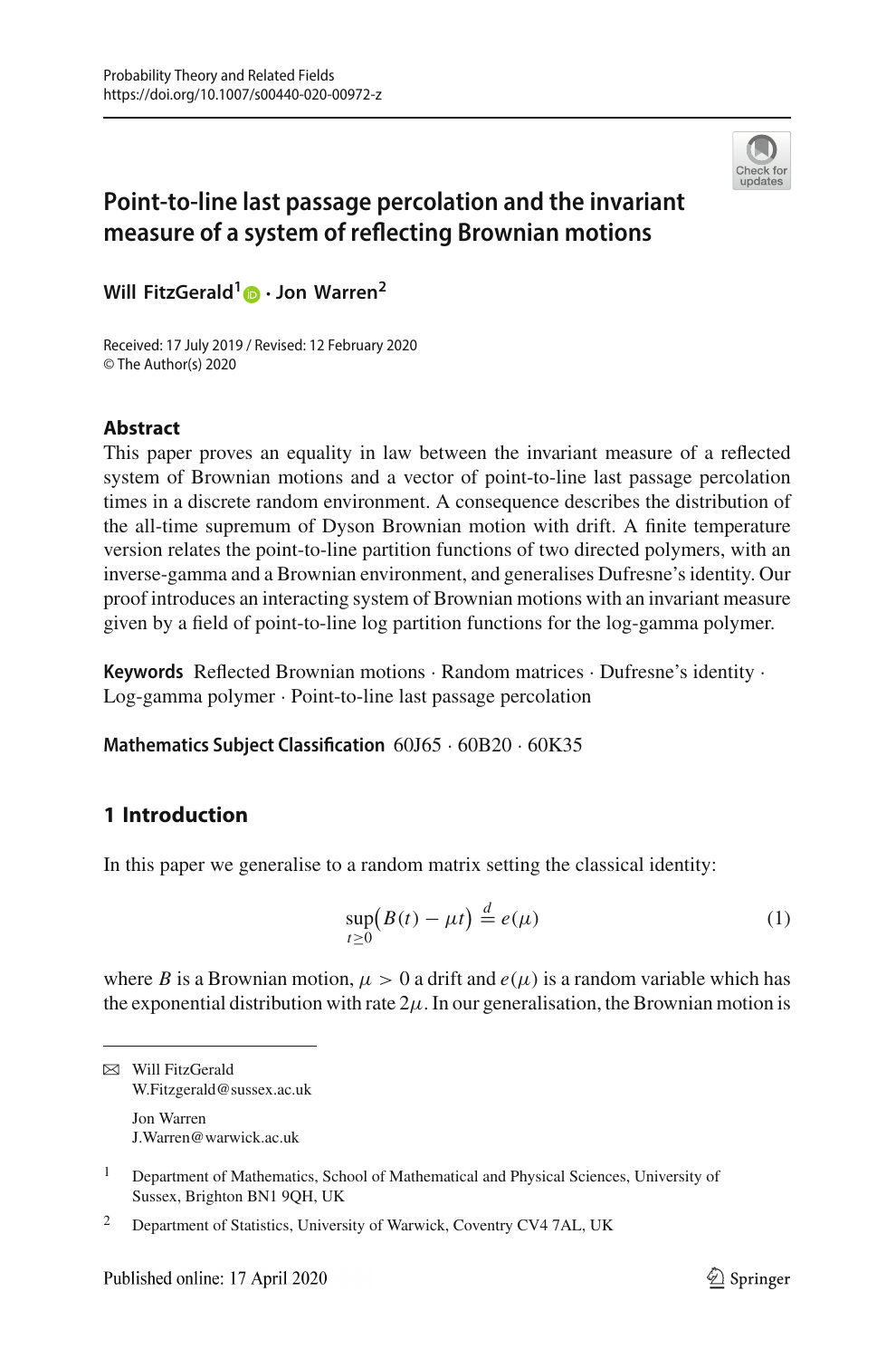replaced by the largest eigenvalue process of a Brownian motion with drift on the space of Hermitian matrices (see Sect. [2\)](#page-5-0) and the single exponentially distributed random variable is replaced by a random variable constructed from a field of independent exponentially distributed random variables using the operations of summation and maximum. In fact this latter random variable is well known as a point-to-line last passage percolation time.

**Theorem 1** Let  $(H(t): t \geq 0)$  be an  $n \times n$  Hermitian Brownian motion, let D be *an*  $n \times n$  diagonal matrix with entries  $D_{ij} = \alpha_j > 0$  for each  $j = 1, \ldots n$  and let λ*max*(*A*) *denote the largest eigenvalue of a matrix A. Then*

<span id="page-2-0"></span>
$$
\sup_{t\geq 0} \lambda_{\max}(H(t) - tD) \stackrel{d}{=} \max_{\pi \in \Pi_n^{flat}} \sum_{(ij)\in \pi} e_{ij}
$$

*where e<sub>ij</sub> are an independent collection of exponential random variables indexed by*  $\mathbb{N}^2 ∩ \{(i, j) : i + j \leq n+1\}$  *with rates*  $\alpha_i + \alpha_{n+1-i}$  *and the maximum is taken over the set of all directed (up and right) nearest-neighbour paths from* (1, 1) *to the line*  $\{(i, j) : i + j = n + 1\}$  *which we denote by*  $\Pi_n^{\text{flat}}$ .

This result gives a connection between random matrix theory and the*Kardar-Parisi-Zhang* (KPZ) universality class, a collection of models related to random interface growth including growth models, directed polymers in a random environment and various interacting particle systems. Connections of this form originated in the seminal work of Baik, Deift, Johansson [\[2](#page-49-0)] showing that the limiting distribution of the largest increasing subsequence in a random permutation is given by the Tracy-Widom GUE distribution. They have been extensively studied since then: for *curved* initial data (in our context *point-to-point* last passage percolation) in [\[4](#page-49-1)[,27](#page-50-0)[,35](#page-51-0)[,36](#page-51-1)[,39](#page-51-2)[,44](#page-51-3)] where the *Robinson-Schensted-Knuth* (RSK) correspondence plays a key role and for *flat* initial data (in our context *point-to-line* last passage percolation) in [\[3](#page-49-2)[,6](#page-50-1)[,11](#page-50-2)[,21](#page-50-3)[,33](#page-50-4)[,40](#page-51-4)] where the relationships are more mysterious.

There are two results which particularly relate to Theorem [1.](#page-2-0) Baik and Rains [\[3\]](#page-49-2) used a symmetrised version of the RSK correspondence to prove an equality in law between the point-to-line last passage percolation time and the largest eigenvalue from the *Laguerre orthogonal ensemble* (LOE), see Sect. [2](#page-5-0) for the definition; while a more recent work by Nguyen and Remenik [\[33](#page-50-4)] used the approach of multiplicative functionals from [\[9\]](#page-50-5) to prove an equality in law between the supremum of non-intersecting Brownian bridges and the square root of the largest eigenvalue of LOE. In Sect. [2](#page-5-0) we show these two results can be combined to establish Theorem [1](#page-2-0) in the case of *equal*  $drifts: \alpha_1 = \alpha_2 = \cdots = \alpha_n.$ 

One aspect of the links between random matrices and growth models in the KPZ class is a striking variational representation for the largest eigenvalue of Hermitian Brownian motion. Specifically, consider a system of reflected Brownian motions, where each particle is reflected up from the particle below (see Sect. [3\)](#page-7-0). Then the largest particle of this system is equal in distribution, as a process, to the largest eigenvalue of a Hermitian Brownian motion, see [\[4](#page-49-1)[,25](#page-50-6)[,36](#page-51-1)[,44](#page-51-3)]. This can be combined with a time reversal, as in  $[10]$ , to show that the all-time supremum of the largest eigenvalue has the same distribution as the largest particle in a stationary system of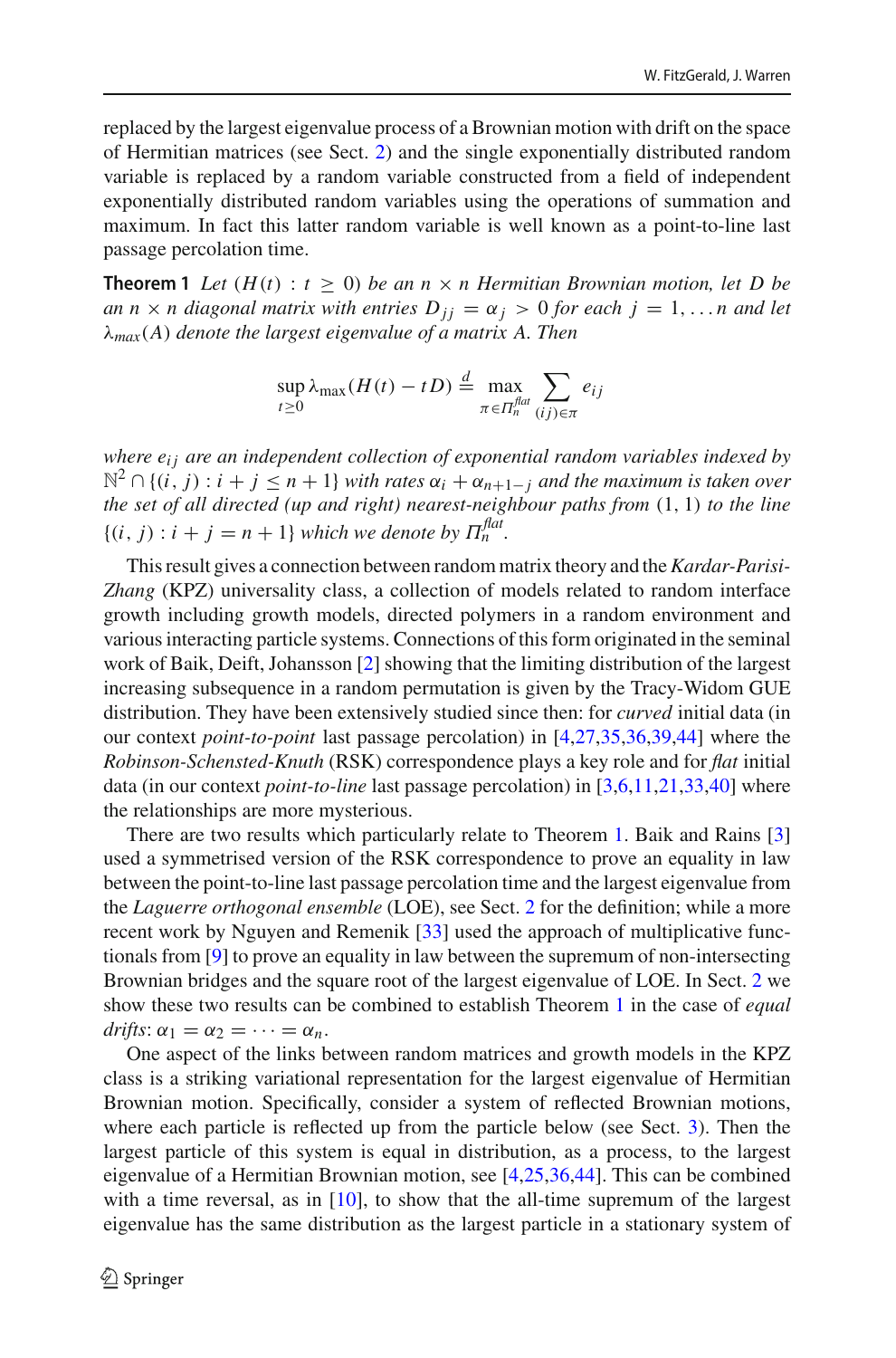reflecting Brownian motions but with an *additional reflecting wall at the origin*. This is a generalisation of the classical argument that deduces from the identity  $(1)$  that the invariant measure of a reflected Brownian motion with negative drift is the exponential distribution. Thus we are motivated to study the invariant measure of this system of reflecting Brownian motions with a wall and unexpectedly we find that the entire invariant measure – rather than just the marginal distribution of the top particle – can be described by last passage percolation.

Let  $\alpha_j > 0$  for each  $j = 1, ..., n$  and let  $(B_1^{(-\alpha_1)}, ..., B_n^{(-\alpha_n)})$  be independent Brownian motions with drifts  $(-\alpha_1,\ldots,-\alpha_n)$ . A system of reflected Brownian motions with a wall at the origin can be defined inductively using the Skorokhod construction,

$$
Y_1(t) = B_1^{(-\alpha_1)}(t) - \inf_{0 \le s \le t} B_1^{(-\alpha_1)}(s) = \sup_{0 \le s \le t} \left( B_1^{(-\alpha_1)}(t) - B_1^{(-\alpha_1)}(s) \right) \tag{2}
$$

$$
Y_j(t) = \sup_{0 \le s \le t} \left( B_j^{(-\alpha_j)}(t) - B_j^{(-\alpha_j)}(s) + Y_{j-1}(s) \right) \text{ for } j \ge 2.
$$
 (3)

We will show in Sect. [3](#page-7-0) that the distribution of  $Y(t) = (Y_1(t), \ldots, Y_n(t))$  converges to a unique invariant measure and we denote a random variable with this law by  $(Y_1^*, \ldots, Y_n^*)$ . This is equal in distribution to a vector of point-to-line last passage percolation times where we allow the point from which the directed paths start to vary: let  $\Pi_n^{\text{flat}}(k, l)$  denote the set of all directed (up and right) nearest-neighbour paths from the point  $(k, l)$  to the line  $\{(i, j) : i + j = n + 1\}$  and let

<span id="page-3-2"></span><span id="page-3-1"></span><span id="page-3-0"></span>
$$
G(k, l) = \max_{\pi \in \Pi_n^{\text{flat}}(k, l)} \sum_{(ij) \in \pi} e_{ij}
$$
 (4)

<span id="page-3-3"></span>where  $e_{ij}$  are independent exponential random variables indexed by  $\mathbb{N}^2 \cap \{(i, j) :$  $i + j \leq n + 1$ } with rates  $\alpha_i + \alpha_{n-j+1}$ .

**Theorem 2** Let  $(Y_1^*, \ldots, Y_n^*)$  be distributed according to the invariant measure of the *system of reflected Brownian motions defined by* [\(2\)](#page-3-0), [\(3\)](#page-3-1) *and let*  $(G(1, n), \ldots, G(1, 1))$ *be the vector of point-to-line last passage percolation times defined by* [\(4\)](#page-3-2)*. For any*  $n \geq 1$ ,

$$
(Y_1^*, \ldots, Y_n^*) \stackrel{d}{=} (G(1, n), \ldots, G(1, 1)).
$$

We will prove Theorem [2](#page-3-3) by finding transition densities for both systems of a similar form to those found for TASEP in Schütz [\[41\]](#page-51-5) and reflected Brownian motions in Warren [\[44](#page-51-3)] and use these to calculate explicit densities for both vectors. Then Theorem [1,](#page-2-0) with general drifts, follows from Theorem [2](#page-3-3) by the time reversal argument discussed previously.

Point-to-line last passage percolation is related to the *totally asymmetric exclusion process* (TASEP) by interpreting last passage times as the time at which a particle jumps. The point-to-line geometry corresponds to a periodic initial condition for TASEP, where particles are initially located at every even site of the negative integers.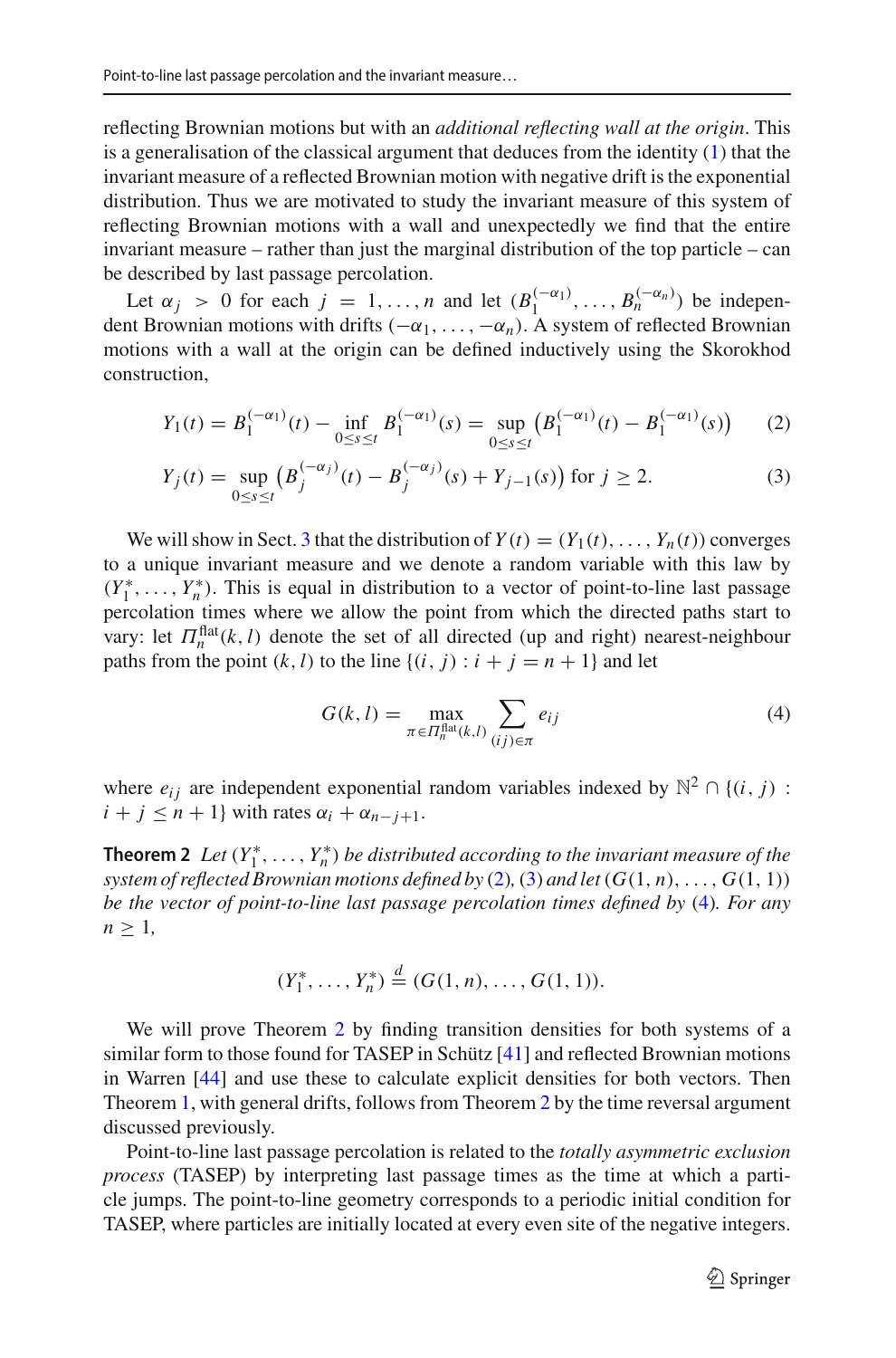The joint distribution of particle positions at a fixed time is given by a Fredholm determinant in  $[11,40]$  $[11,40]$  and under a suitable limit the authors obtain the Airy<sub>1</sub> process. Their techniques also provide Fredholm determinants more generally, for example for the vector  $(G(1, n), \ldots, G(n, n))$ . In TASEP and in the systems of reflected Brownian motion studied in [\[45](#page-51-6)] the role of the flat geometry is played by a *periodic initial condition*, whereas for the Brownian model  $(Y(t))_{t>0}$  considered above this role is played by a *reflecting wall* at the origin. This is a substantial difference: a natural path-valued process to consider is the evolution as *n* varies of the path of the top particle; in this setting the techniques used in  $[11,40,45]$  $[11,40,45]$  $[11,40,45]$  are no longer applicable. The path of the top particle is a candidate for a finite  $n$  analogue of the Airy<sub>1</sub> process.

Another motivation for this reflected system is provided by queueing theory: reflected Brownian motions have been considered as a model for *tandem queues* in heavy traffic and the invariant measures have been studied extensively both analytically and numerically [\[14](#page-50-8)[,17](#page-50-9)[,20](#page-50-10)[,24](#page-50-11)[,26](#page-50-12)[,35\]](#page-51-0). It is known from [\[26](#page-50-12)] that the invariant measure has an explicit product form when a skew symmetry condition for the angles of reflection holds and it is known from [\[17\]](#page-50-9) that the invariant measure can be expressed as a sum of exponential random variables if a weaker relation between the angles holds. In our case, the presence of a wall, which has a natural queueing interpretation as a deterministic arrival process, ensures that the skew symmetry condition fails; nonetheless Theorem [2](#page-3-3) describes the non-reversible invariant measure and we give an explicit formula for its density in Sect. [3.](#page-7-0)

A further classical result from probability theory that we consider is Dufresne's identity. Let  $\mu > 0$ , let  $B^{(-\mu)}$  be a Brownian motion with drift  $-\mu$  and let  $\gamma^{-1}(\mu)$ denote an inverse gamma random variable with shape parameter  $\mu$  and rate 1. Then Dufresne's identity is an equality in law,

$$
2\int_0^\infty e^{2B^{(-\mu)}(t)}dt \stackrel{d}{=} \gamma^{-1}(\mu)
$$

which has been studied in mathematical finance and diffusion in a random environment (see [\[32](#page-50-13)[,46](#page-51-7)] and the references within). This is a positive temperature version of the fact that the all-time supremum of Brownian motion with negative drift has an exponential distribution and suggests the following positive temperature version of Theorem [1.](#page-2-0)

<span id="page-4-0"></span>**Theorem 3** *For*  $i = 1, ..., n$  *let*  $\alpha_i > 0$  *and let*  $B_i^{(-\alpha_i)}$  *be independent Brownian motions with drifts* −α*<sup>i</sup> . Let Wi j be a collection of inverse gamma random variables indexed by*  $\mathbb{N}^2 \cap \{(i, j) : i + j \leq n + 1\}$  *with shape parameters*  $\alpha_i + \alpha_{n-j+1}$ *and rate* 1 *and let*  $\Pi_n^{\text{flat}}$  *denote the set of all directed paths from*  $(1, 1)$  *to the line*  ${(i, j) : i + j = n + 1}.$  Then

$$
\int_{0=s_0
$$

The left hand side of this expression is the partition function for a point-to-line polymer in a Brownian environment while the right hand side is the partition function for the point-to-line log-gamma polymer. The *point-to-point* polymers have been studied in a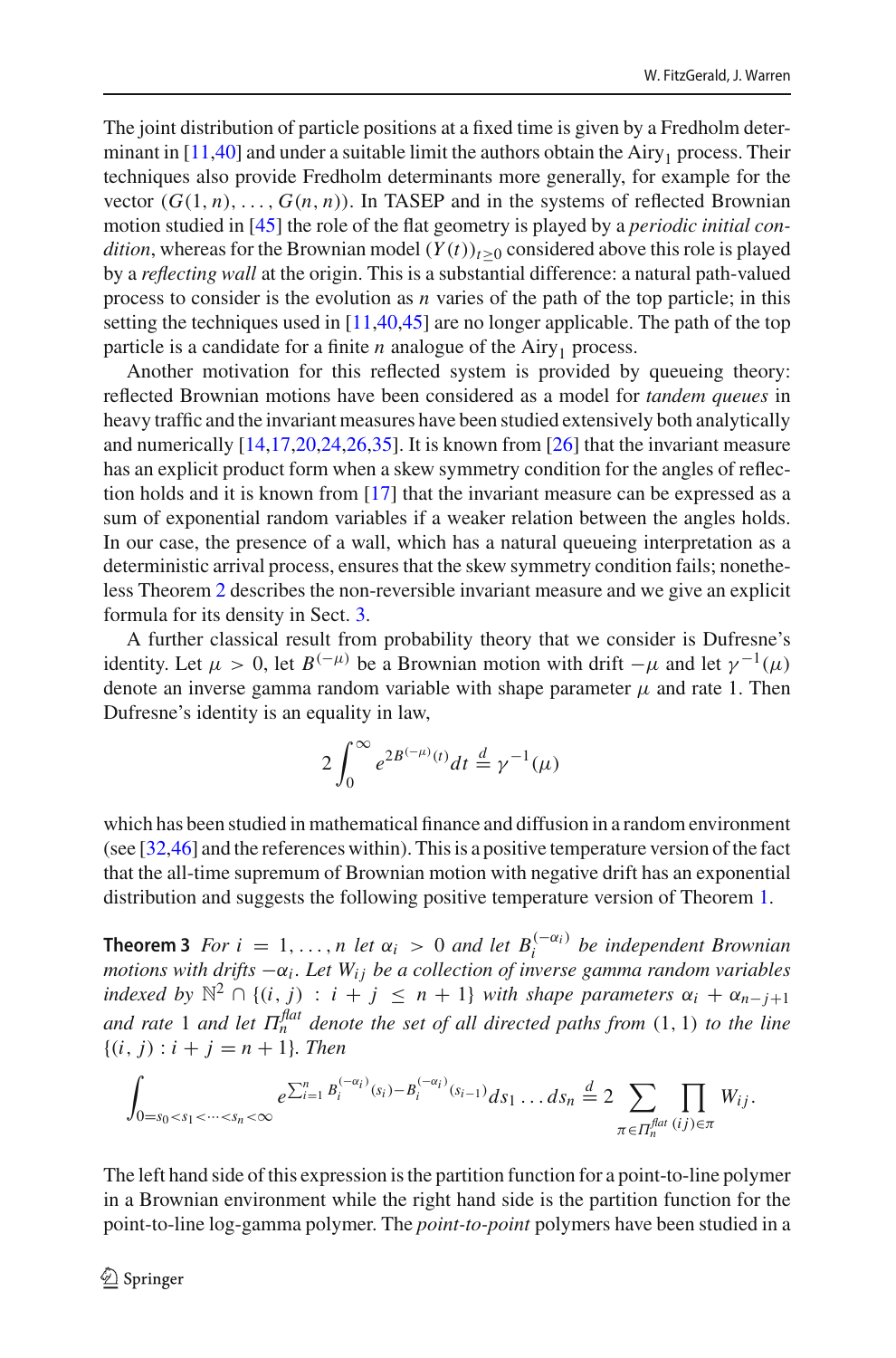number of recent papers: the Brownian model in [\[7](#page-50-14)[,35](#page-51-0)[,37\]](#page-51-8) and the log-gamma polymer in [\[8](#page-50-15)[,16](#page-50-16)[,38](#page-51-9)[,42\]](#page-51-10) with one motivation being their relationship to the KPZ equation (see [\[15](#page-50-17)] for a survey). The *point-to-line* log-gamma polymer, which corresponds to a flat initial condition for the KPZ equation, has been studied recently by [\[6](#page-50-1)[,34\]](#page-51-11) using a local version of the geometric RSK correspondence and an expression is given for the Laplace transform of the point-to-line partition function of the log-gamma polymer in terms of Whittaker functions. From Theorem [3](#page-4-0) it follows that the Laplace transform of the partition function of the point-to-line Brownian model, which has not been studied previously, is also given by the same expression.

For the proof, we use a time reversal argument to show that Theorem [3](#page-4-0) follows from a stronger result on the invariant measure of a system of Brownian motions where the reflection rules of the system in Theorem [2](#page-3-3) are replaced by smooth exponential interactions. We find this invariant measure by embedding the Brownian system in a larger system of interacting Brownian motions, indexed by a triangular array, such that the invariant measure of this system is given by a field of point-to-line log partition functions for the log-gamma polymer.

#### <span id="page-5-0"></span>**2 Equal drifts and connections to LOE**

This section discusses in more detail the connection between the results of Nguyen and Remenik [\[33](#page-50-4)], and Baik and Rains [\[3](#page-49-2)].

We first introduce the relevant random matrix ensembles and processes.We consider a Brownian motion on the space of  $n \times n$  Hermitian matrices denoted  $(H(t))_{t>0}$  and constructed from independent entries  ${H_{i,j} : i \leq j}$  such that along the diagonal  $H_{ii}$ are real standard Brownian motions, the entries below the diagonal  ${H_{ii} : i < j}$ are standard complex Brownian motions, and the remaining entries are determined by the Hermitian constraint  $H_{ij} = \bar{H}_{ji}$ . The ordered eigenvalues  $\lambda_1, \ldots, \lambda_n$  form a system of Brownian motions conditioned (in the sense of Doob) not to collide and with a specified entrance law from the origin which can be constructed as a limit from the interior of the Weyl chamber (for example, see [\[31](#page-50-18)]). The time changed matrix-valued process  $(H^{br}(t))_{t \in [0,1]} = ((1 - t)H(t/(1 - t)))_{t \in [0,1]}$  is a Brownian bridge in the space of Hermitian matrices and the eigenvalues are given by applying this time change to the above system of Brownian motions conditioned not to collide. It can be checked, for example by calculating the joint distribution of particles at a sequence of times, that the eigenvalues of a Hermitian Brownian bridge are given by a system of Brownian bridges which we denote  $(B_1^{br}, \ldots, B_n^{br})$  with the ordering  $B_1^{\text{br}} \leq \cdots \leq B_n^{\text{br}}$  all started at zero at time 0 and ending at zero at time 1 with a specified entrance and exit law constructed as a limit from the interior of the Weyl chamber, and conditioned (in the sense of Doob) not to collide in the time interval  $t \in (0, 1)$ .

Let *X* be an  $m \times n$  matrix with entries given by independent standard normal random variables and assume  $m \ge n$ . Then  $M = X^T X$  is an  $n \times n$  matrix from the *Laguerre orthogonal ensemble* (LOE) and the joint density of eigenvalues is given by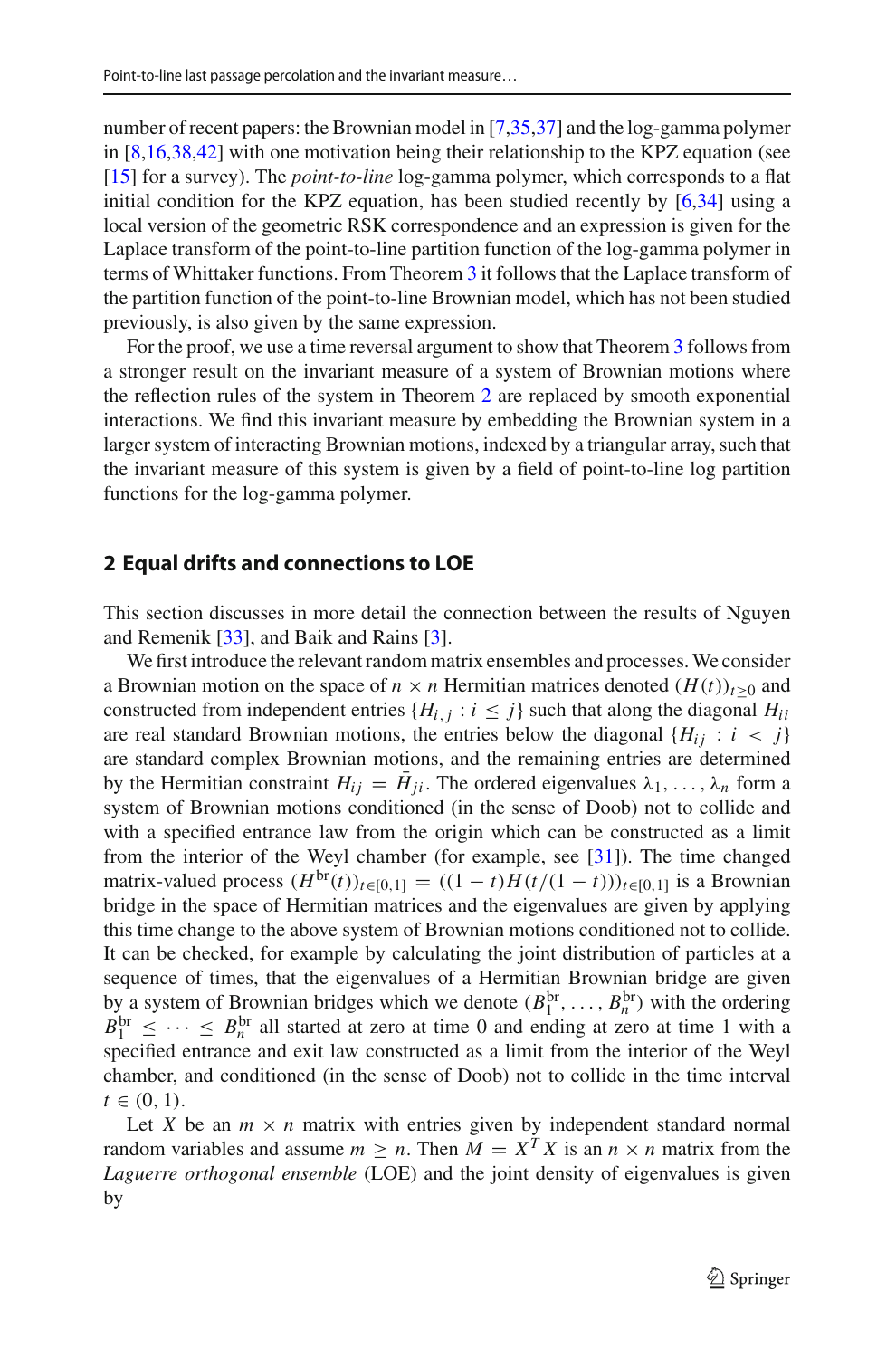$$
f_{\text{LOE}}(\lambda_1, \ldots, \lambda_n) = \frac{1}{c_n} \prod_{1 \leq i < j \leq n} |\lambda_i - \lambda_j| \prod_{i=1}^n \lambda_i^a e^{-\lambda_i/2}
$$

where  $c_n$  is a normalisation constant and the parameter  $a = (m - n - 1)/2$ . Throughout this paper we will only be interested in the case  $a = 0$ , or equivalently  $m = n + 1$ . The main result of Nguyen and Remenik [\[33\]](#page-50-4) states that

$$
4\left(\sup_{0\leq t\leq 1} B_n^{\text{br}}(t)\right)^2 \stackrel{d}{=} \lambda_{\text{max}}^{\text{LOE}}.
$$

We use the time change between Hermitian Brownian motions and bridges to express this in terms of a Hermitian Brownian motion:

$$
P(B_n^{\text{br}}(t) \le x \text{ for all } t \in [0, 1]) = P((1 - t)\lambda_{\text{max}}(H(t/1 - t)) \le x \text{ for all } t \in [0, 1])
$$
  
=  $P(\lambda_{\text{max}}(H(u)) \le x(1 + u) \text{ for all } u \ge 0)$   
=  $P(x\lambda_{\text{max}}(H(v/x^2)) \le x^2 + v \text{ for all } v \ge 0)$   
=  $P(\sup_{t \ge 0} \lambda_{\text{max}}(H(t) - tI) \le x^2)$ 

where the change of variables are given by  $u = t/(1 - t)$  and  $v = ux^2$  and the largest eigenvalue inherits the scaling property of Brownian motion. Therefore

<span id="page-6-0"></span>
$$
4 \sup_{t \ge 0} \lambda_{\max}(H(t) - tI) \stackrel{d}{=} \lambda_{\max}^{\text{LOE}}.
$$
 (5)

This is connected to last passage percolation by the results of Baik and Rains [\[3](#page-49-2)]. We refer to Section 10.5 and 10.8.2 of Forrester [\[22](#page-50-19)] for the precise statements we use which are obtained after taking a suitable limit of the geometric data considered in [\[3\]](#page-49-2) to exponential data. Let  $\Pi_n^{\text{flat}}$  denote the set of all directed nearest-neighbour paths from the point  $(1, 1)$  to the line  $\{(i, j) : i + j = n + 1\}$ , where the directed paths consist only of up and right steps: that is to say, paths whose co-ordinates are non-decreasing. We let  $e_{ij}$  be independent exponential random variables indexed by  $\mathbb{N}^2$  ∩ {(*i*, *j*) : *i* + *j* ≤ *n* + 1} with rate  $\alpha_i + \alpha_{n-i+1}$  and define the last passage percolation time

$$
G(1, 1) = \max_{\pi \in \Pi_n^{\text{flat}}(k, l)} \sum_{(ij) \in \pi} e_{ij}.
$$

This can be compared with *point-to-point* last passage percolation in a *symmetric random environment*. Fix *n* and define exponential data  $\{\hat{e}_{ij} : i, j \leq n\}$  by  $\hat{e}_{ij}$  =  $\hat{e}_{ji} = e_{ij}$  for  $i < n - j + 1$ , and  $\hat{e}_{ij} = \frac{1}{2}e_{ij}$  for  $i = n - j + 1$ . Let  $\Pi_n$  denote the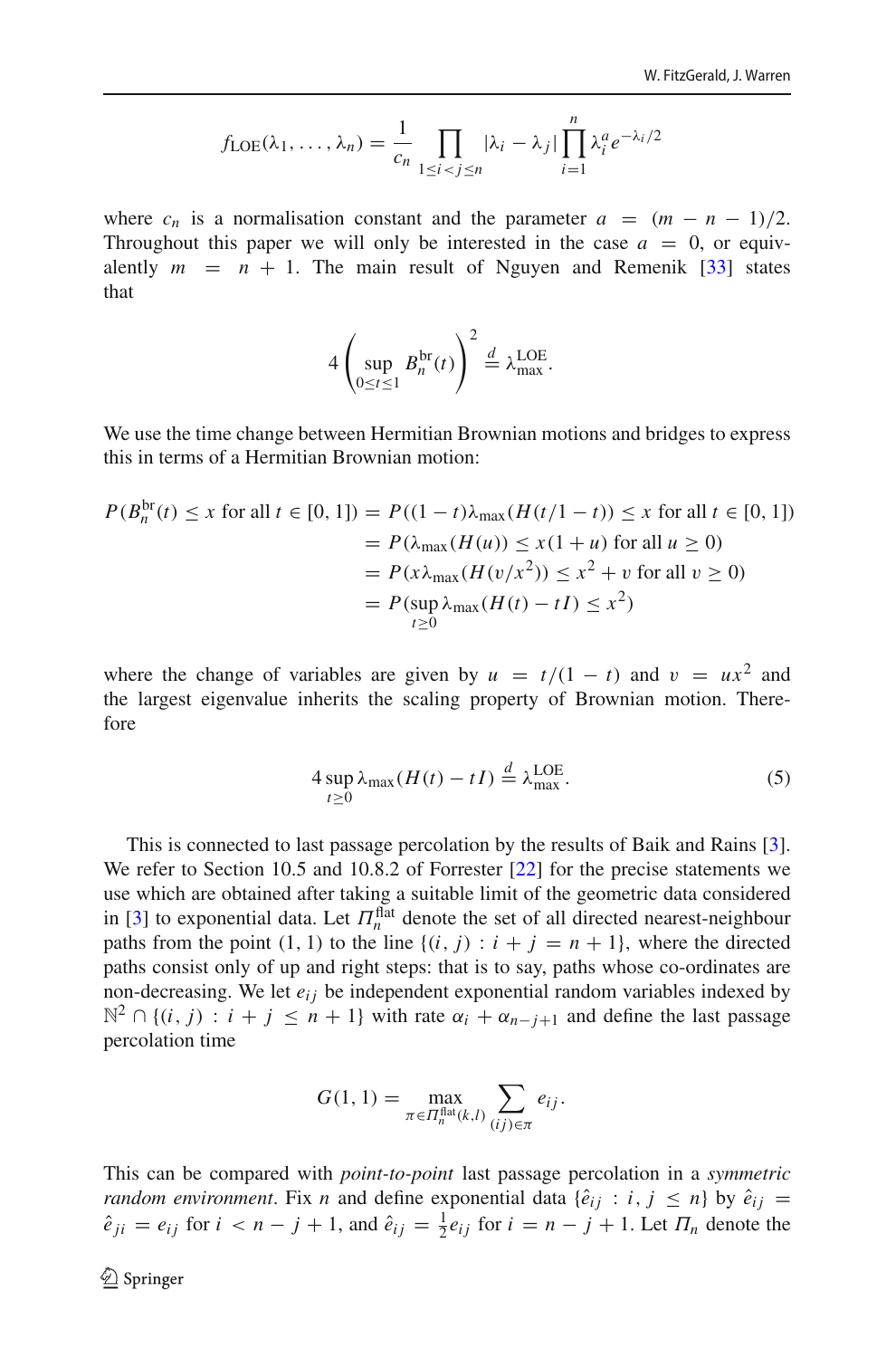set of all directed (up and right) nearest-neighbour paths from the point  $(1, 1)$  to the point  $(n, n)$ . Due to the symmetry of the random environment

<span id="page-7-1"></span>
$$
2 \max_{\pi \in \Pi_n^{\text{flat}}} \sum_{(ij) \in \pi} e_{ij} = \max_{\pi \in \Pi_n} \sum_{(ij) \in \pi} \hat{e}_{ij}.
$$
 (6)

The RSK correspondence can be applied to *any rectangular array of data* and generates a pair of semi-standard Young tableaux  $(P, Q)$  with shape  $\nu$  such that  $\nu_1$  is equal to the point-to-point last passage percolation time. When applied to exponential data with symmetry (see Section 10.5.1 of Forrester [\[22\]](#page-50-19)), the two tableaux can be constructed from each other and the distribution of  $\nu$  has a density with respect to Lebesgue measure given by

$$
f_{\text{RSK}}(x_1,\ldots,x_n)=\frac{\prod_{i=1}^n\alpha_i\prod_{i
$$

for distinct  $\alpha_i$ . In the case when  $\alpha_i = 1$  for each  $i = 1, \ldots, n$  this can be evaluated as a limit and gives the eigenvalue density for LOE (scaled by a constant factor of 2). In combination with Eq.  $(6)$  this shows that,

<span id="page-7-2"></span>
$$
4 \max_{\pi \in \Pi_n^{\text{flat}}}(i_j) \in \pi} e_{ij} \stackrel{d}{=} \lambda_{\text{max}}^{\text{LOE}} \tag{7}
$$

Therefore the combination of Eqs. [\(5\)](#page-6-0) and [\(7\)](#page-7-2) proves Theorem [1](#page-2-0) in the case when *D* is a *multiple of the identity matrix*. We could use this time change argument in the reverse direction to provide an alternative proof of Nguyen and Remenik starting from Eq. [\(7\)](#page-7-2) and our proof of Theorem [1.](#page-2-0)

#### <span id="page-7-0"></span>**3 Reflected Brownian motions with a wall**

#### **3.1 Time reversal**

In the introduction we defined a system of reflected Brownian motions with a *wall at the origin*  $Y = (Y_1, \ldots, Y_n)$  and we now define the system *without the wall*. Let  $\alpha_j > 0$  for each  $j = 1, \ldots, n$  and let  $(B_1^{(-\alpha_n)}, \ldots, B_n^{(-(\alpha_1)})$  be independent Brownian motions with drifts. A system of reflected Brownian motions can be defined inductively using the Skorokhod construction,

$$
Z_j^n(t) = B_1^{(-\alpha_n)}(t)
$$
  
\n
$$
Z_j^n(t) = \sup_{0 \le s \le t} (B_j^{(-\alpha_{n-j+1})}(t) - B_j^{(-\alpha_{n-j+1})}(s) + Z_{j-1}^n(s)) \text{ for } j \ge 2.
$$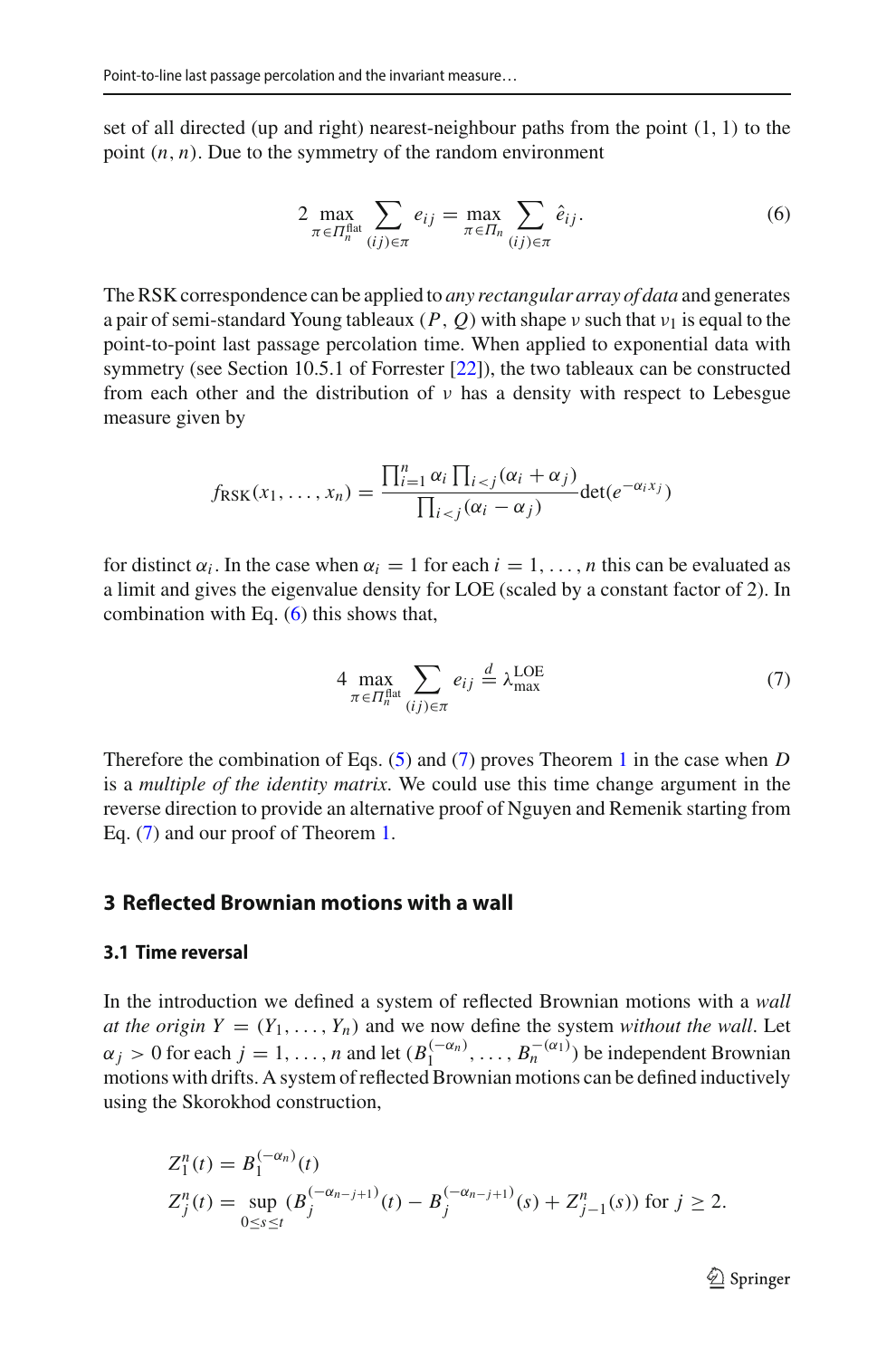An iterative application of the above gives the *n*-th particle the representation

<span id="page-8-3"></span>
$$
Z_n^n(t) = \sup_{0 = t_0 \le t_1 \le \dots t_n = t} \sum_{i=1}^n (B_i^{(-\alpha_{n-i+1})}(t_i) - B_i^{(-\alpha_{n-i+1})}(t_{i-1})).
$$
 (8)

This gives an interpretation of the largest particle in a reflected system as a pointto-point last passage percolation time in a Brownian environment. Similarly the *n*-th particle in the system with a wall defined by  $(2, 3)$  $(2, 3)$  $(2, 3)$  has a representation

<span id="page-8-2"></span>
$$
Y_n(t) = \sup_{0 \le t_0 \le \dots \le t_n = t} \sum_{i=1}^n (B_i^{(-\alpha_i)}(t_i) - B_i^{(-\alpha_i)}(t_{i-1})),\tag{9}
$$

where the only difference is that there is one extra supremum over  $t_0$  and we have reversed the order of the drifts. These systems are related: in [\[10](#page-50-7)] it was proved in the zero drift case that for each fixed *t*,

<span id="page-8-0"></span>
$$
Y_n(t) \stackrel{d}{=} \sup_{0 \le s \le t} Z_n^n(s)
$$

by a time reversal argument which easily extends to the case with drifts. We prove a vectorised version of this time reversal which can also be useful for studying the full vector  $(Y_1, \ldots, Y_n)$ . We first extend the definition of *Z* to a triangular array  $Z = (Z_j^k)$ :  $1 \leq j \leq k, 1 \leq k \leq n$  as follows

$$
Z_1^k(t) = B_{n-k+1}^{(-\alpha_k)}(t) \text{ for } 1 \le k \le n
$$
 (10)

$$
Z_j^k(t) = \sup_{0 \le s \le t} B_{n-k+j}^{(-\alpha_{k-j+1})}(t) - B_{n-k+j}^{(-\alpha_{k-j+1})}(s) + Z_{j-1}^k(s) \text{ for } 2 \le j \le k \tag{11}
$$

with the representation

$$
Z_j^k(t) = \sup_{0=t_0 \le \dots \le t_j=t} \sum_{i=1}^j (B_{n-k+i}^{(-\alpha_{k-i+1})}(t_i) - B_{n-k+i}^{(-\alpha_{k-i+1})}(t_{i-1})).
$$

<span id="page-8-1"></span>We note that the *Z* process is still constructed from only *n* independent Brownian motions.

**Proposition 1** *For any fixed t, let*  $(Y_1, \ldots, Y_n)$  *be defined by Eq.* [\(2,](#page-3-0) [3\)](#page-3-1) *and*  $(Z_1^1, Z_2^2, \ldots, Z_n^n)$  by Eq. [\(10\)](#page-8-0), then, for any fixed  $t \ge 0$ ,

$$
(Y_1(t),\ldots,Y_n(t))\stackrel{d}{=} \left(\sup_{0\leq s\leq t}Z_1^1(s),\ldots,\sup_{0\leq s\leq t}Z_n^n(s)\right).
$$

 $\textcircled{2}$  Springer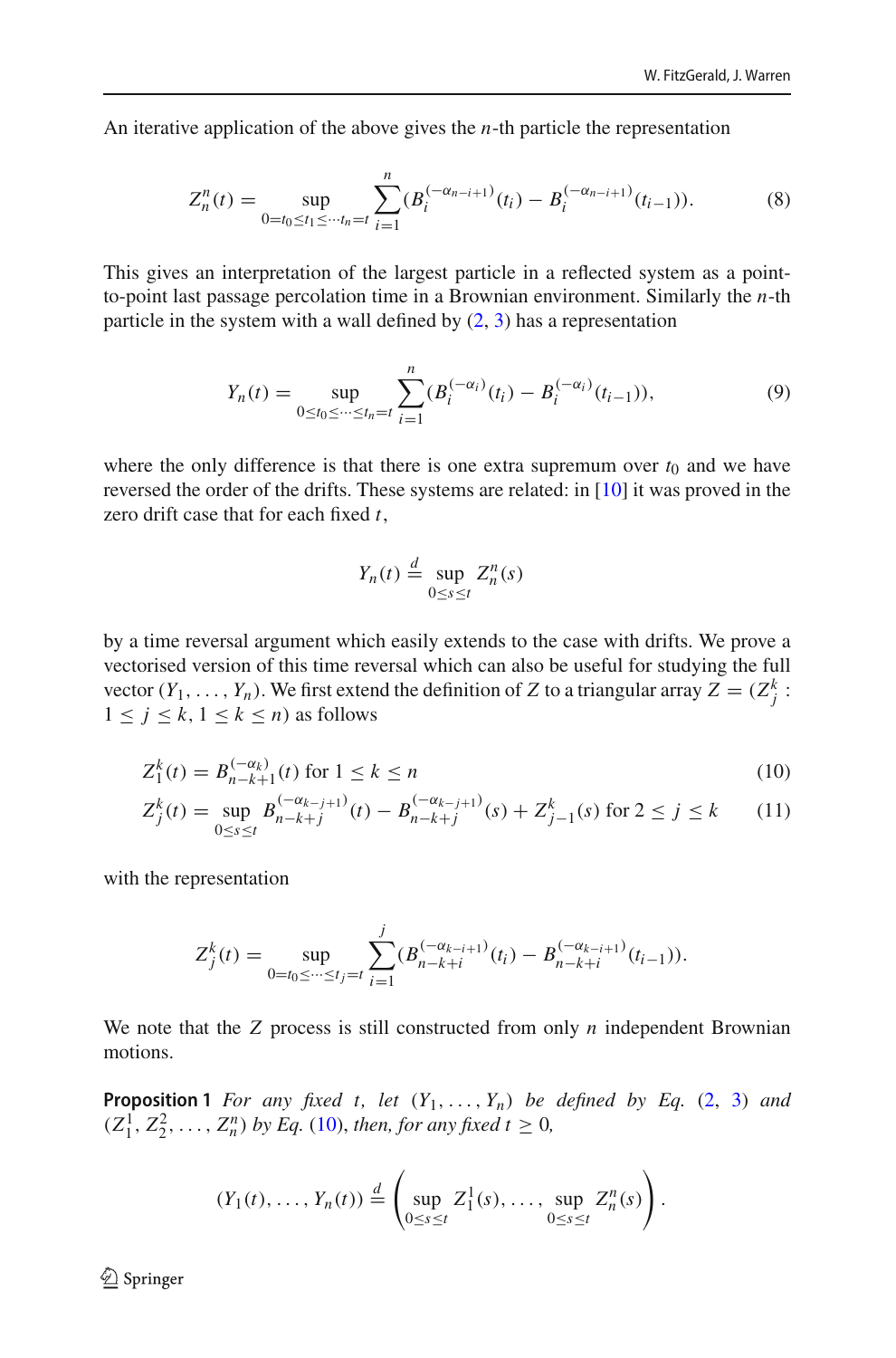In particular, the equality in law of the marginal distribution of the last co-ordinate gives the extension of [\[10](#page-50-7)] to general drifts,

$$
Y_n(t) \stackrel{d}{=} \sup_{0 \le s \le t} Z_n^n(s).
$$

*Proof* Fix *t* and observe that

$$
(Y_k(t))_{k=1}^n = \left(\sup_{0 \le t_0 \le \dots t_k = t} \sum_{i=1}^k (B_i^{(-\alpha_i)}(t_i) - B_i^{(-\alpha_i)}(t_{i-1}))\right)_{k=1}^n
$$
  
= 
$$
\left(\sup_{0 = u_0 \le \dots u_k \le t} \sum_{i=1}^k (B_i^{(-\alpha_i)}(t - u_{k-i}) - B_i^{(-\alpha_i)}(t - u_{k-i+1}))\right)_{k=1}^n
$$

by letting  $t - u_i = t_{k-i}$ . By time reversal  $(B_i^{(-\alpha_i)}(t) - B_i^{(-\alpha_i)}(t-s))_{s \ge 0} \stackrel{d}{=}$  $(B_{n-i+1}^{(-\alpha_i)}(s))_{s\geq 0}$ . Therefore

$$
(Y_k(t))_{k=1}^n \stackrel{d}{=} \left(\sup_{0=u_0\leq \dots u_k\leq t} \sum_{i=1}^k (B_{n-i+1}^{(-\alpha_i)}(u_{k-i+1}) - B_{n-i+1}^{(-\alpha_i)}(u_{k-i}))\right)_{k=1}^n
$$
  
= 
$$
\left(\sup_{0\leq s\leq t} Z_k^k(s)\right)_{k=1}^n
$$

where the final equality requires changing the index of summation from *i* to  $k - i + 1$ .  $\Box$ 

<span id="page-9-0"></span>**Proposition 2** *For*  $i = 1, ..., n$ *, let*  $\alpha_i > 0$ *.* 

(i) *The vector*  $(\sup_{0 \le s \le t} Z_1^1(s), \ldots, \sup_{0 \le s \le t} Z_n^n(s))$  *converges almost surely as t* → ∞ *to a finite random variable. From this and Proposition* [1](#page-8-1) *we can deduce that*  $(Y_1(t), \ldots, Y_n(t))$  *converges in distribution as t*  $\rightarrow \infty$  *to a random variable which we denote*  $(Y_1^*, \ldots, Y_n^*)$  *and satisfies* 

$$
(Y_1^*,\ldots,Y_n^*)\stackrel{d}{=} \left(\sup_{0\leq s\leq\infty}Z_1^1(s),\ldots,\sup_{0\leq s\leq\infty}Z_n^n(s)\right).
$$

(ii) *The top particle satisfies*

$$
Y_n^* \stackrel{d}{=} \sup_{0 \le t < \infty} Z_n^n(t) \stackrel{d}{=} \sup_{0 \le t < \infty} \lambda_{\max}(H(t) - tD).
$$

(iii) *Suppose that*  $\alpha_i = 1$  *for all*  $i = 1, \ldots, n$ *, then the top particle satisfies* 

$$
4Y_n^* \stackrel{d}{=} 4 \sup_{0 \le t < \infty} Z_n^n(t) \stackrel{d}{=} 4 \sup_{0 \le t < \infty} \lambda_{\max}(H(t) - tI) \stackrel{d}{=} \lambda_{\max}^{LOE}.
$$

 $\mathcal{D}$  Springer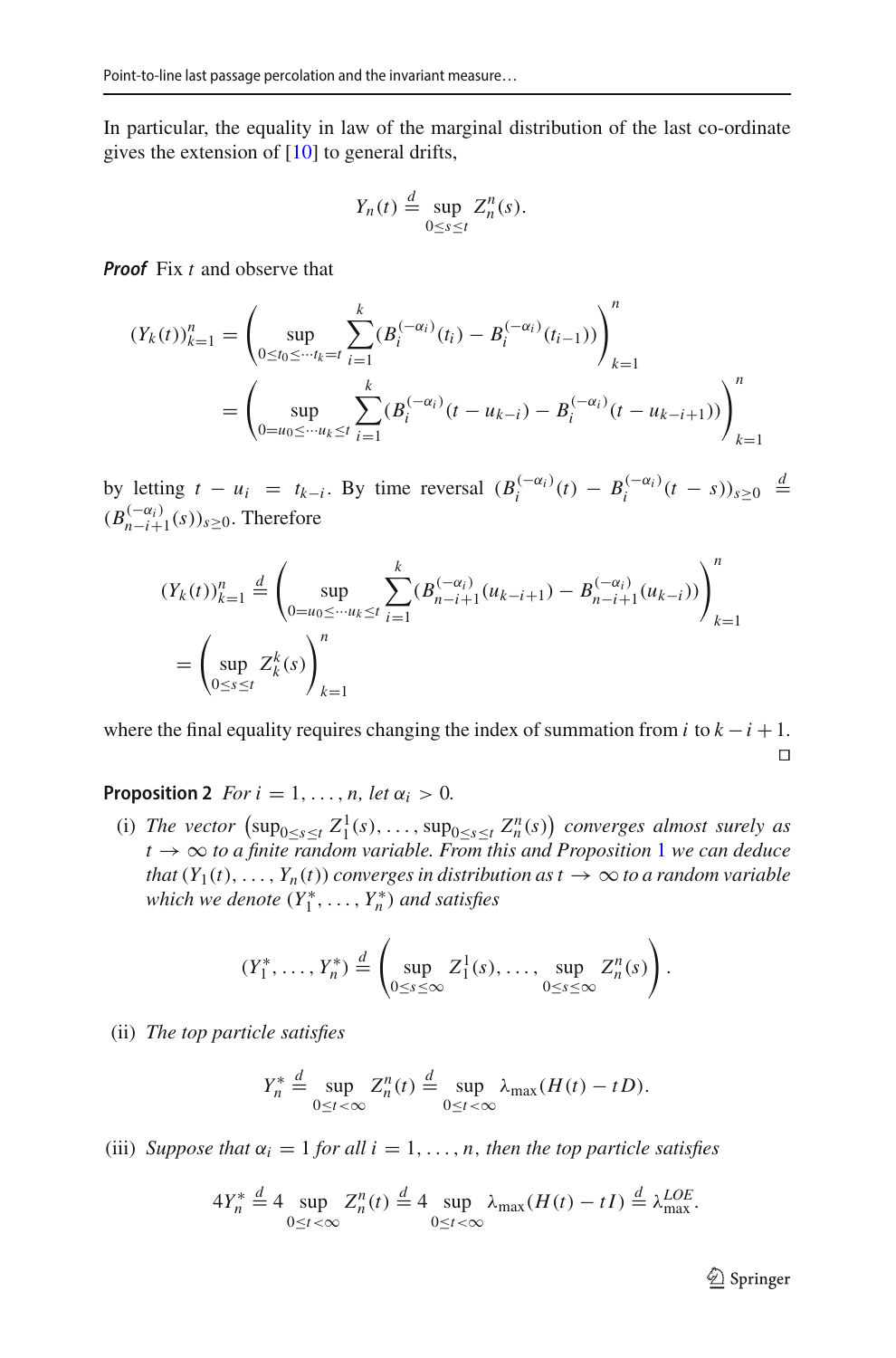The random variable  $(Y_1^*, \ldots, Y_n^*)$  is distributed according to the unique invariant measure of the Markov process *Y* , which will follow from Lemma [3.](#page-17-0)

*Proof* We first show the almost sure convergence in part (i).

It is sufficient to show the suprema  $(\sup_{0 \le s \le \infty} Z_1^1(s), \dots, \sup_{0 \le s \le \infty} Z_n^n(s))$  are almost surely finite. We prove a stronger statement that will be useful later, namely, that

$$
\lim_{t\to\infty}\frac{1}{t}Z_j^k(t)=-\min(\alpha_k,\alpha_{k-1},\ldots,\alpha_{k-j+1}).
$$

Denote  $\min(\alpha_k, \alpha_{k-1}, \ldots, \alpha_{k-j+1})$  by  $\delta_j^k$ . We proceed, for each *k*, by induction on *j*.

For  $j = 1$ , we have  $Z_1^k(t) = B_{n-k+1}^{(-\alpha_k)}(t)$  and the required statement is a property of Brownian motion with drift. For the inductive step,

$$
Z_j^k(t) = \sup_{0 \le s \le t} B_{n-k+j}^{(-\alpha_{k-j+1})}(t) - B_{n-k+j}^{(-\alpha_{k-j+1})}(s) + Z_{j-1}^k(s)
$$
  
=  $B_{n-k+j}^{(-\alpha_{k-j+1})}(t) + \sup_{0 \le s \le t} (-B_{n-k+j}^{(-\alpha_{k-j+1})}(s) + Z_{j-1}^k(s)).$ 

Now observe that  $B_{n-k+j}^{(-\alpha_{k-j+1})}(t)/t \to -\alpha_{k-j+1}$ , and, making use of the inductive hypothesis,

$$
\frac{1}{t}\sup_{0\leq s\leq t}\left(-B_{n-k+j}^{(-\alpha_{k-j+1})}(s)+Z_{j-1}^k(s)\right)\to \max(0,\alpha_{k-j+1}-\delta_{j-1}^k).
$$

Thus we deduce that  $Z_f^k(t)/t$  tends to  $-\min(\alpha_{k-j+1}, \delta_{j-1}^k) = \delta_f^k$ .

For parts (ii) and (iii), the first equality in distribution follows by the time reversal at the start of this section. The second equality in distribution follows from the well known equality in distribution of processes between the largest particle in a reflected system of Brownian motions and the largest eigenvalue of Hermitian Brownian motion. For equal parameters a proof can be found in any of  $[4,25,36,44]$  $[4,25,36,44]$  $[4,25,36,44]$  $[4,25,36,44]$  and for general parameters a proof can be found in [\[1\]](#page-49-3). The final equality in distribution for part (iii) follows from the results of Nguyen and Remenik and the time change in Sect. [2.](#page-5-0) 

The fluctuations of the largest eigenvalue of the Laguerre orthogonal ensemble are governed in the large *n* limit by the Tracy-Widom GOE distribution. This distribution arises as the scaling limit for models in the KPZ universality class with flat initial data and so we now see that (the marginals of) the stationary distribution of reflecting Brownian motions with a wall also lies within this universality class. This is explained by Eq. [\(9\)](#page-8-2) or the relationship to  $\sup_{0 \le s \le \infty} Z_n(s)$  along with Eq. [\(8\)](#page-8-3) which both identify *Y*<sup>∗</sup> as a point-to-line last passage percolation time in a Brownian environment.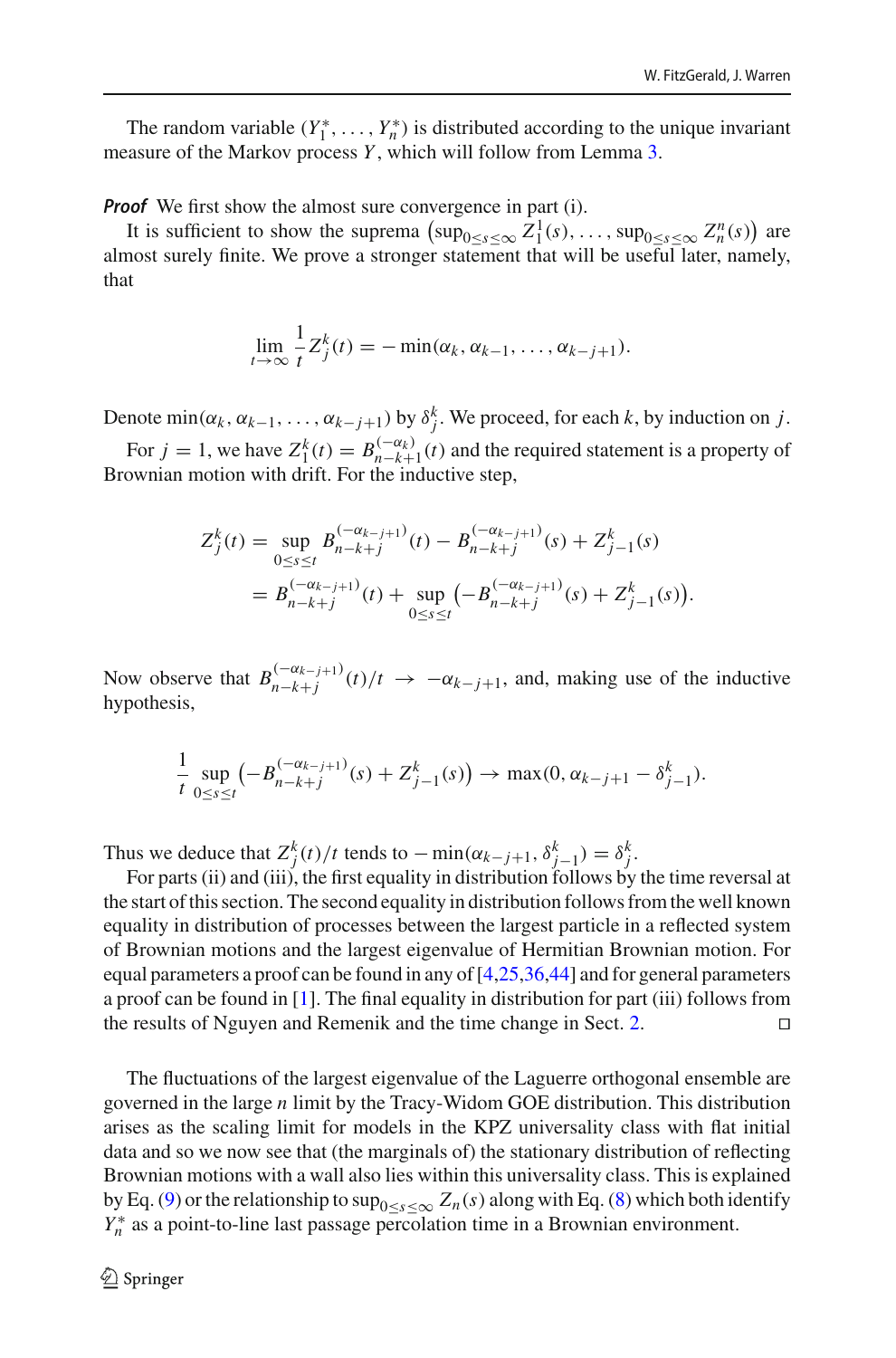#### **3.2 Transition density**

The system of reflected Brownian motions with a wall can be defined through a system of SDEs and we use this to define the process with a general initial condition. Let  $0 \le y_1 \le y_2 \le \cdots \le y_n$  and define

<span id="page-11-1"></span>
$$
Y_j(t) = y_j + B_j^{(-\alpha_j)}(t) + L_j(t) \text{ for } j = 1, ..., n
$$
 (12)

where  $L_1$  is the local time process at zero of  $Y_1$  and  $L_j$  is the local time process at zero of *Yj* −*Yj*−<sup>1</sup> for each *j* = 2,..., *n*. This is a Markov process and we give its transition density. This has a form similar to [\[1](#page-49-3)[,10](#page-50-7)[,41](#page-51-5)[,44](#page-51-3)[,45](#page-51-6)]. Let  $W_n^+ = \{0 \le z_1 \le \cdots \le z_n\}$ denote the state space of a system of reflected Brownian motions with a wall. We define differential and integral operators acting on infinitely differentiable functions  $f : [0, \infty) \to \mathbb{R}$  which have superexponential decay at infinity as follows,

<span id="page-11-0"></span>
$$
D^{\beta} f(x) = f'(x) - \beta f(x), \qquad J^{\beta} f(x) = \int_{x}^{\infty} e^{\beta(x-t)} f(t) dt \tag{13}
$$

where we define the derivative at zero to be the right derivative at zero. The operators satisfy easy to verify identities:

(i) Commutation relations: for any real  $\alpha$ ,  $\beta$ ,

$$
J^{\beta}D^{\alpha} = D^{\alpha}J^{\beta}, \qquad J^{\beta}J^{\alpha} = J^{\alpha}J^{\beta}, \qquad D^{\beta}D^{\alpha} = D^{\alpha}D^{\beta}
$$

(ii) Inverse relations: let Id denote the identity map, for any real  $\alpha$ ,

$$
D^{\alpha} J^{\alpha} = -\mathrm{Id}, \qquad J^{\alpha} D^{\alpha} = -\mathrm{Id}
$$

(iii) Relations to ordinary differentiation and integration: for any real  $\alpha$ ,

$$
D^{\alpha} f(x) = e^{\alpha x} D^{0} (e^{-\alpha x} f(x)) \qquad J^{\alpha} f(x) = e^{\alpha x} J^{0} (e^{-\alpha x} f(x)).
$$

We use the notation  $D^{\alpha_1,...,\alpha_n} = D^{\alpha_1} \dots D^{\alpha_n}$  and  $J^{\alpha_1,...,\alpha_n} = J^{\alpha_1} \dots J^{\alpha_n}$  to denote concatenated operations and  $D_x^{\alpha}$ ,  $J_x^{\alpha}$  in order to specify a variable *x* on which the operators act. We note that when the operators act on different variables they also commute. Let  $\phi_t^{(\alpha)}$  (resp.  $\psi_t^{(\alpha)}$  and  $\eta_t^{(\alpha)}$ ) be the transition density of a Brownian motion (resp. Brownian motion killed at the origin and reflected at the origin) with drift  $\alpha$ . These have the following explicit expressions

$$
\phi_t^{(\alpha)}(x, y) = \frac{1}{\sqrt{2\pi t}} e^{-\frac{(y - x - \alpha t)^2}{2t}} \quad \text{for } x, y \in \mathbb{R}, t \ge 0
$$
\n
$$
\psi_t^{(\alpha)}(x, y) = e^{\alpha(y - x) - \alpha^2 t/2} \left( \frac{1}{\sqrt{2\pi t}} e^{-\frac{(y - x)^2}{2t}} - \frac{1}{\sqrt{2\pi t}} e^{-\frac{(y + x)^2}{2t}} \right) \quad \text{for } x, y, t \ge 0
$$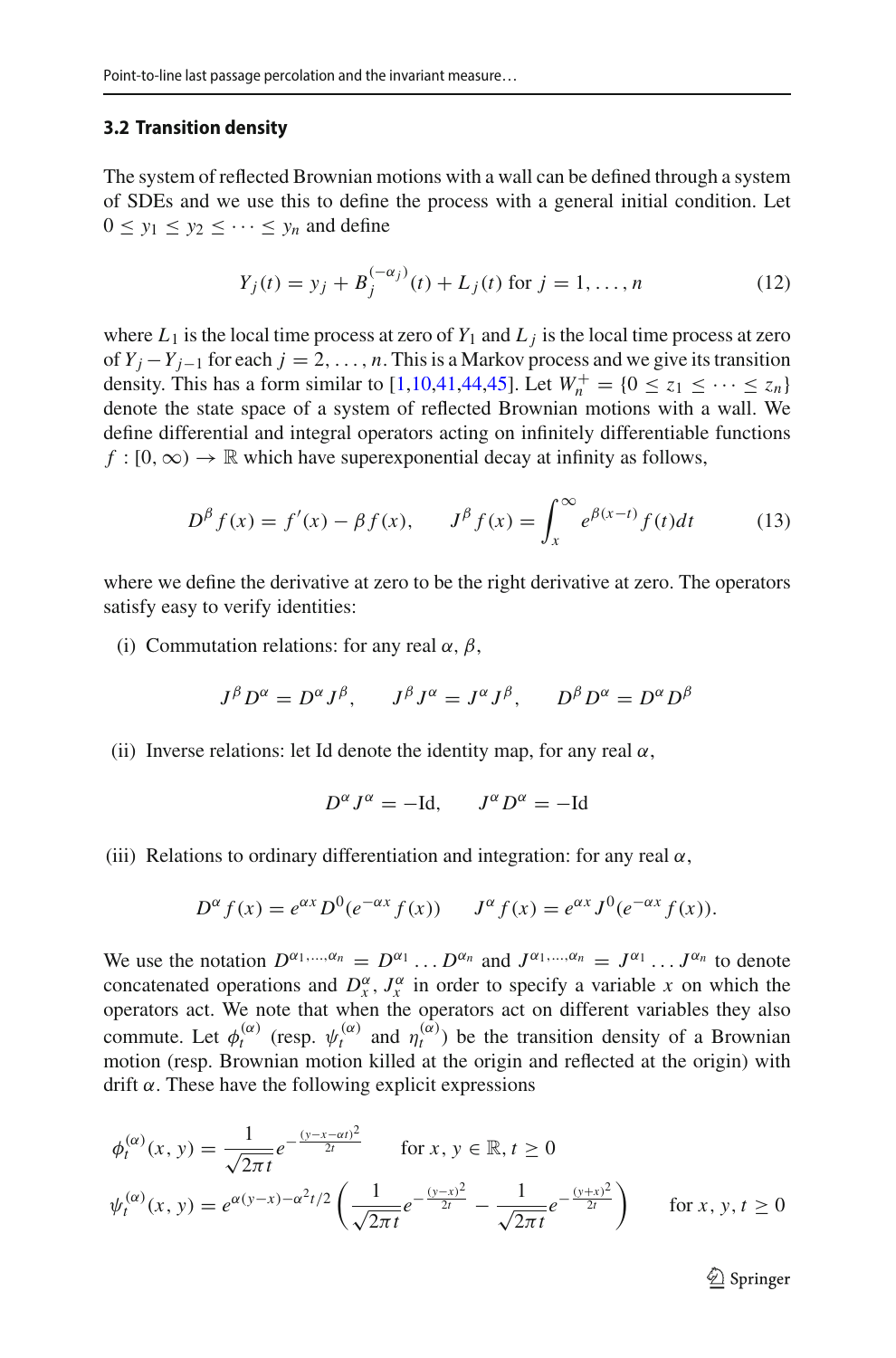$$
\eta_t^{(\alpha)}(x, y) = \frac{e^{2\alpha y}}{\sqrt{2\pi t}} e^{-\alpha(x+y) - \frac{\alpha^2 t}{2}} \left( e^{-\frac{(x-y)^2}{2t}} + e^{-\frac{(x+y)^2}{2t}} \right) \n- \alpha e^{2\alpha y} \text{Erfc} \left( \frac{x+y+\alpha t}{\sqrt{2t}} \right) \text{ for } x, y, t \ge 0.
$$

The transition density for Brownian motion with drift reflected at the origin can be found in Appendix 1, Section 16 of [\[13\]](#page-50-20). When the drift is zero we may omit the superscript. Observe that  $\psi_t(x, y) = \phi_t(y - x) - \phi_t(y + x)$  for all  $x, y \ge 0$ . The right hand side can be defined for all *x*, *y* and can be used to specify the right derivative of  $\psi_t$  at zero to ensure that the operation *D* can be applied to  $\psi_t$ . A similar procedure can be used to specify the right derivative at zero of  $\psi_t^{(\alpha)}$ ,  $\eta_t^{(\alpha)}$  and all of these functions lie in the class of functions specified at the start of this section. We define

$$
r_t(x, y) = e^{-\sum_{i=1}^n \alpha_i (y_i - x_i) - \alpha_i^2 t/2} \det(D_{y_j}^{\alpha_1, \dots, \alpha_j} J_{x_i}^{-\alpha_1, \dots, -\alpha_i} \psi_t(x_i, y_j))_{i,j=1}^n.
$$

<span id="page-12-0"></span>**Proposition 3** *The transition probabilities of* $(Y_1(t), \ldots, Y_n(t))_{t>0}$  *have a density with respect to Lebesgue measure given by*  $r_t(x, y)$ *.* 

The following calculation shows that the proposition holds in the case  $n = 1$  by using Siegmund duality. This can be stated in an integral form, for any fixed *t*,

$$
\int_0^y \eta_t^{(-\alpha)}(x, u) du = \int_x^\infty \psi_t^{(\alpha)}(y, v) dv.
$$

We differentiate this expression in *y*, apply Girsanov's theorem and symmetry to the killed Brownian motion and use the identities in (iii) to obtain for all  $x, y \ge 0$ ,

$$
\eta_t^{(-\alpha)}(x, y) = D_y^0 J_x^0 \psi_t^{(\alpha)}(y, x) = D_y^0 J_x^0 e^{-\alpha(y - x) - \alpha^2 t/2} \psi_t(y, x)
$$
  
=  $e^{-\alpha(y - x) - \alpha^2 t/2} D_y^{\alpha} J_x^{-\alpha} \psi_t(x, y).$ 

In the case of equal drifts this identity can be used to give an alternative form of Proposition [3.](#page-12-0) For  $k \ge 1$  let  $J^{(k)}$  (resp.  $(D^{(k)})$  denote  $J^0$  (resp.  $D^0$ ) concatenated *k* times. Define

<span id="page-12-2"></span>
$$
\bar{r}_t(x, y) = \det(D_{y_j}^{(j-1)} J_{x_i}^{(i-1)} \eta_t^{(-1)} (x_i, y_j))_{i,j=1}^n.
$$
 (14)

<span id="page-12-1"></span>The transition probabilities of  $(Y_1(t), \ldots, Y_n(t))_{t>0}$  with drift vector  $(-1, \ldots, -1)$ have a density with respect to Lebesgue measure on  $W_n^+$  given by  $\bar{r}_t(x, y)$ .

**Lemma 1** *For any*  $f: W_n^+ \to \mathbb{R}$  *which is bounded, continuous and zero in a neighbourhood of the boundary of*  $W_n^+$ ,

$$
\lim_{t \to 0} \int_{W_n^+} r_t(\mathbf{x}, \mathbf{y}) f(\mathbf{y}) d\mathbf{y} = f(\mathbf{x})
$$

 $uniformly$  for all  $\mathbf{x} \in W_n^+$ . This also holds with  $r$  replaced by  $\bar{r}$ .

 $\textcircled{2}$  Springer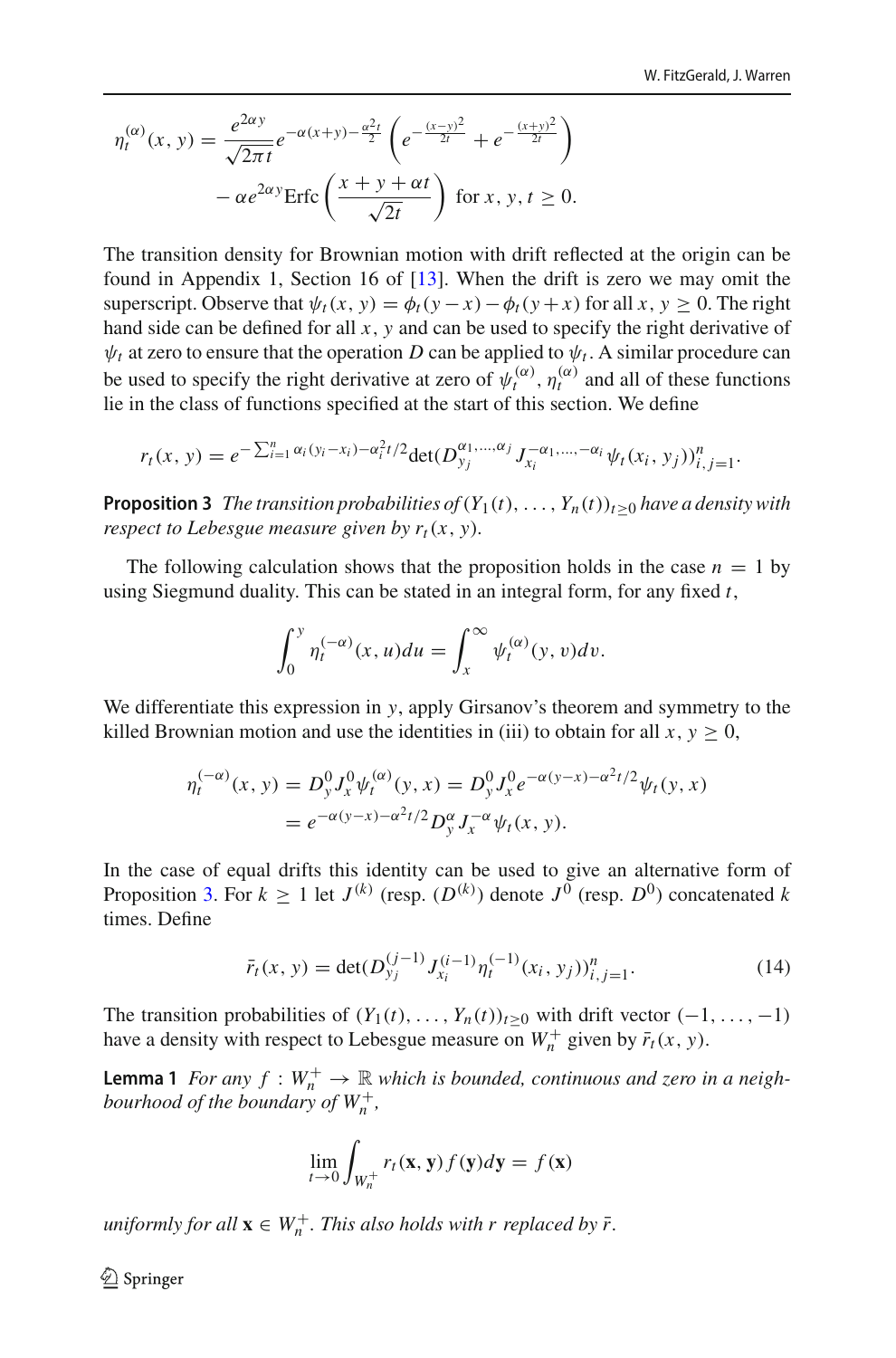Let  $\mathscr{G}_x^{(\alpha_k)} = \frac{1}{2} \frac{d}{dx^2} - \alpha_k \frac{d}{dx}$  denote the generator of a Brownian motion with drift  $-\alpha_k$ .

*Proof (Proposition [3\)](#page-12-0)* We show that *r* satisfies the Kolmogorov backward equations, together with its boundary conditions, for the process  $Y = (Y_1, \ldots, Y_n)$ . Let

$$
q(t; \mathbf{x}, \mathbf{y}) = \det(D_{y_j}^{\alpha_1, \dots, \alpha_j} J_{x_i}^{-\alpha_1, \dots, -\alpha_i} \psi_t(x_i, y_j))_{i,j=1}^n
$$

and observe that

$$
\frac{\partial r}{\partial x_i} = e^{-\sum_{i=1}^n \alpha_i (y_i - x_i) - \alpha_i^2 t/2} D_{x_i}^{-\alpha_i} q = 0 \text{ at } x_i = x_{i-1}
$$

because the *i*-th and (*i* − 1)-th rows of the determinant defining  $D_{x_i}^{-\alpha_i} q$  coincide at  $x_i = x_{i-1}$ , by virtue of the identity  $D_{x_i}^{-\alpha_i} J_{x_i}^{-\alpha_i} f = -f$ .

To show that  $\partial r/\partial x_1 = 0$  at  $x_1 = 0$  we consider the matrix in the definition of *r* and bring the prefactor  $e^{\alpha_1 x_1}$  in *r* into the top row of this matrix. We use the identity  $e^{\alpha_1 x_1} J_{x_1}^{-\alpha_1} \psi_t(x_1, y_j) = J_{x_1}^0 e^{\alpha_1 x_1} \psi_t(x_1, y_j)$  and observe that the derivative in *x*<sub>1</sub> of the right hand side equals zero when evaluated at  $x_1 = 0$ . This shows that the derivative of every term in the top row of this matrix equals zero because the derivative in  $x_1$ commutes with the operations acting in *y<sub>i</sub>*. Therefore  $\partial r/\partial x_1 = 0$  at  $x_1 = 0$ .

To show that the Kolmogorov backward equation is satisfied for *x*, *y* in the interior of  $W_n^+$  we let  $r_{ij}(t; x_i, y_j) = e^{\alpha_i x_i - \alpha_i^2 t/2} D_{y_j}^{\alpha_1, ..., \alpha_j} J_{x_i}^{-\alpha_1, ..., -\alpha_i} \psi_t(x_i, y_j)$ . We differentiate in *t*, and use the fact that  $\psi_t$  satisfies the heat equation, to obtain

$$
\frac{\partial r_{ij}(t;x_i,y_j)}{\partial t} = e^{\alpha_i x_i - \alpha_i^2 t/2} D_{y_j}^{\alpha_1,\dots,\alpha_j} J_{x_i}^{-\alpha_1,\dots,-\alpha_i} \left( \frac{1}{2} \frac{\partial^2 \psi_t(x_i,y_j)}{\partial x_i^2} - \frac{1}{2} \alpha^2 \psi_t(x_i,y_j) \right).
$$

It is convenient to express the terms in brackets using the operations *D* and *J* ,

$$
\left(\frac{1}{2}\frac{\partial^2\psi_t(x_i,y_j)}{\partial x_i^2}-\frac{1}{2}\alpha^2\psi_t(x_i,y_j)\right)=\frac{1}{2}D_{x_i}^{\alpha_i}D_{x_i}^{-\alpha_i}\psi_t(x_i,y_j).
$$

The operations  $J_x$  and  $D_x$  commute and therefore

$$
\frac{\partial r_{ij}(t; x_i, y_j)}{\partial t} = \frac{1}{2} e^{\alpha_i x_i - \alpha_i^2 t/2} D_{x_i}^{\alpha_i} D_{x_i}^{-\alpha_i} D_{y_j}^{\alpha_1, \dots, \alpha_j} J_{x_i}^{-\alpha_1, \dots, -\alpha_i} \psi_t(x_i, y_j)
$$
  
= 
$$
\frac{1}{2} e^{\alpha_i x_i} D_{x_i}^{\alpha_i} D_{x_i}^{-\alpha_i} e^{-\alpha x_i} r_{ij}(t; x_i, y_j)
$$
  
=  $\mathscr{G}_{x_i}^{(\alpha_i)} r_{ij}(t; x_i, y_j).$ 

Therefore, since  $r_t(x, y) = e^{-\sum \alpha_i y_i} \det(r_{ij}(t; x_i, y_j)),$ 

$$
\frac{\partial r}{\partial t} = \sum_{i=1}^n \mathscr{G}_{x_i}^{(\alpha_i)} r.
$$

 $\mathcal{D}$  Springer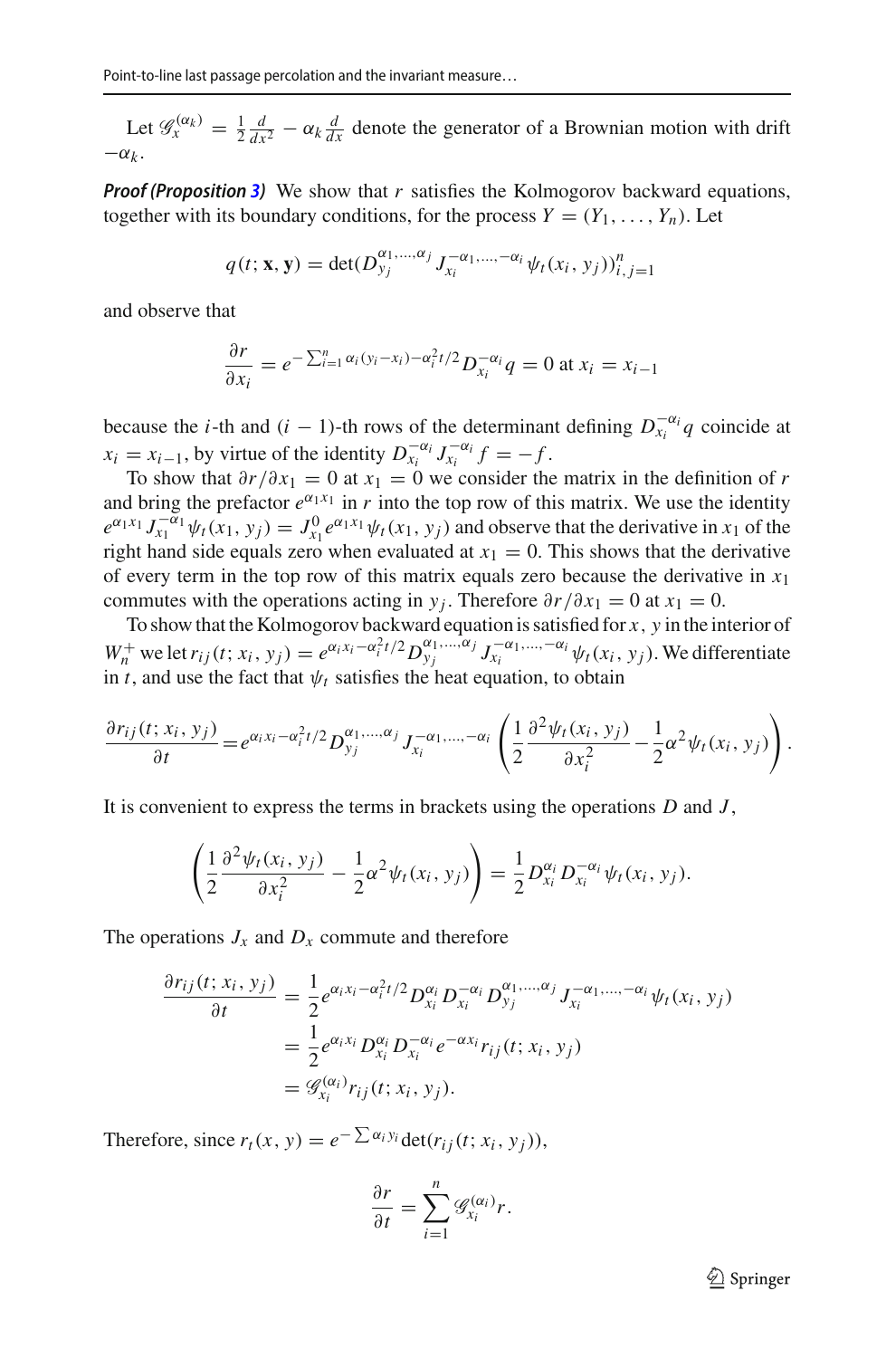The proposed transition densities *r* satisfy the Kolmogorov backward equation for  $Y = (Y_1, \ldots, Y_n)$  and the arguments in [\[44\]](#page-51-3) show that *r* are the transition densities for *Y* . We sketch this argument but refer to [\[44\]](#page-51-3) for the details. Let *f* be a bounded continuous function which is zero in a neighbourhood of the boundary of  $W_n^+$  and define  $F(u, x) = \int_{W_0^+} r_u(x, y) f(y) dy$  for  $u \ge 0$  and  $x \in W_n^+$ . Fix some  $T > 0$  and  $\epsilon > 0$ . By using Itô's formula and the fact that  $r_t$  solves the Kolmogorov backward equation we obtain that  $(F(T + \epsilon - t, Y_t) : t \in [0, T])$  is a martingale with respect to the process  $(Y_t)_{t\geq0}$ . In particular,  $F(T+\epsilon, y) = E_y(F(\epsilon, Y_T))$ . The  $\epsilon$  is introduced in order to ensures smoothness of *F* and allow the application of Itô's formula, however, using Lemma [1](#page-12-1) we can take the limit as  $\epsilon$  tends to zero to conclude that  $E_y(f(Y_T)) = \int_{W_n^+} r_T(x, y) f(y) dy$ . This holds for all bounded continuous f which are zero in a neighbourhood of the boundary of  $W_n^+$  which is sufficient to prove that  $r_T(y, \cdot)$  is the density of the distribution of  $Y_T$  since this distribution does not charge the boundary.  $\Box$ 

*Proof (Lemma [1\)](#page-12-1)* The proof follows the argument in [\[44\]](#page-51-3). The transition density for killed Brownian motion satisfies  $\psi_t(x, y) = \phi_t(y - x) - \phi_t(x + y)$  and we can split the determinant

$$
q(t; \mathbf{x}, \mathbf{y}) = \det(D_{y_j}^{\alpha_1, \dots, \alpha_j} J_{x_i}^{-\alpha_1, \dots, -\alpha_i} \psi_t(x_i, y_j))_{i,j=1}^n
$$

into a sum of two terms  $q = q_1 + q_2$  where

$$
q_1(t; \mathbf{x}, \mathbf{y}) = \det(D_{y_j}^{\alpha_1, \dots, \alpha_j} J_{x_i}^{-\alpha_1, \dots, -\alpha_i} \phi_t(y_j - x_i))_{i,j=1}^n
$$

and  $q_2 := q - q_1$ . We first show that

<span id="page-14-1"></span>
$$
\lim_{t \to 0} \int f(\mathbf{y}) e^{-\sum_{i} \alpha_i (y_i - x_i)} q_2(t; \mathbf{x}, \mathbf{y}) d\mathbf{y} = 0.
$$
 (15)

We observe that  $q_2$  is a sum of products of factors where in each product there is at least one factor of the form

<span id="page-14-0"></span>
$$
D_{y_j}^{\alpha_1,\dots,\alpha_j} J_{x_i}^{-\alpha_1,\dots,-\alpha_i} \phi_t(x_i + y_j) \tag{16}
$$

for some  $1 \leq i, j \leq n$ . For  $\{y_1 \leq \epsilon\}$  the function f takes the value zero and on  ${y_1 > \epsilon}$  the factor [\(16\)](#page-14-0) is approaching zero exponentially fast as  $1/t \to \infty$ . As a result [\(15\)](#page-14-1) holds.

We now consider  $q_1$  and observe that the entries in the matrix simplify due to the translation invariance of the function: in particular  $D_y^{\alpha} J_x^{-\alpha} h(y - x) = h(y - x)$  for any smooth function  $h$ . This means that the matrix in  $q_1$  has diagonal entries

$$
D_{y_j}^{\alpha_1,...,\alpha_j} J_{x_i}^{-\alpha_1,...,-\alpha_j} \phi_t(y_j - x_j) = \phi_t(y_j - x_i).
$$

Therefore the term corresponding to the identity permutation in the determinant of *q*<sup>1</sup> is a standard *n*-dimensional heat kernel. The remaining terms are negligible as in [\[44](#page-51-3)].

 $\Box$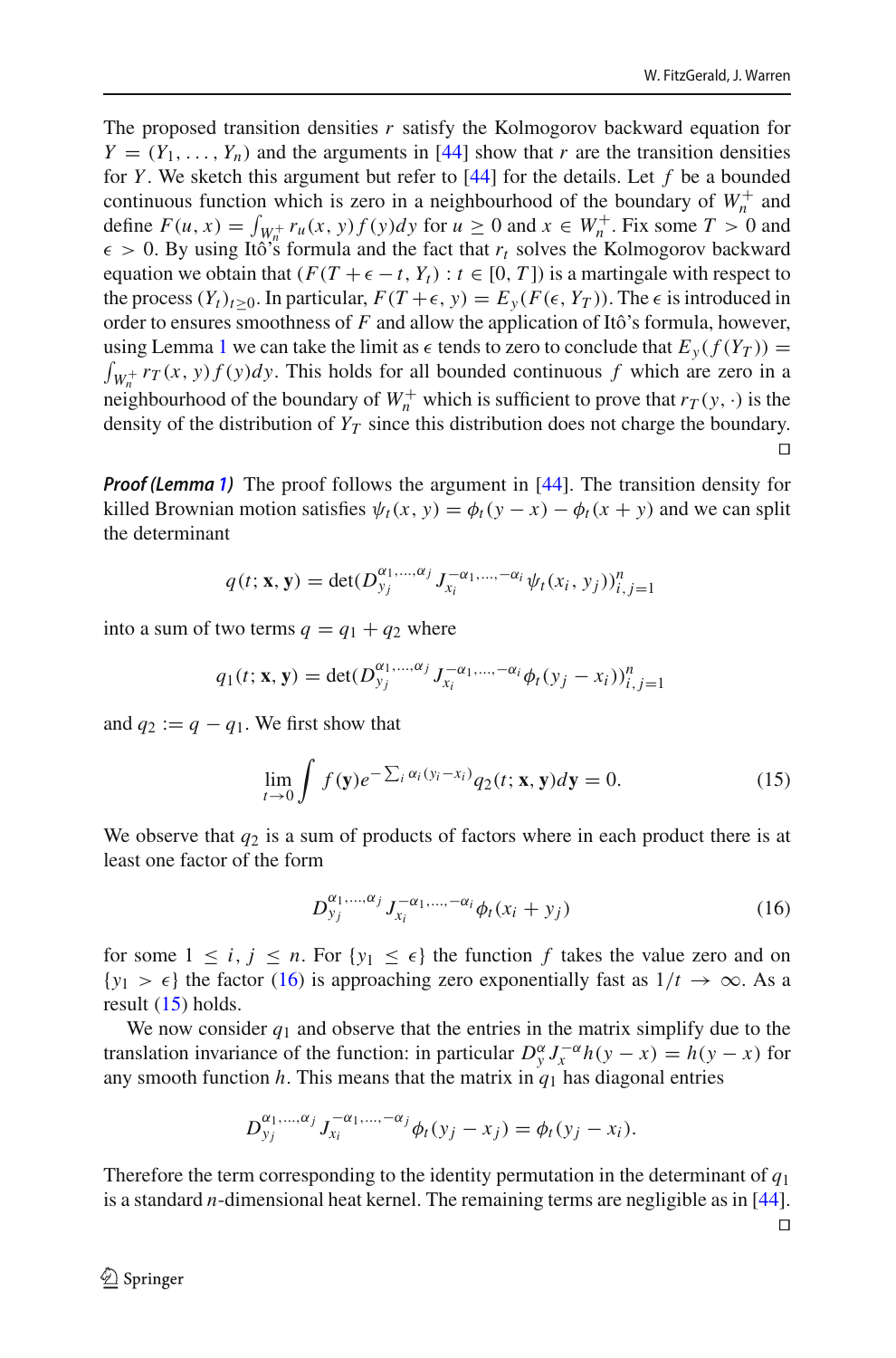The transition densities must satisfy the semigroup property and this suggests a generalisation of the Andréief (or Cauchy-Binet) identity. This identity states that for any functions  $(f_i)_{i=1}^n$  and  $(g_i)_{i=1}^n$ ,

<span id="page-15-1"></span>
$$
\int_{W^n} \det(f_i(x_j))_{i,j=1}^n \det(g_j(x_i))_{i,j=1}^n dx_1 \dots dx_n = \det \left( \int_0^\infty f_i(x) g_j(x) dx \right)_{i,j=1}^n.
$$
\n(17)

<span id="page-15-2"></span>We prove a generalisation involving the inhomogeneous derivative and integral operators, *J* and *D*.

**Lemma 2** *Let*  $(f_i)_{i=1}^n$  *and*  $(g_j)_{j=1}^n$  *be collections of infinitely differentiable functions on* [0,  $\infty$ ) *such that*  $g_j$  *has superexponential decay at infinity for each*  $j = 1, \ldots, n$ *while*  $f_i$  *has at most exponential growth at infinity for each i* = 1, ..., *n*.

(i) *For k*  $\geq 1$ *, let*  $g^{(-k)}(x) = \int_x^{\infty} \frac{(x-u)^{k-1}}{(k-1)!} g(u) du$  and  $f^{(k)}$  denote the k-th deriva*tives of f . Then*

$$
\int_{W_n^+} \det(f_i^{(j-1)}(x_j))_{i,j=1}^n \det(g_j^{(-i+1)}(x_i))_{i,j=1}^n dx_1 \dots dx_n
$$
  
= 
$$
\det \left( \int_0^\infty f_i(x)g_j(x)dx \right)_{i,j=1}^n
$$

(ii) Let  $D^{\alpha}$ ,  $J^{\alpha}$  be defined as in Eq. [\(13\)](#page-11-0) and assume  $f_i(0) = 0$  for each  $i = 1, \ldots, n$ . *Then*

$$
\int_{W_n^+} \det(D^{\alpha_1,\ldots,\alpha_j} f_i(x_j))_{i,j=1}^n \det(J^{-\alpha_1,\ldots,-\alpha_i} g_j(x_i))_{i,j=1}^n dx_1 \ldots dx_n
$$
\n
$$
= \det \left(\int_0^\infty f_i(x) g_j(x) dx\right)_{i,j=1}^n.
$$

We note that (i) is not quite the homogeneous case of (ii) because (ii) involves applying integration by parts to *x*<sub>1</sub>, whereas (i) does not. We also note that  $g^{(-k)} = J^{(k)}g$  so that part (i) can be applied to the transition density  $\bar{r}$  from Eq. [\(14\)](#page-12-2). We have not intended to make the conditions on *g* optimal and have simply chosen some conditions which are sufficient for our purposes.

*Proof* We start with the proof of (ii). We observe that for  $0 \le x < z$ ,

<span id="page-15-0"></span>
$$
f(z)J^{-\alpha}g(z) - f(x)J^{-\alpha}g(x) = \int_x^z D^{\alpha}f(y)J^{-\alpha}g(y)dy - \int_x^z f(y)g(y)dy.
$$
\n(18)

We use this formula iteratively to prove that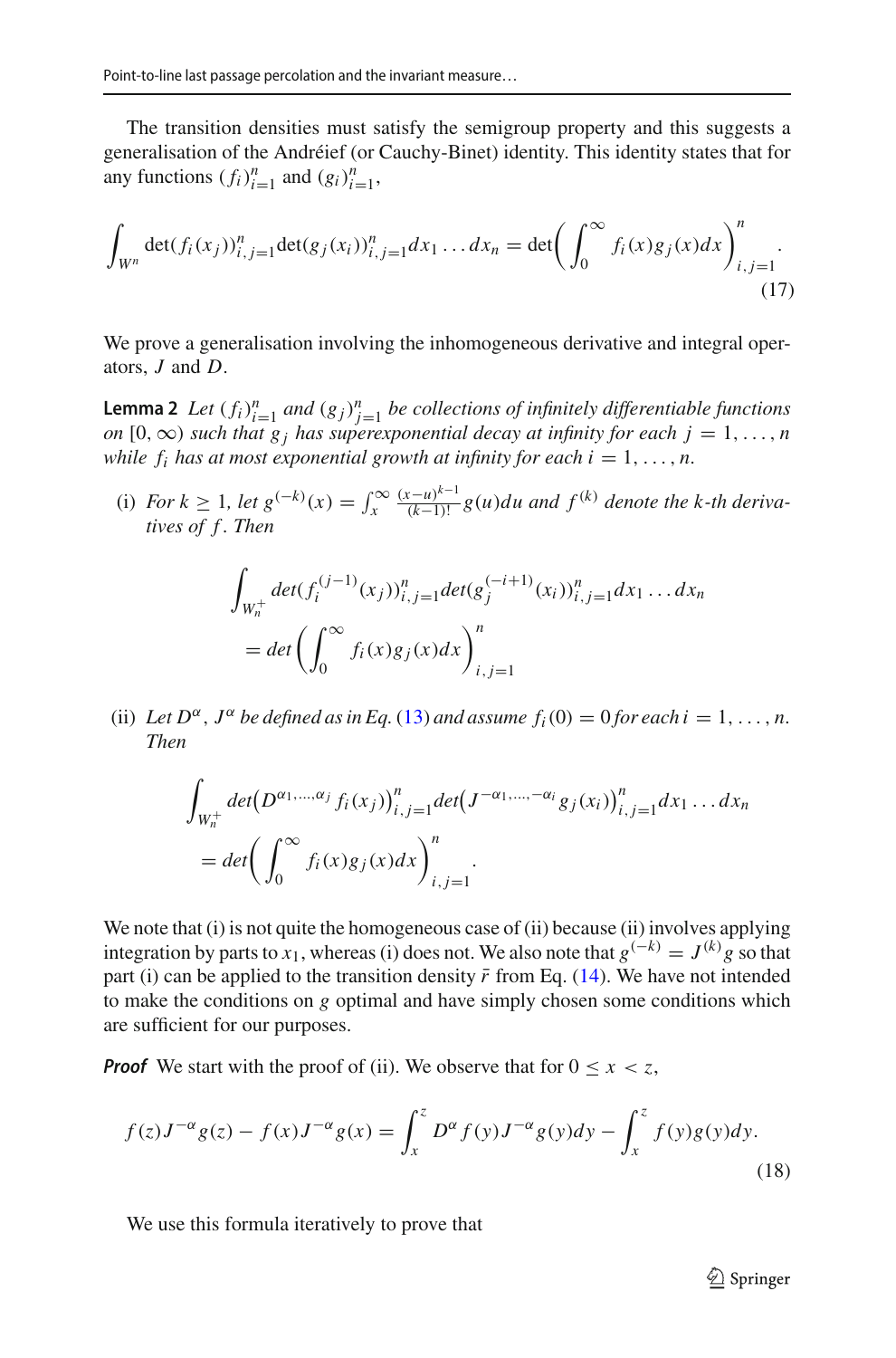<span id="page-16-0"></span>
$$
\int_{W_n^+} \det(D^{\alpha_1,\ldots,\alpha_j} f_i(x_j)) \det(J^{-\alpha_1,\ldots,-\alpha_i} g_j(x_i)) dx_1 \ldots dx_n
$$
\n
$$
= \int_{W_n^+} \det(f_i(x_j)) \det(g_j(x_i)) dx_1 \ldots dx_n.
$$
\n(19)

For the first step we use a Laplace expansion of the determinants appearing on the left hand side and then apply Eq. [\(18\)](#page-15-0) with parameter  $\alpha = \alpha_n$  and integrating with respect to  $x_n$  from  $x_{n-1}$  to  $\infty$ . Then we reconstruct the resulting expressions as determinants. This gives three terms. The first term is

$$
\int_{W_n^+} \det(F_{ij}(x_j))_{i,j=1}^n \det(G_{ij}(x_i))_{i,j=1}^n dx_1 \dots dx_n
$$

where  $F_{ii}(x_i) = D^{\alpha_1,...,\alpha_j} f_i(x_i)$  for all  $1 \le i \le n$  and  $1 \le j \le n-1$ ,  $F_{in}(x_n) =$  $D^{\alpha_1,...,\alpha_{n-1}} f_i(x_n)$  for all  $1 \le i \le n$ ,  $G_{ii}(x_i) = J^{-\alpha_1,...,-\alpha_i} g_i(x_i)$  for all  $1 \le i \le n-1$ and  $1 \leq j \leq n$ , and  $G_{ni}(x_n) = J^{-\alpha_1, \dots, -\alpha_{n-1}} g_j(x_n)$  for all  $1 \leq j \leq n$ . The other two terms are boundary terms given by the following expression evaluated at  $x_n = x_{n-1}$ and  $x_n = \infty$ ,

$$
\int_{W_{n-1}^+} \det(A_{ij}(x_j))_{i,j=1}^n \det(B_{ij}(x_i))_{i,j=1}^n dx_1 \dots dx_{n-1}
$$

where  $A_{ij}(x_j) = D^{\alpha_1,...,\alpha_j} f_i(x_j)$  for all  $1 \le i \le n, 1 \le j \le n-1, A_{in} =$  $D^{\alpha_1,...,\alpha_{n-1}} f_i(x_n)$  for all  $1 \leq i \leq n$  and  $B_i(x_i) = J^{-\alpha_1,...,-\alpha_i} g_i(x_i)$  for all  $1 \leq i, j \leq n$ . These boundary terms are both zero: the determinant of  $A_{ij}$  vanishes at  $x_n = x_{n-1}$ , because two columns are equal, and we obtain zero at infinity by virtue of the growth and decay conditions imposed on *f* and *g*.

The general structure becomes clear after the second step. We perform the same procedure with the integration by parts [\(18\)](#page-15-0) with parameter  $\alpha = \alpha_{n-1}$ , and integrating with respect to the variable  $x_{n-1}$  between  $x_{n-2}$  and  $x_n$ . We obtain three terms as above with

$$
F_{ij}(x_j) = \begin{cases} D^{\alpha_1, ..., \alpha_j} f_i(x_j) & \text{for all } 1 \le i \le n, & 1 \le j \le n - 2 \\ D^{\alpha_1, ..., \alpha_{j-1}} f_i(x_j) & \text{for all } 1 \le i \le n, & n - 1 \le j \le n \end{cases}
$$
  
\n
$$
G_{ij}(x_i) = \begin{cases} J^{-\alpha_1, ..., -\alpha_i} g_j(x_i) & \text{for all } 1 \le i \le n - 2, & 1 \le j \le n \\ J^{-\alpha_1, ..., -\alpha_{i-1}} g_j(x_i) & \text{for all } n - 1 \le i \le n, & 1 \le j \le n - 1. \end{cases}
$$

and the boundary terms evaluated at  $x_{n-1} = x_{n-2}$  and  $x_{n-1} = x_n$  with

$$
A_{ij}(x_j) = \begin{cases} D^{\alpha_1, ..., \alpha_j} f_i(x_j) & \text{for all } 1 \le i \le n, & 1 \le j \le n-2 \\ D^{\alpha_1, ..., \alpha_{j-1}} f_i(x_j) & \text{for all } 1 \le i \le n, & n-1 \le j \le n \end{cases}
$$
  

$$
B_{ij}(x_i) = \begin{cases} J^{-\alpha_1, ..., -\alpha_i} g_j(x_i) & \text{for all } 1 \le i \le n-1, & 1 \le j \le n \\ J^{-\alpha_1, ..., -\alpha_{i-1}} g_j(x_i) & \text{for } i = n, & 1 \le j \le n. \end{cases}
$$

 $\textcircled{2}$  Springer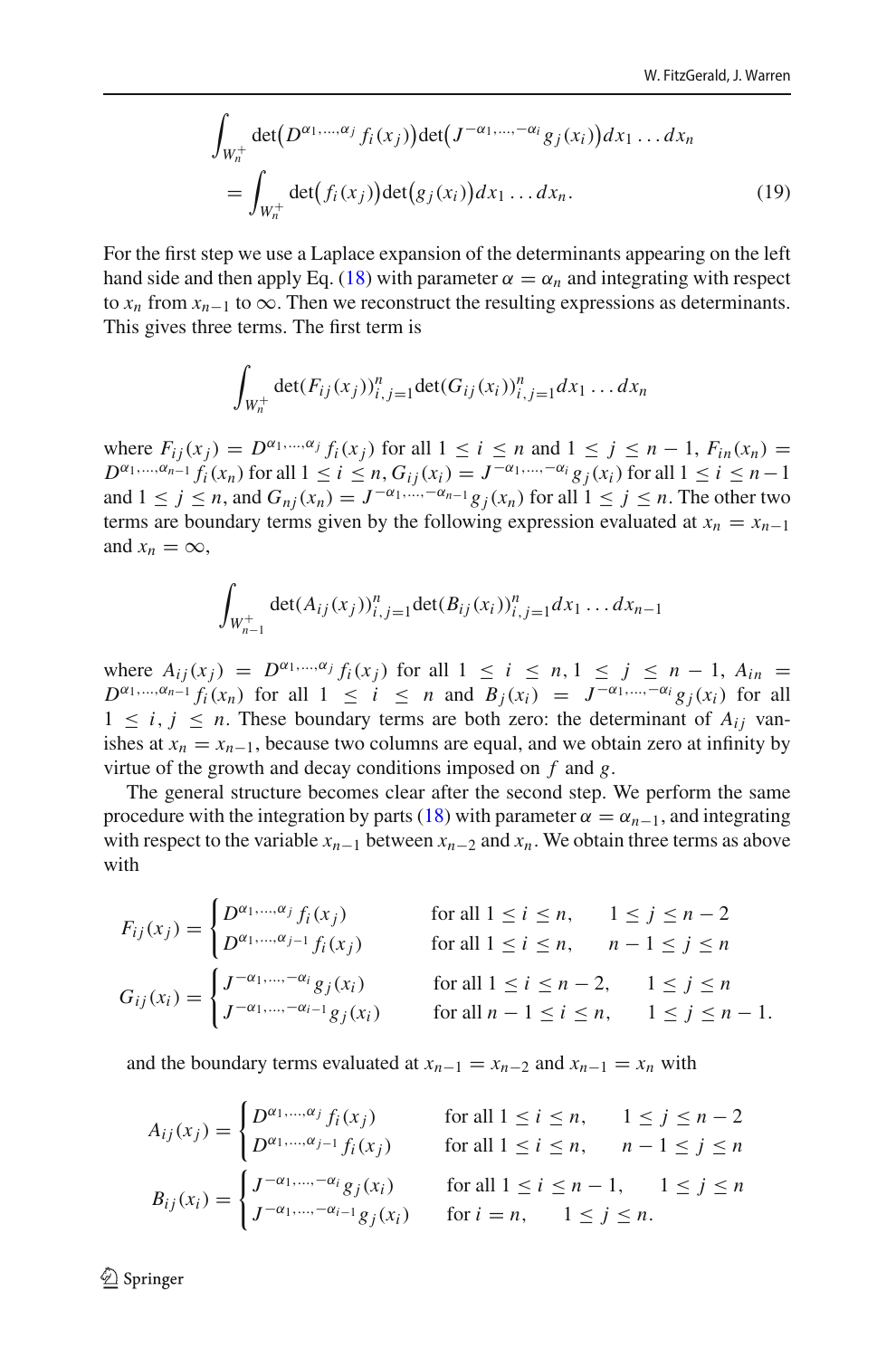The determinant of  $A_{ij}$  will vanish at  $x_{n-1} = x_{n-2}$  while the determinant of  $B_{ij}$ will vanish at  $x_{n-1} = x_n$ . Therefore both boundary terms vanish. Equation [\(19\)](#page-16-0) now follows by iterating this procedure. The order of the integration by parts with respect to the variables and choice of the parameter  $\alpha$  in [\(18\)](#page-15-0) is important to ensure there are no boundary terms and is the following:  $(x_n, \alpha_n)$ ,  $(x_{n-1}, \alpha_{n-1})$ , ...,  $(x_1, \alpha_1)$  then  $(x_n, \alpha_{n-1}), (x_{n-1}, \alpha_{n-2}), \ldots, (x_2, \alpha_1)$  until finally  $(x_n, \alpha_1)$ . In the integration by parts with respect to  $(x_1, \alpha_1)$  there is a boundary term at zero, however, this is also zero due to the constraint that  $f_i(0) = 0$  for each  $i = 1, \ldots, n$ .

Finally part (ii) of the lemma follows from applying the Andréief identity [\(17\)](#page-15-1) to the righthand side of Eq.  $(19)$ . Part  $(i)$  of the Lemma is the same except that there is no integration by parts in  $x_1$  so that the condition  $f_i(0) = 0$  is not required.

#### **3.3 Invariant measures**

<span id="page-17-0"></span>**Lemma 3** *(Dupuis and Williams* [\[20](#page-50-10)]*) Let*  $(Y_1(t), \ldots, Y_n(t))_{t \geq 0}$  *be the system of reflected Brownian motions with a wall given in Eq.* [\(12\)](#page-11-1) *and P<sub>t</sub>*( $x, \cdot$ ) *denote the law of*  $(Y_1(t), \ldots, Y_n(t))$  when started from an initial state  $x \in W_n^+$ . Then Y has a unique *invariant measure denoted*  $\pi$  *and satisfies*  $\|P_t(x, \cdot) - \pi\| \to 0$  *for all*  $x \in W_n^+$  *where*  $\|\mu\| = \sup_{|g| \leq 1} |\int \mu(dy)g(y)|$  *is the total variation distance of*  $\mu$ *.* 

There are stronger results in the literature including convergence rates: for example Theorem 4.12 of [\[14\]](#page-50-8) can be applied to prove *V*-uniform ergodicity for *Y* . For the process where all particles are started from the origin, the convergence in distribution is contained in Proposition [2.](#page-9-0)

<span id="page-17-1"></span>**Proposition 4** (i) *When*  $\alpha_1 = \cdots = \alpha_n = 1$ , then  $(Y_1^*, \ldots, Y_n^*)$  has a density with *respect to Lebesgue measure on W*+ *<sup>n</sup> given by*

<span id="page-17-2"></span>
$$
\bar{\pi}(x_1, \dots, x_n) = \det(f_{i-1}^{(j-1)}(x_j))_{i,j=1}^n \tag{20}
$$

*with the sequence of functions*  $(f_i)_{i\geq 0}$  *defined inductively as follows:* 

$$
f_0(x) = 2e^{-2x}
$$
 (21)

$$
\mathcal{G}^* f_{i+1} = f_i \text{ and } f'_i(0) = f_i(0) = 0 \text{ for } i \ge 1 \tag{22}
$$

*where*  $\mathscr{G}^* = \frac{1}{2} \frac{d^2}{dx^2} + \frac{d}{dx}$ .

(ii) When the drifts are distinct,  $(Y_1^*, \ldots, Y_n^*)$  has a density with respect to Lebesgue *measure on W*+ *<sup>n</sup> given by*

$$
\pi(x_1, ..., x_n) = \frac{1}{\prod_{i < j} (\alpha_i - \alpha_j)} e^{-\sum_{i=1}^n \alpha_i x_i} \det(D^{\alpha_1, ..., \alpha_j} f_i(x_j))_{i,j=1}^n
$$

*where*  $f_i(x) = e^{\alpha_i x} - e^{-\alpha_i x}$ .

We make two remarks: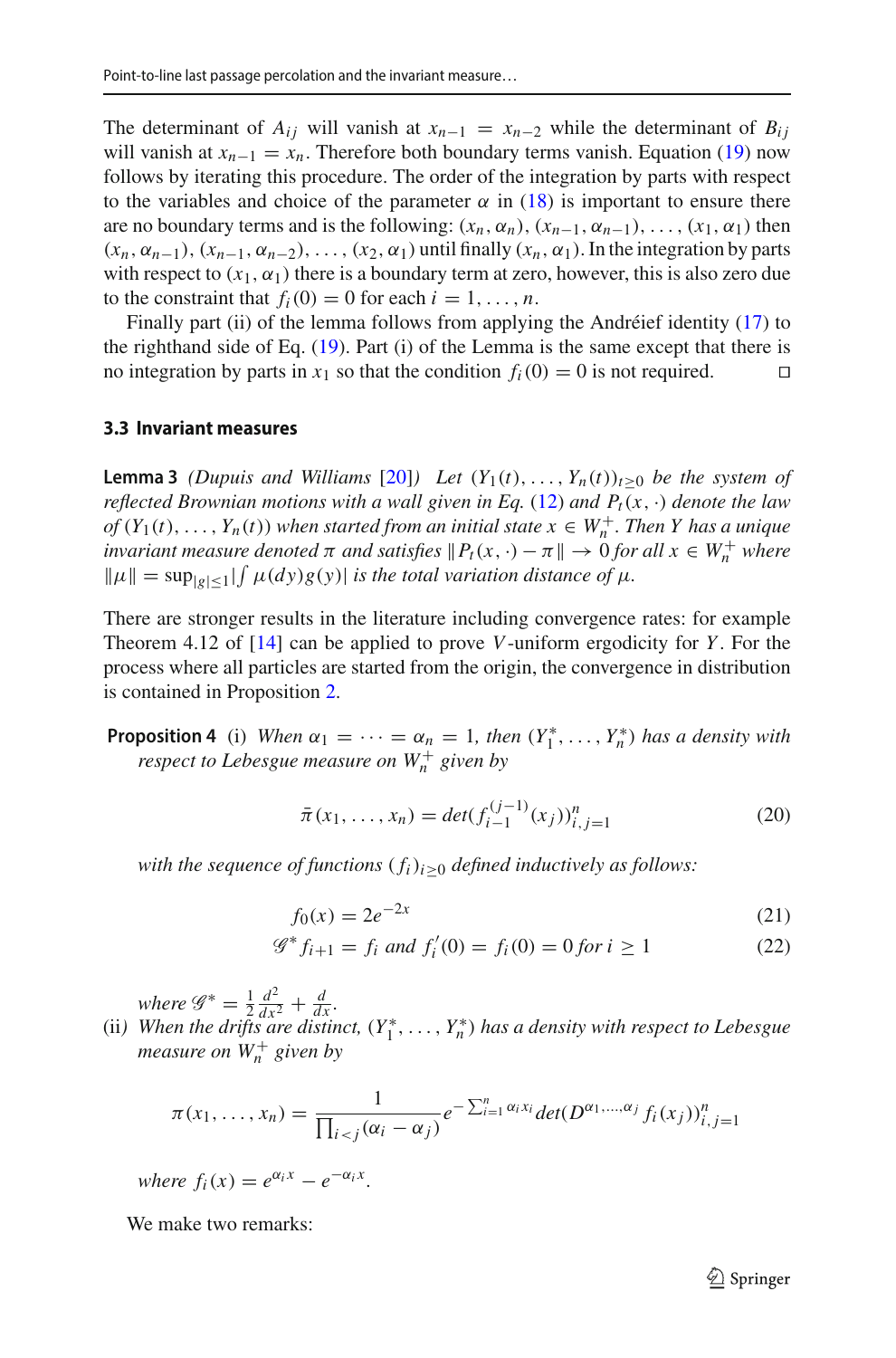- (i) For equal drifts the initial function  $f_0$  satisfies  $\mathscr{G}^* f_0 = 0$  and  $f'_0(0) + 2f_0(0) =$ 0. The functions  $f_i$  could also have been defined so as to satisfy the boundary condition  $f_i'(0) + 2f_i(0) = 0$  for  $i \ge 1$ , however,  $\bar{\pi}$  would be unchanged as we can use row operations to add on constant multiples of *f*0.
- (ii) When the drifts are distinct, Dieker and Moriarty [\[17](#page-50-9)] show the invariant measure is a sum of exponential random variables and this sum can be calculated explicitly for small values of *n*. However, when the drifts coincide Proposition [4](#page-17-1) part (i) shows the invariant measure contains polynomial prefactors in the style of repeated eigenvalues.

<span id="page-18-0"></span>**Lemma 4** *The functions*  $\bar{\pi}$  *and*  $\pi$  *are positive on*  $W_n^+$  *and satisfy*  $\int_{W_n^+} \bar{\pi} = \int_{W_n^+} \pi = 1$ .

We will prove this in Sect. [4](#page-19-0) and for the moment prove Theorem [2](#page-3-3) assuming this lemma.

*Proof (Proposition [4\)](#page-17-1)* In the case of equal rates we apply part (i) of Lemma [2](#page-15-2) to calculate the convolution between the proposed invariant measure and the transition densities from Proposition [3.](#page-12-0) The functions  $f_i$  and  $\eta$  satisfy the growth and decay conditions at infinity for Lemma [2](#page-15-2) and this shows that

$$
\int_{W_n^+} \bar{\pi}(\mathbf{x}) \bar{r}_t(\mathbf{x}, \mathbf{y}) d\mathbf{x} = \det \left( D_{y_j}^{(j-1)} \int_0^\infty f_{i-1}(x) \eta_t^{(-1)}(x, y_j) dx \right)_{i,j=1}^n
$$

where  $D^{(j-1)}$  denotes the  $(j-1)$ -th iterated concatenation of  $D^0$  and  $\eta_t^{(-1)}$  is the transition density of reflected Brownian motion with drift −1. Fixing *y*, we use the notation

$$
(f_i, \eta_t^{(-1)}) = \int_0^\infty f_i(x) \eta_t^{(-1)}(x, y) dx.
$$

Let  $\mathscr{G} = \frac{1}{2} \frac{d^2}{dx^2} - \frac{d}{dx}$  and then for  $k \ge 1$ , since  $\frac{d}{dt} \eta_t^{(-1)} = \mathscr{G} \eta_t^{(-1)}$ , *d*

$$
\frac{d}{dt}(f_k, \eta_t^{(-1)}) = (f_k, \mathcal{G}\eta_t^{(-1)}) = (\mathcal{G}^*f_k, \eta_t^{(-1)}) = (f_{k-1}, \eta_t^{(-1)}).
$$

The step  $(f_k, \mathcal{G}\eta_t^{(-1)}) = (\mathcal{G}^* f_k, \eta_t^{(-1)})$  follows from integrating by parts where the boundary terms are given by  $f_k(x) \frac{d}{dx} \eta_t^{(-1)}(x, y)$  and  $\eta_t^{(-1)}(x, y) \left(\frac{df_k}{dx} + 2f_k(x)\right)$  each evaluated at zero and infinity. The boundary terms all equal to zero by the boundary conditions on  $\eta$  and  $f_k$ . Integrating in  $t$ ,

$$
(f_k, \eta_t^{(-1)}) = f_k(y) + \int_0^t (f_{k-1}, \eta_t^{(-1)}) ds
$$

and iterating this gives, since  $(f_0, \eta_t^{(-1)}) = f_0(y)$ ,

$$
(f_k, \eta_t^{(-1)}) = \frac{t^k}{k!} f_0(y) + \dots + f_k(y).
$$

 $\textcircled{2}$  Springer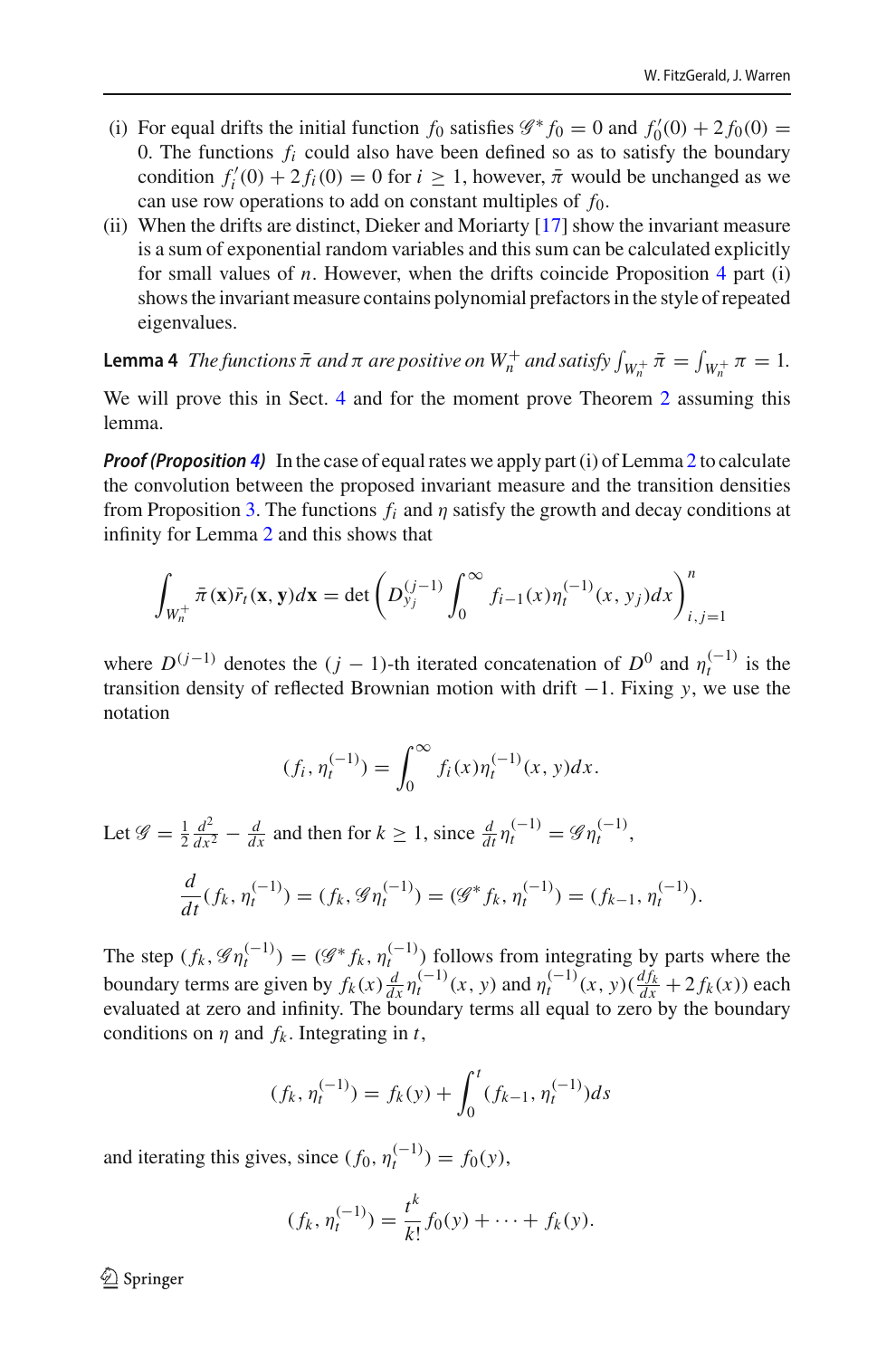Thus the functions  $f_k$  are invariant under the action of the  $\eta_t^{(-1)}$  modulo multiples of *f*<sub>0</sub>, ..., *f<sub>k−1</sub>*. Consequently, for any *t* > 0 we can apply row operations to obtain

$$
\int_{W_n^+} \bar{\pi}(\mathbf{x}) \bar{r}_t(\mathbf{x}, \mathbf{y}) d\mathbf{x} = \det(f_{i-1}^{(j-1)}(y_j))_{i,j=1}^n = \bar{\pi}(\mathbf{y}).
$$

In the case when the drifts are not equal we apply Lemma [5](#page-21-0) to express the convolution of our proposed invariant measure and the transition density from Proposition [3](#page-12-0) as a single determinant,

$$
\int \pi(\mathbf{x})r_t(\mathbf{x}, \mathbf{y})d\mathbf{x} = e^{-\sum_{i=1}^n \alpha_i y_i} \det \left( D_y^{\alpha_1, \dots, \alpha_j} \int_0^\infty f_i(x) \psi_t(x, y_j) e^{-\alpha_i^2 t/2} dx \right)_{i,j=1}^n
$$

The conditions for Lemma [3](#page-12-0) are satisfied because  $f_i(0) = 0$  for each  $i = 1, \ldots, n$ and the conditions on the growth and decay of  $f_i$  and  $\psi$  at infinity are satisfied. We have

$$
\int_0^\infty f_i(x)\psi_t(x,y)e^{-\alpha_i^2t/2}dx = f_i(y)
$$

and therefore

$$
\int \pi(\mathbf{x})r_t(\mathbf{x}, \mathbf{y})d\mathbf{x} = \frac{1}{\prod_{i < j} (\alpha_i - \alpha_j)} e^{-\sum_{i=1}^n \alpha_i y_i} \det \left( D_{\mathbf{y}}^{\alpha_1, \dots, \alpha_j} f_i(\mathbf{y}_j) \right)_{i,j=1}^n = \pi(\mathbf{y}).
$$

#### <span id="page-19-0"></span>**4 Point to line last passage percolation**

#### **4.1 Transition densities**

Last passage percolation times can be interpreted as an interacting particle system with a pushing interaction between the particles. We define a Markov chain  $(\mathbf{G}^{pp}(k))_{k>0}$ with *n* particles with positions on the real line ordered as  $G_1^{pp} < \cdots < G_n^{pp}$ . We update the system between time  $k - 1$  and time  $k$  by applying the following local update rule sequentially to  $G_1^{\text{pp}}$ , ...,  $G_n^{\text{pp}}$  as follows:

<span id="page-19-1"></span>
$$
G_j^{pp}(k) = \max\{G_j^{pp}(k-1), G_{j-1}^{pp}(k))\} + e_{jk}
$$
\n(23)

where  $(e_{jk})_{1 \leq j \leq n, k \geq 1}$  are an independent sequence of exponential random variables and  $G_1^{pp}(0) = \cdots = G_n^{pp}(0) = 0$ . The interactions of the particles are exactly the local update rules of last passage percolation and the largest particle position at time *n* describes the point-to-point last passage percolation time  $G_n^{\text{pp}}(n) = \max_{\pi \in \Pi_n} \sum_{(ij) \in \pi} e_{ij}$  where  $\Pi_n$  is the set of all directed (up and right) paths from  $(1, 1)$  to  $(n, n)$ .

.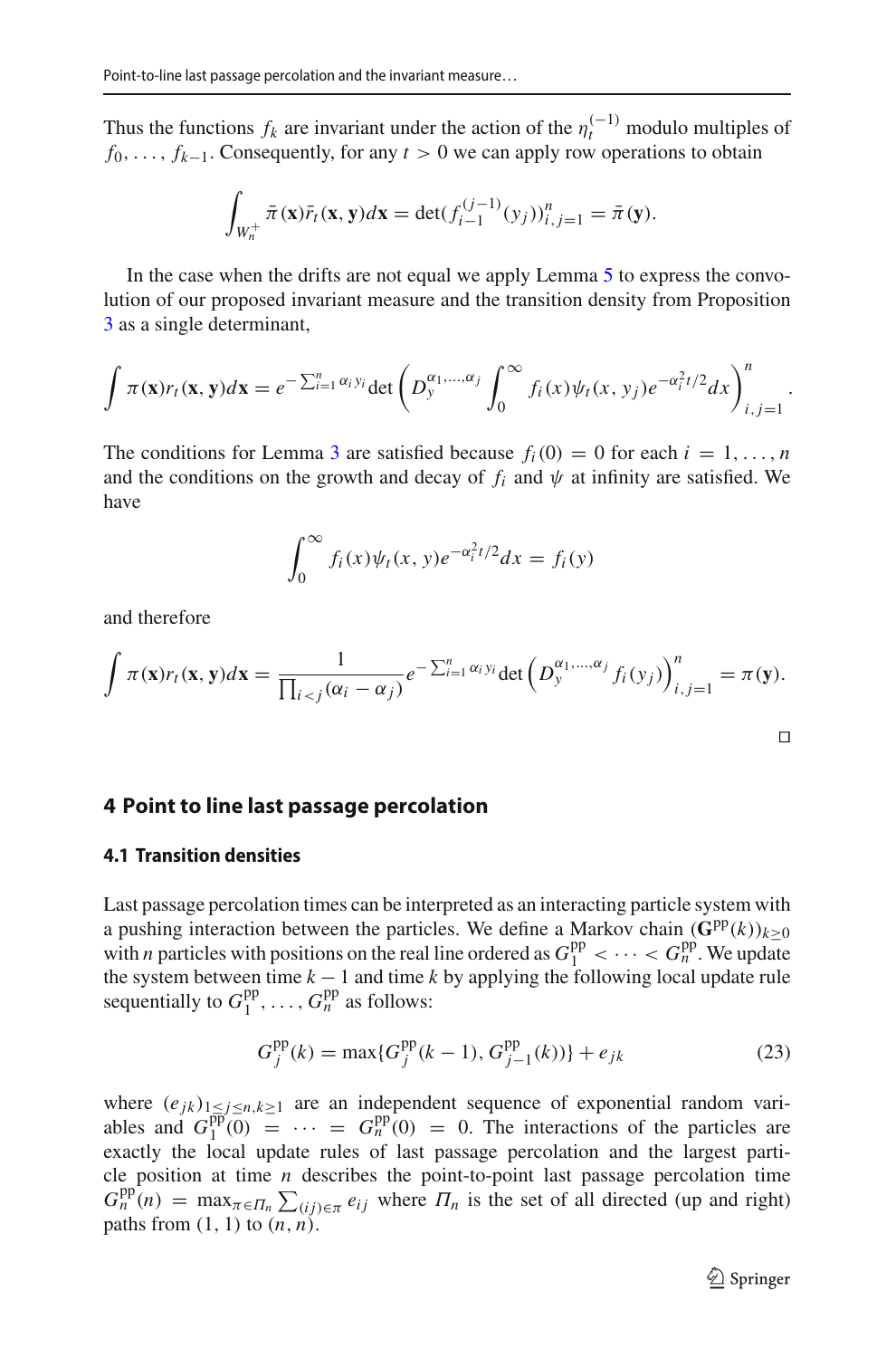The advantage of such an interpretation is that there is an explicit transition density for this Markov chain. This was proven in the case of equal parameters (and geometric data) by Johansson [\[28\]](#page-50-21) and with inhomogeneous parameters (and geometric data) by Dieker and Warren [\[18](#page-50-22)]. This Markov chain plays an important role in the recent work, for example [\[29\]](#page-50-23), on the two-time distribution of last passage percolation. In this section we show how this Markov chain can also be used to study point-to-line last passage percolation.

For  $\alpha \in \mathbb{R}$ , let  $D^{\alpha}$ ,  $I^{\alpha}$  be defined by acting on functions  $f : \mathbb{R} \to \mathbb{R}$  which are infinitely differentiable for  $x > 0$ , are equal to zero on  $x \le 0$  and satisfy that  $f^{(k)}(0_+)$ exists for each  $k \geq 0$ . On such a class of functions define

<span id="page-20-0"></span>
$$
D^{\alpha} f(x) = \begin{cases} f'(x) - \alpha f(x), & x > 0 \\ 0, & x \le 0 \end{cases} \qquad I^{\alpha} f(x) = \begin{cases} \int_0^x e^{\alpha(x-t)} f(t) dt, & x > 0 \\ 0, & x \le 0. \end{cases}
$$
 (24)

Then  $D^{\alpha}$ ,  $I^{\alpha}$  preserve this class of functions and satisfy  $D^{\alpha}I^{\alpha}f = f$  for functions of this form. We also define homogeneous analogues: for a function *g* satisfying the above, define  $g^{(r)}(x)$  or  $D^{(r)}g$  to be the *r*-th iterated derivative of *g* for  $x > 0$  and equal to zero for  $x \le 0$  and similarly  $g^{(-r)}(x)$  or  $I^{(-r)}g$  to be the iterated integral  $\int_0^x \frac{(x-y)^{r-1}}{(r-1)!} g_m(y) dy$  for  $x > 0$  and equal to zero for  $x \le 0$ .

<span id="page-20-2"></span>**Proposition 5** *Let*  $(\mathbf{G}^{pp}(k))_{k>0}$  *be the Markov chain described above with n particles constructed from independent exponentially distributed random variables*  $(e_{ij})_{1 \le i \le n, j \ge 1}$  *with*  $e_{ij}$  *having rate*  $\alpha_i > 0$ *.* 

(i) In the case of equal rates:  $\alpha_1 = \cdots = \alpha_n = 2$ , the m-step transition probabilities *have a density with respect to Lebesgue measure on*  $W_n^+$  *given by, for*  $x, y \in W_n^+$ *,* 

$$
Q_m(x, y) = det(g_m^{(j-i)}(y_j - x_i))_{i,j=1}^n
$$

*where*  $g_m(z) = \frac{2^m}{\Gamma(m)} z^{m-1} e^{-2z} 1_{z>0}$  *and*  $g_m^{(r)}$  *are defined above.* 

(ii) *For*  $\alpha_j > 0$  *for each*  $j = 1, \ldots, n$ , *the m-step transition densities have a density with respect to Lebesgue measure on*  $W_n^+$  *given by, for*  $x, y \in W_n^+$ ,

$$
Q_m(x, y) = \left(\prod_{i=1}^{nm} \alpha_i\right) e^{-\sum_{i=1}^{n} \alpha_i (y_i - x_i)} det(f_m^{(i,j)}(y_j - x_i))_{i,j=1}^n
$$

*where*  $f_m(u) = \frac{u^{m-1}}{(m-1)!} 1_{u>0}$  *and* 

<span id="page-20-1"></span>
$$
f_m^{(i,j)}(z) = \begin{cases} D^{\alpha_{i+1},\dots,\alpha_j} f_m(z) & \text{for } j > i \\ I^{\alpha_{j+1},\dots,\alpha_i} f_m(z) & \text{for } j < i \\ f_m(z) & \text{for } i = j. \end{cases}
$$
 (25)

*with D and I defined in Eq.* [\(24\)](#page-20-0)*.*

 $\bigcirc$  Springer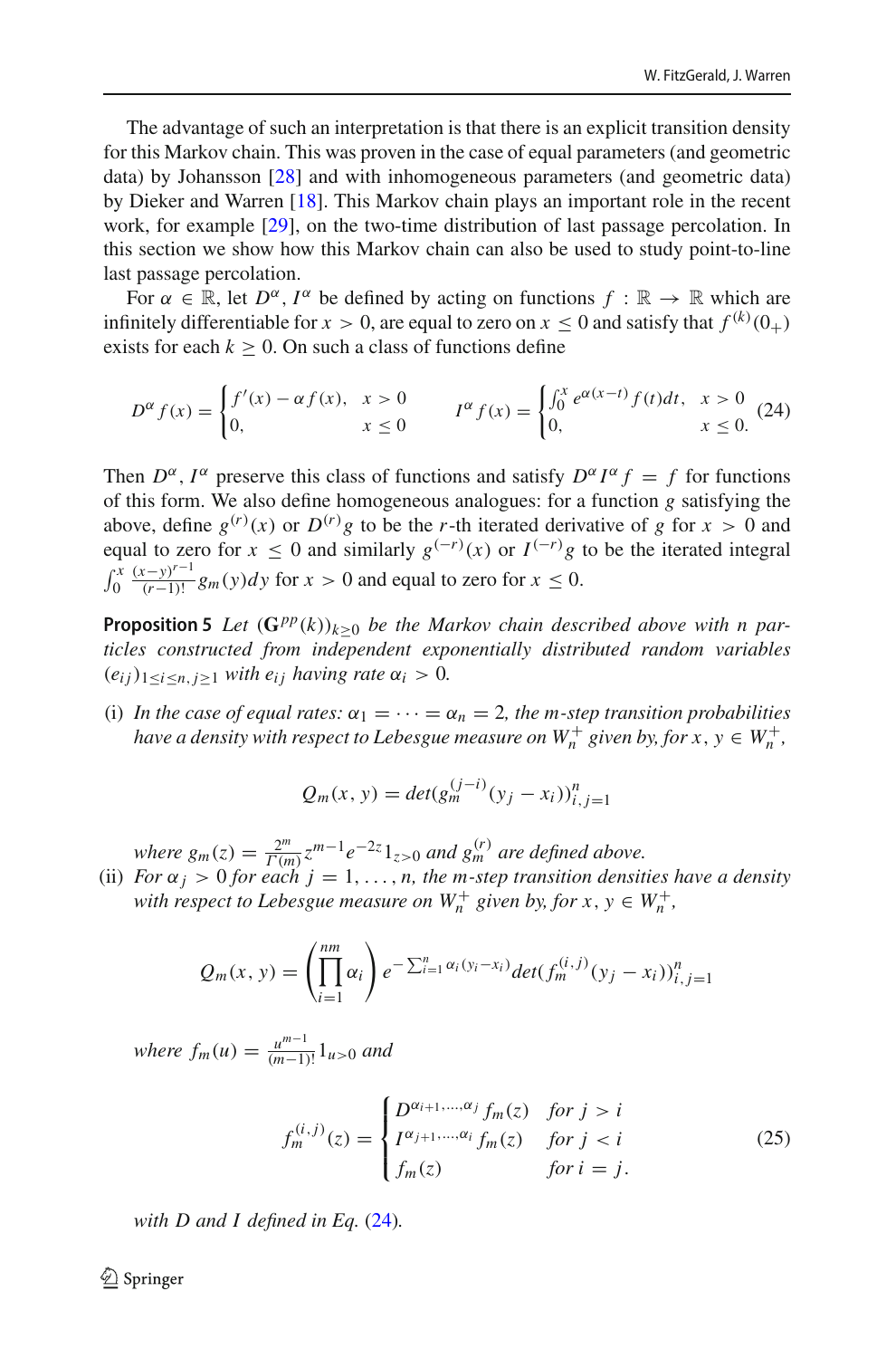Our proof is a generalisation of the method in Johansson [\[28](#page-50-21)] to the case of inhomogeneous parameters and exponential rather than geometric jump distributions. An exponential case is not an entirely straightforward generalisation of the formulas in the geometric case because of taking derivatives of functions with a discontinuity. In order to obtain *m*-step transition densities from 1-step transition densities we prove a version of Lemma [2](#page-15-2) for our operators *D* and *I*. There are two differences: we allow for possible discontinuities in the functions at the origin and part (ii) of the Lemma allows for new particles to be added at the origin. This will be used in the next subsection to study point-to-line last passage percolation.

**Lemma 5** (i) *Let f* , *g be functions satisfying the conditions at the start of this section. Then for*  $x, z \in W_n^+$ ,

<span id="page-21-0"></span>
$$
\int_{W_n^+} \det(f^{(i,j)}(y_j - x_i))_{ij=1}^n \det(g^{(i,j)}(z_j - y_i))_{i,j=1}^n dy_1 \dots dy_n
$$
  
= 
$$
\det\left((f * g)^{(i,j)}(z_j - x_i)\right)_{i,j=1}^n
$$

where  $(f * g)(z) = \int_0^z f(y)g(z - y)dy$  and  $f^{(i,j)}$ ,  $g^{(i,j)}$  and  $(f * g)^{(i,j)}$  are *defined analogously to* [\(25\)](#page-20-1)*.*

(ii) Let  $(f_i)_{i=1}^{n-1}$  *be a collection of infinitely differentiable functions on*  $\mathbb{R}_+$  *with*  $f_i(0) = 0$  *s* 0 *for each i* = 1, ...,  $n - 1$ *. Let g be a function satisfying the conditions at the start of this section. Then for*  $z \in W_n^+$ *, and using the notation*  $y_1 := 0$ 

$$
\int_{W_{n-1}^{+}} \det(f_{i-1}^{(1,j)}(y_j))_{i,j=2}^{n} \det(g^{(i,j)}(z_j - y_i))_{i,j=1}^{n} dy_2 \dots dy_n
$$
\n
$$
= \det \begin{pmatrix} g(z_1) & g^{(1,2)}(z_2) & \dots & g^{(1,n)}(z_n) \\ (f_1 * g)(z_1) & (f_1 * g)^{(1,2)}(z_2) & \dots & (f_1 * g)^{(1,n)}(z_n) \\ \vdots & \vdots & \ddots & \vdots \\ (f_{n-1} * g)(z_1) & (f_{n-1} * g)^{(1,2)}(z_2) & \dots & (f_{n-1} * g)^{(1,n)}(z_n) \end{pmatrix}_{i,j=1}^{n}
$$

where  $(f * g)(z) = \int_0^z f(z - y)g(y)dy$  and  $f^{(i,j)}$ ,  $g^{(i,j)}$  and  $(f * g)^{(i,j)}$  all *defined analogously to* [\(25\)](#page-20-1)*.*

*Proof (Proposition [5\)](#page-20-2)* We first prove that the one-step transition densities are given by *Q*<sub>1</sub>. This is equivalent to showing that for all  $n \ge 1$ , and for  $x, y \in W_n^+$ ,

<span id="page-21-1"></span>
$$
e^{-\sum_{i=1}^{n} \alpha_i (y_i - x_i)} \det(f_1^{(i,j)}(y_j - x_i))_{i,j=1}^n = \prod_{j=1}^n e^{-\alpha_j (y_j - \max(x_j, y_{j-1}))} 1_{y_j > x_j}
$$
(26)

where we use the convention  $y_0 := 0$ . The right hand side is zero unless  $x_i \leq y_i$  for all  $j = 1, \ldots, n$ . We check this for the left hand side. If  $y_k \le x_k$  for some  $1 \le k \le n$ then the first  $k$  columns of the matrix in  $(26)$  only have non-zero elements in the first *k* − 1 rows since for  $j \le k$  and  $i \ge k$  the  $(i, j)$ -th entry of the matrix in [\(26\)](#page-21-1) is a

<sup>2</sup> Springer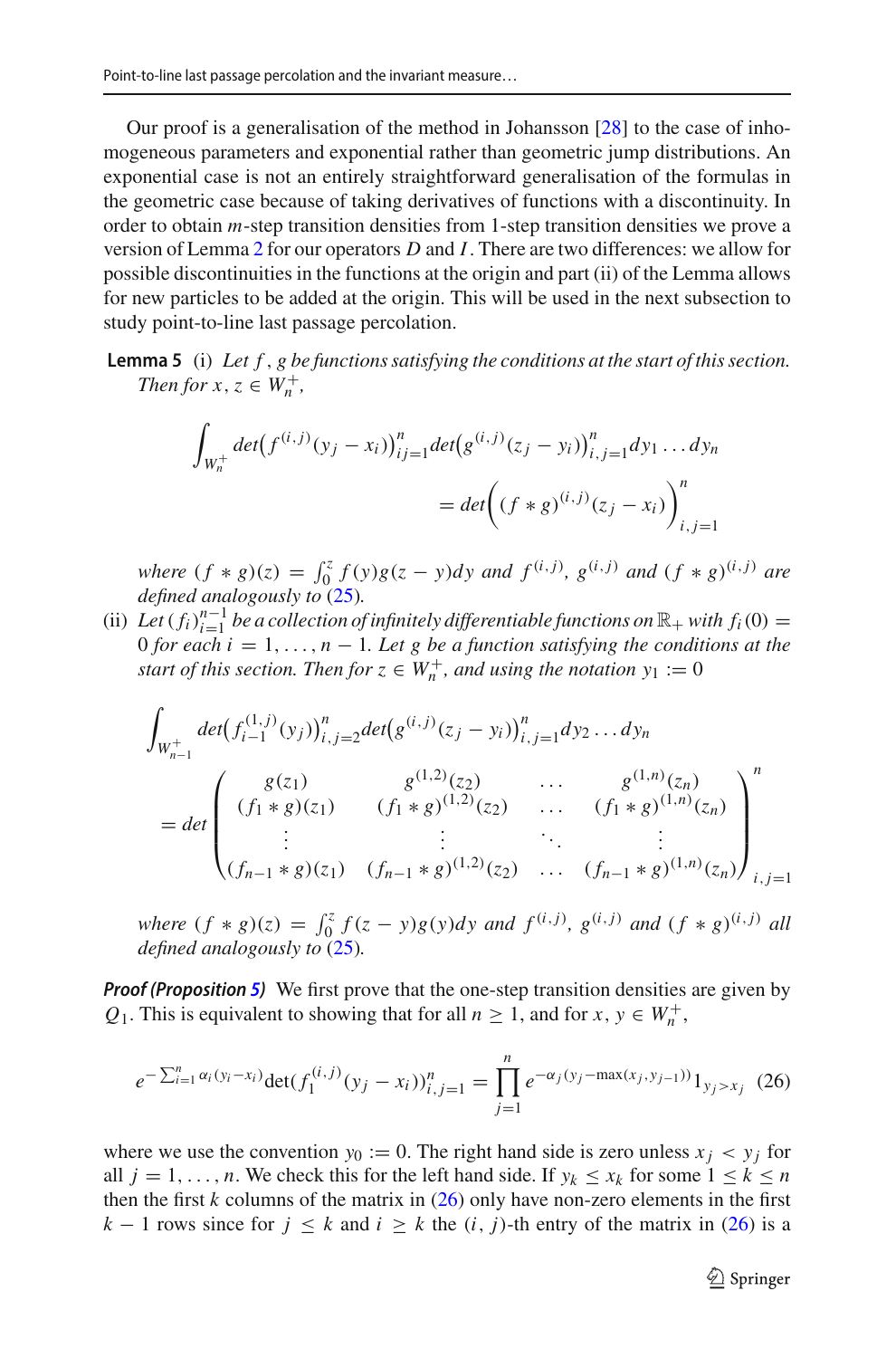function which only takes non-zero values for positive arguments and the argument is  $y_i - x_i \leq 0$ .

For the remainder of the proof, we can suppose  $x_i < y_i$  for  $j = 1, \ldots, n$ . We prove [\(26\)](#page-21-1) by induction on *n* and observe that the result holds at  $n = 1$ . For the inductive step we use a Laplace expansion of the determinant in the last row

<span id="page-22-1"></span>
$$
\det(f_1^{(i,j)}(y_j - x_i))_{i,j=1}^n
$$
  
= 
$$
\sum_{k=1}^n (-1)^{k+n} f_1^{(n,k)}(y_k - x_n) \det(f_1^{(i,j)}(y_j - x_i))_{i \neq n, j \neq k}.
$$
 (27)

We prove the terms in the sum for  $1 \leq k \leq n-2$  are zero by considering separately the cases  $y_k \le x_n$  and  $y_k > x_n$ . If  $y_k \le x_n$  then  $f_1^{(n,k)}(y_k - x_n) = 0$ . Suppose instead  $y_k > x_n$ . Observe that for  $z > 0$  and  $j > 1$ ,

<span id="page-22-0"></span>
$$
\left(\frac{d}{dz} - \alpha_j\right) f_1^{(i,j-1)}(z) = f_1^{(i,j)}(z). \tag{28}
$$

Since  $y_k > x_n$ , then [\(28\)](#page-22-0) can be used to re-express the columns indexed by  $j =$  $k+1, \ldots, n$  of the final determinant in [\(27\)](#page-22-1) which involve strictly positive arguments  $y_i - x_i$  for  $j \geq k + 1$ . Therefore

<span id="page-22-2"></span>
$$
\det(f_1^{(i,j)}(y_j - x_i))_{i \neq n, j \neq k} \n= \prod_{j=k+1}^n \left( \frac{\partial}{\partial y_j} - \alpha_j \right) \det(M_{ij})_{i,j=1}^{n-1}
$$
\n(29)

where

$$
M_{ij} = \begin{cases} f_1^{(i,j)}(y_j - x_i) & \text{for } 1 \le j \le k - 1\\ f_1^{(i,j)}(y_{j+1} - x_i) & \text{for } k \le j \le n - 1. \end{cases}
$$

We apply the inductive hypothesis to the determinant of *M* with the variables  $x_1, \ldots, x_{n-1}$  and  $y_1, \ldots, y_{k-1}, y_{k+1}, \ldots, y_n$  and parameters  $\alpha_1, \ldots, \alpha_{n-1}$  to observe that  $(29)$  equals

<span id="page-22-3"></span>
$$
\prod_{j=k+1}^{n} \left( \frac{\partial}{\partial y_j} - \alpha_j \right) \left\{ e^{\sum_{j=1}^{k-1} \alpha_j (y_j - x_j) + \sum_{j=k}^{n-1} \alpha_j (y_{j+1} - x_j)} \prod_{j=1}^{k-1} e^{-\alpha_j (y_j - \max(x_j, y_{j-1}))} \right. \\
\left. \cdot e^{-\alpha_k (y_{k+1} - \max(x_k, y_{k-1}))} \prod_{j=k+1}^{n-1} e^{-\alpha_j (y_{j+1} - \max(x_j, y_j))} \right\}.
$$
\n(30)

We observe that  $max(y_i, x_j) = y_j$  for each  $j = k + 1, ..., n - 1$ . Therefore the expression in  $\{\cdot\}$  is differentiable in  $y_{k+1}, \ldots, y_n$ , and furthermore, equals a factor of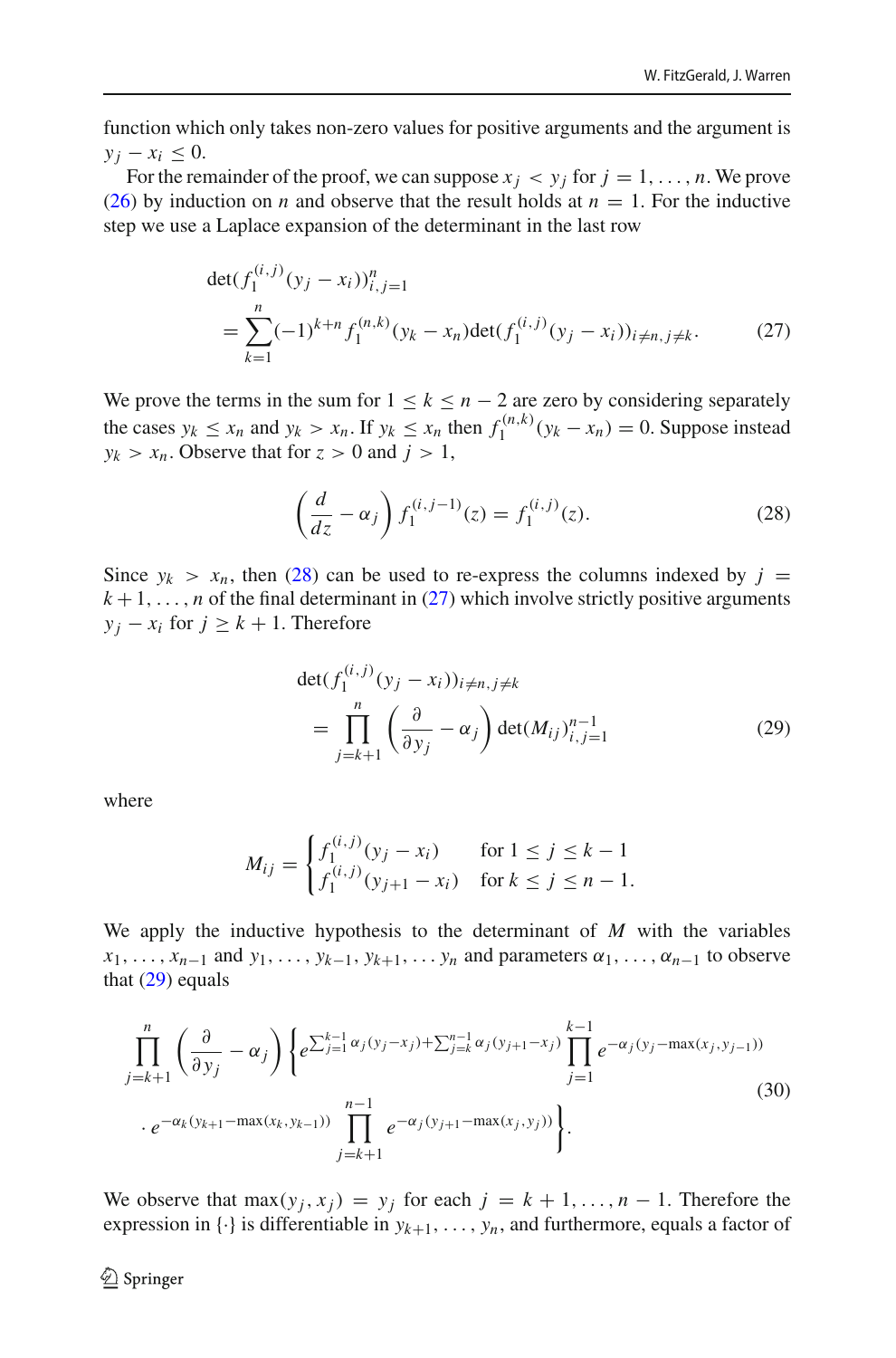$e^{\alpha_{n-1}y_{n-1}}$  multiplied by a factor independent of *y<sub>n−1</sub>*. Therefore the expression in {·} vanishes once we apply  $\left(\frac{\partial}{\partial y_{n-1}} - \alpha_{n-1}\right)$  and [\(30\)](#page-22-3) equals zero.

Therefore the sum in Eq.  $(27)$  can be restricted to the sum of two terms

<span id="page-23-0"></span>
$$
-f_1^{(n,n-1)}(y_{n-1} - x_n) \det(f_1^{(i,j)}(y_j - x_i))_{i \neq n, j \neq n-1}
$$
  
+
$$
\det(f_1^{(i,j)}(y_j - x_i))_{i \neq n, j \neq n} 1_{y_n > x_n}.
$$
 (31)

We consider the two cases when  $y_{n-1} \le x_n$  and  $y_{n-1} > x_n$  separately. If  $y_{n-1} \le x_n$ then the only non-zero contribution comes from the second term in Eq. [\(31\)](#page-23-0). In this case by applying the inductive hypothesis and noting that max $(y_{n-1}, x_n) = x_n$  we obtain the required result that

<span id="page-23-3"></span>
$$
e^{-\sum_{j=1}^{n} \alpha_j (y_j - x_j)} \det(f_1^{(i,j)}(y_j - x_i))_{i \neq n, j \neq n} = \prod_{j=1}^{n-1} e^{-\alpha_j (y_j - \max(x_j, y_{j-1}))} e^{-\alpha_n (y_n - x_n)}.
$$
\n(32)

Suppose instead  $y_{n-1} > x_n$  and consider Eq. [\(31\)](#page-23-0). Observe that

<span id="page-23-2"></span>
$$
f_1^{(n,n-1)}(y_{n-1}-x_n)=\frac{1}{\alpha_n}(e^{\alpha_n(y_{n-1}-x_n)}-1).
$$
 (33)

We consider the first determinant in Eq.  $(31)$ . The argument in the last column is strictly positive and so Eq.  $(28)$  can be used to re-express this column as follows

$$
\det(f_1^{(i,j)}(y_j - x_i))_{i \neq n, j \neq n-1} = \left(\frac{\partial}{\partial y_n} - \alpha_n\right) \det(K_{ij})_{i,j=1}^{n-1}
$$

where

$$
K_{ij} = \begin{cases} f_1^{(i,j)}(y_j - x_i) & \text{for } 1 \le j \le n - 2\\ f_1^{(i,j)}(y_{j+1} - x_i) & \text{for } j = n - 1. \end{cases}
$$

We apply the inductive hypothesis to the determinant of *K* with variables  $x_1, \ldots, x_{n-1}$ and  $y_1, \ldots, y_{n-2}, y_n$  and parameters  $\alpha_1, \ldots, \alpha_{n-1}$  to obtain,

<span id="page-23-1"></span>
$$
\det(f_1^{(i,j)}(y_j - x_i))_{i \neq n, j \neq n-1} = \left(\frac{\partial}{\partial y_n} - \alpha_n\right) \left\{ e^{\sum_{j=1}^{n-2} \alpha_j (y_j - x_j) + \alpha_{n-1} (y_n - x_{n-1})} \cdot \prod_{j=1}^{n-2} e^{-\alpha_j (y_j - \max(x_j, y_{j-1}))} e^{-\alpha_{n-1} (y_n - \max(x_{n-1}, y_{n-2}))} \right\}.
$$
\n(34)

The expression in {·} is independent of *yn*. Therefore the term in [\(34\)](#page-23-1) involving ∂/∂ *yn* applied to  $\{\cdot\}$  equals zero.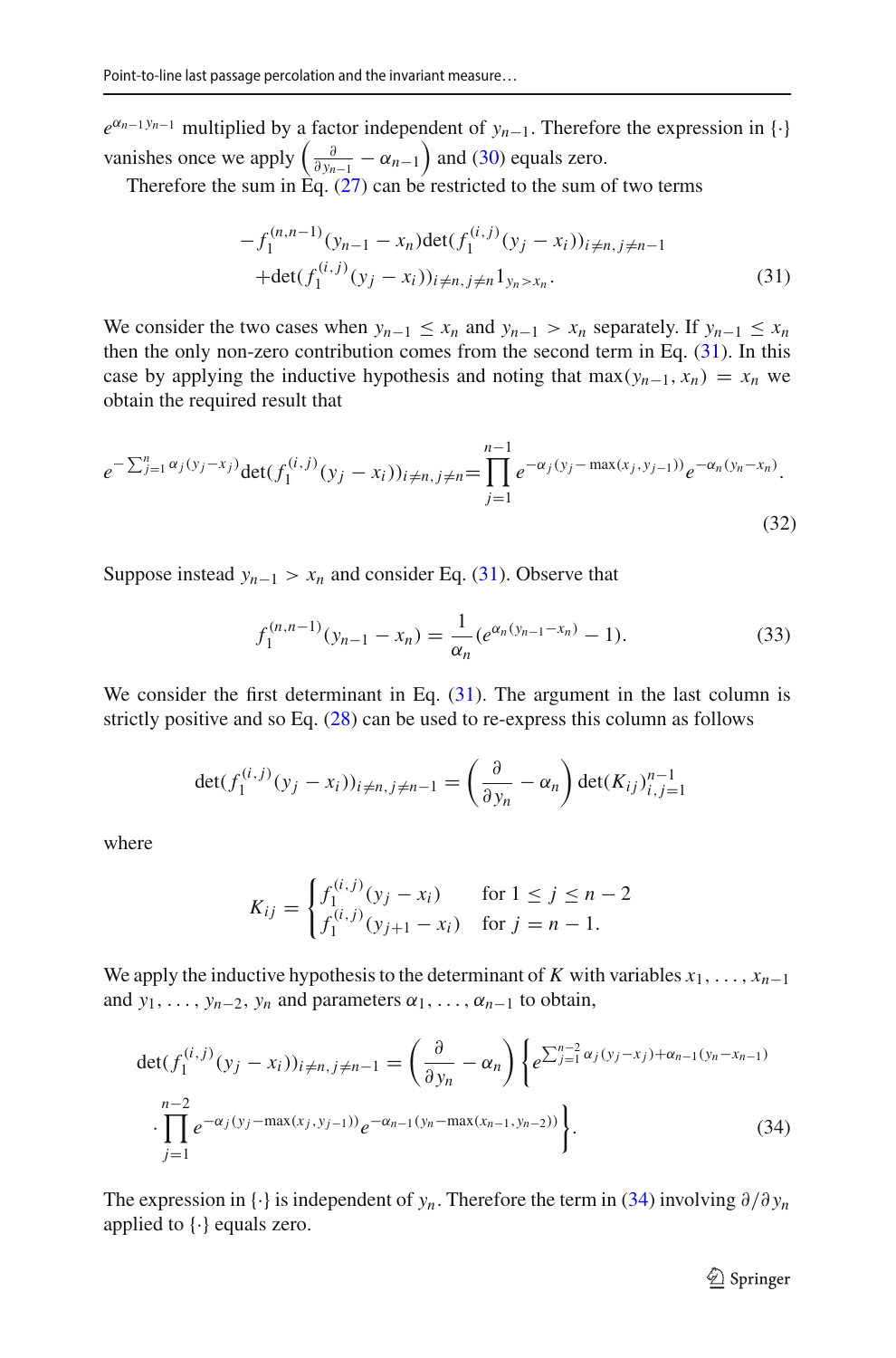Using  $(33)$ ,  $(34)$  and the inductive hypothesis we evaluate  $(31)$  multiplied by the prefactor given by  $\exp(-\sum_{j=1}^{n} \alpha_j(y_j - x_j))$  for  $y_{n-1} > x_n$  and obtain

<span id="page-24-0"></span>
$$
\frac{(-1)}{\alpha_n} e^{-\sum_{j=1}^n \alpha_j (y_j - x_j)} \det(f_1^{(i,j)}(y_j - x_i))_{i \neq n, j \neq n-1}
$$
\n
$$
= \prod_{j=1}^{n-1} e^{-\alpha_j (y_j - \max(x_j, y_{j-1}))} e^{-\alpha_n (y_n - x_n)}
$$
\n(35)

and

<span id="page-24-1"></span>
$$
e^{-\sum_{j=1}^{n} \alpha_j (y_j - x_j)} \frac{(-1)}{\alpha_n} e^{\alpha_n (y_{n-1} - x_n)} \det(f_1^{(i,j)}(y_j - x_i))_{i \neq n, j \neq n-1}
$$
  
= 
$$
\prod_{j=1}^{n-1} e^{-\alpha_j (y_j - \max(x_j, y_{j-1}))} e^{-\alpha_n (y_n - y_{n-1})}.
$$
 (36)

To complete the inductive step of the proof of [\(26\)](#page-21-1) in the case  $y_{n-1} > x_n$  we use [\(27\)](#page-22-1) and  $(31)$  to simplify the left hand side of  $(26)$  and observe that  $(32)$  and  $(35)$  cancel while [\(36\)](#page-24-1) equals the required expression. This completes the inductive step and we establish that [\(26\)](#page-21-1) holds. The formula for the *m*-step transition densities follows from Lemma [5.](#page-21-0)

In the case when all parameters are equal, say  $\alpha_1 = \cdots = \alpha_n = 2$ , the transition density is given by

$$
2^{nm}e^{-\sum_{i=1}^{n}2(y_i-x_i)}\det(f_m^{(i,j)}(y_j-x_i))_{i,j=1}^n=\det(2^me^{-2(y_j-x_i)}f_m^{(i,j)}(y_j-x_i))_{i,j=1}^n.
$$

We transform this equation into the expression given in the statement of the proposition by iteratively using the identities that  $e^{-2z}D^2 f_m(z) = D^0(e^{-2z} f_m(z))$  and  $e^{-2z}I^2 f_m(z) = I^0(e^{-2z} f_m(z))$  for all  $z \in \mathbb{R}$ .  $e^{-2z} I^2 f_m(z) = I^0(e^{-2z} f_m(z))$  for all  $z \in \mathbb{R}$ .

*Proof (Lemma [5\)](#page-21-0)* We first prove part (i) for *f* and *g* which satisfy the conditions of the Lemma and furthermore are infinitely differentiable on all of  $\mathbb{R}$ . We apply Lemma [2](#page-15-2) with the functions  $f_i(\cdot) = (I^{\alpha_1, ..., \alpha_i} f)(\cdot - x_i)$  and  $g_j(\cdot) = (D^{\alpha_1, ..., \alpha_j} g)(z_j - \cdot)$  and observe that  $D^{\alpha_1,...,\alpha_j} f_i(z) = f^{(i,j)}(z - x_j)$  and  $J^{-\alpha_1,...,-\alpha_i} g_j(z) = g^{(i,j)}(z - x_j)$ . The  $D^{\alpha}$  have been defined on a more general class of functions in this section but agree with the definition used in Lemma [2](#page-15-2) when the functions are smooth. The condition on the growth of *f* at infinity in Lemma [2](#page-15-2) can be removed because  $g(z_i - \cdot)$  is zero in a neighbourhood of infinity. As a result Lemma [2](#page-15-2) proves that

<span id="page-24-2"></span>
$$
\int_{W_n^+} \det(f^{(i,j)}(y_j - x_i))_{i,j=1}^n \det(g^{(i,j)}(z_j - y_i))_{i,j=1}^n dy_1 \dots dy_n
$$
\n
$$
= \det \left( (f * g)^{(i,j)}(z_j - x_i) \right)_{i,j=1}^n \tag{37}
$$

 $\textcircled{2}$  Springer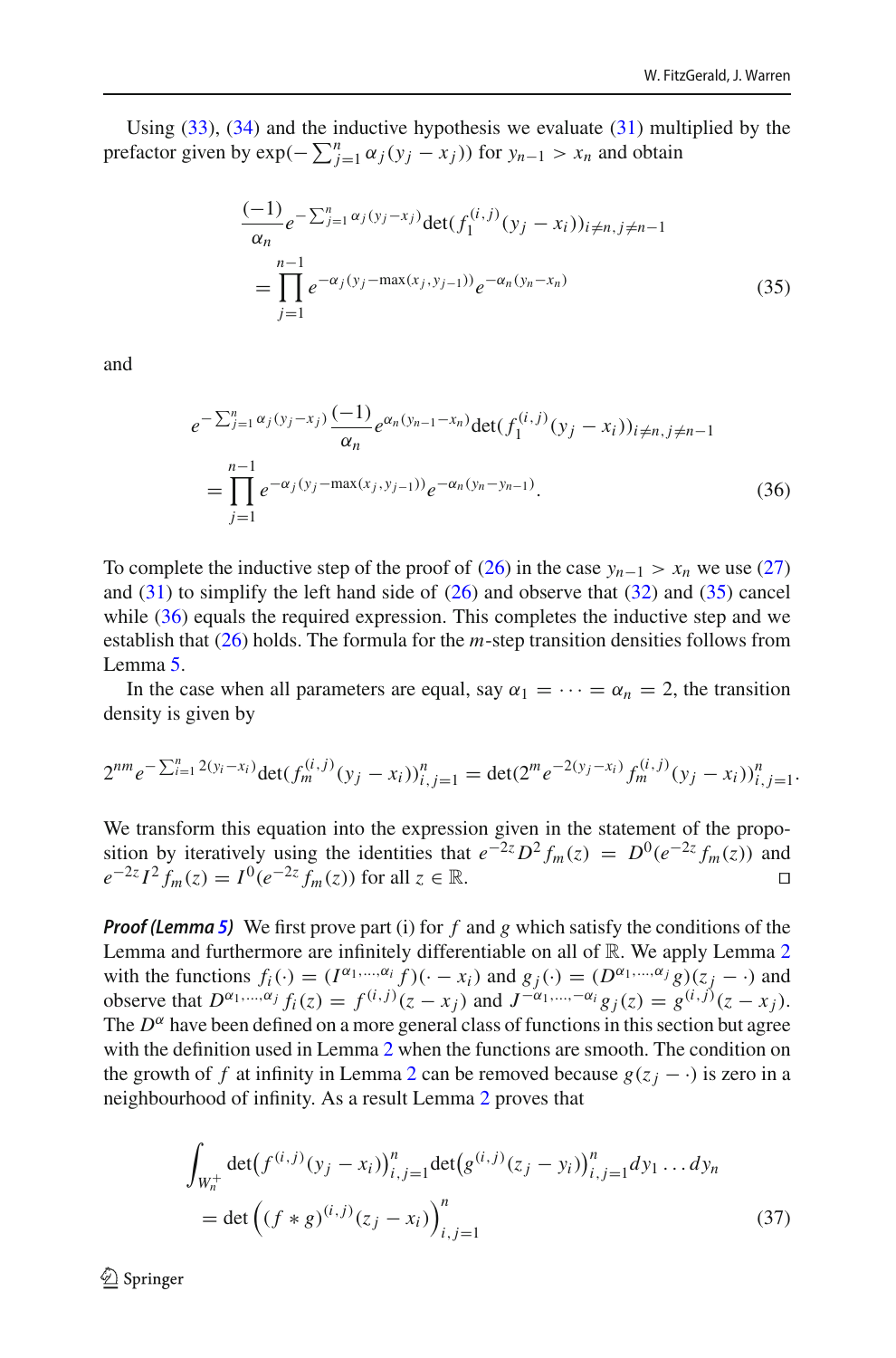where we have used the following to simplify the right hand side,

$$
\int_{-\infty}^{\infty} (D^{\alpha_1,\dots,\alpha_j}g)(z_j - y)(I^{\alpha_1,\dots,\alpha_i}f)(y - x_i)dy = (f * g)^{(i,j)}(z_j - x_i)
$$

where the operators pass through the convolution because *f* and *g* are smooth on all of R. Therefore the Lemma holds for functions which are infinitely differentiable on all of  $\mathbb R$  in addition to satisfying the stated conditions.

We now use approximation to extend the class of functions *f* and *g* to those stated in the Lemma. For each  $\epsilon > 0$ , let  $f_{\epsilon}$  be an infinitely differentiable function satisfying  $f_{\epsilon}(x) = f(x)$  for  $x > \epsilon$  and  $f_{\epsilon}(x) = 0$  for  $x < 0$ , and that there exists a constant *C* such that  $|f_{\epsilon}(x)| < C$  for all  $\epsilon$  and all  $x \in [-1, 1]$ . For any  $z \in \mathbb{R}$  and  $j \ge 1$ ,

<span id="page-25-0"></span>
$$
\lim_{\epsilon \to 0} (f_{\epsilon} * g_{\epsilon})(z) = (f * g)(z), \qquad \lim_{\epsilon \to 0} I^{\alpha_1, \dots, \alpha_j} (f_{\epsilon} * g_{\epsilon})(z) = I^{\alpha_1, \dots, \alpha_j} (f * g)(z),
$$
\n(38)

$$
\lim_{\epsilon \to 0} D^{\alpha_1, \dots, \alpha_j} (f_{\epsilon} * g_{\epsilon})(z) = D^{\alpha_1, \dots, \alpha_j} (f * g)(z). \tag{39}
$$

We prove [\(39\)](#page-25-0); Eq. [\(38\)](#page-25-0) is more straightforward. Observe that if  $z \le 0$  then both sides are zero and for  $z > 0$ ,

$$
\frac{d^j}{dz^j} \left( (f_\epsilon * g_\epsilon)(z) - (f * g)(z) \right) = \int_0^\epsilon f_\epsilon(y) g_\epsilon^{(j)}(z - y) dy - \int_0^\epsilon f(y) g^{(j)}(z - y) dy \n+ \int_0^\epsilon f_\epsilon^{(j)}(z - y) g_\epsilon(y) dy - \int_0^\epsilon f^{(j)}(z - y) g(y) dy
$$
\n(40)

tends to zero as  $\epsilon \to 0$  because for  $\epsilon < z/2$  then  $g_{\epsilon}^{(j)}(z - y) = g^{(j)}(z - y)$  and  $f_{\epsilon}^{(j)}(z - y) = f^{(j)}(z - y)$  for  $0 \le y \le \epsilon$ , and  $g_{\epsilon}$  and  $f_{\epsilon}$  are bounded.

Equation [\(37\)](#page-24-2) holds with *f* and *g* replaced by  $f_{\epsilon}$  and  $g_{\epsilon}$  because these are smooth. Defining  $f_{\epsilon}^{(i,j)}$  and  $g_{\epsilon}^{(i,j)}$  analogously to [\(25\)](#page-20-1) we obtain,

<span id="page-25-1"></span>
$$
\int_{W_n^+} \det(f_{\epsilon}^{(i,j)}(y_j - x_i))_{i,j=1}^n \det(g_{\epsilon}^{(i,j)}(z_j - y_i))_{i,j=1}^n dy_1 \dots dy_n
$$
\n
$$
= \det \left( (f_{\epsilon} * g_{\epsilon})^{(i,j)}(z_j - x_i) \right)_{i,j=1}^n.
$$
\n(41)

We want to pass to the limit as  $\epsilon \downarrow 0$ . Equations [\(38\)](#page-25-0) and [\(39\)](#page-25-0) show that the right hand side of Eq. [\(41\)](#page-25-1) converges.

Let  $x_1$  < ··· <  $x_n$  and  $z_1$  < ··· <  $z_n$  and let  $\epsilon$  < min $(\min_{i \leq i} \{z_i$  –  $z_i$ }, min<sub>*i*<*j*</sub> $\{x_j - x_i\}$ ). Consider the Laplace expansions of the determinants on the left hand side of [\(41\)](#page-25-1). A term in the expansion corresponding to permutations  $\sigma$  and  $\rho$  equals

$$
\int_{W_n^+}\prod_{i=1}^n f_{\epsilon}^{(\sigma(i),i)}(y_i-x_{\sigma(i)})g_{\epsilon}^{(i,\rho(i))}(z_{\rho(i)}-y_i)dy_1\dots dy_n.
$$

 $\mathcal{D}$  Springer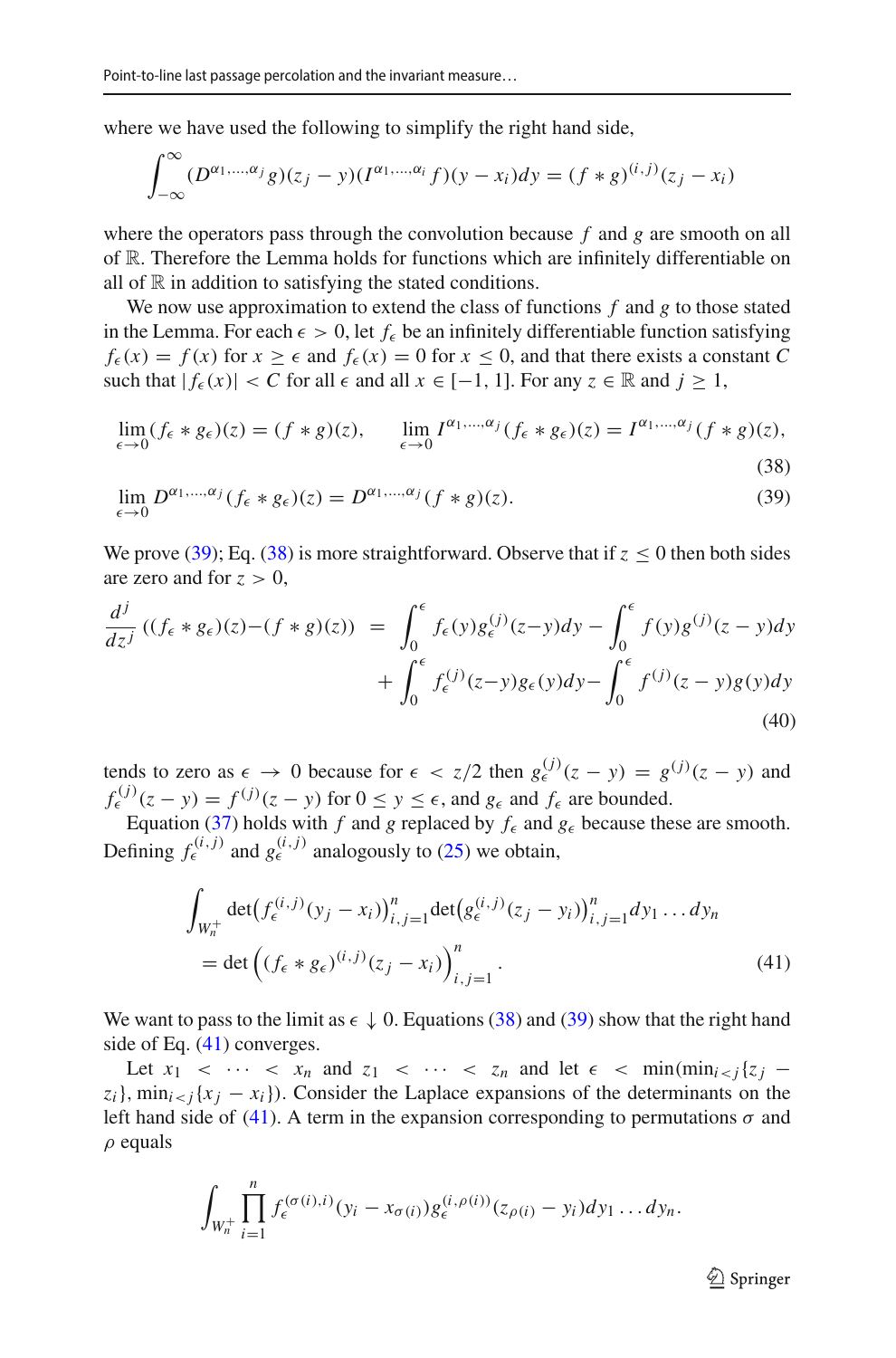If  $\rho$  is the identity then each factor  $g_{\epsilon}(z_{\rho(i)} - y_i)$  is bounded uniformly in  $\epsilon$  for  $0 \leq y_i \leq z_{\rho(i)}$ . If  $\rho$  is not the identity then there exists  $i < j$  with  $\rho(i) > i$  and  $\rho(j) \leq i$ . The  $(i, \rho(i))$  factor is equal to  $g_{\epsilon}^{(i), \rho(i)}(z_{\rho(i)} - y_i)$  and is bounded uniformly in  $\epsilon$  on the region  $0 \le y_i \le z_{\rho(i)} - \epsilon$ . On the region,  $y_i > z_{\rho(i)} - \epsilon$  this factor may be unbounded, however, the  $(j, \rho(j))$  factor is zero because  $y_i \ge y_i > z_{\rho(i)} - \epsilon >$  $z_{\rho(i)}$  and therefore the argument in the  $(j, \rho(j))$  factor is strictly negative. The same argument applies to  $\sigma$ . This shows that the integrand is bounded uniformly in  $\epsilon$  and since it converges pointwise then the convergence of the left hand side of [\(41\)](#page-25-1) follows from the dominated convergence theorem.

We have established part (i) when  $x_1 < \cdots < x_n$  and  $z_1 < \cdots < z_n$ . We will complete the proof of part (i) by showing that both sides are continuous in *x* and *z* for  $x, z \in W_n^+$ . For the right hand side of part (i), we observe that  $y \to (f * g)^{(i,j)}(y)$ is continuous except if  $j > i$  and  $y = 0$ . We consider the Laplace expansion of the right hand side with the sum indexed by permutations  $\rho$ . If  $\rho$  is the identity then each factor is continuous. If  $\rho$  is not the identity, then there exists  $i < j$  with  $\rho(i) > i$ and  $\rho(j) \leq i$ . The argument of the  $(j, \rho(j))$  factor is  $z_{\rho(i)} - x_j$  and so the  $(j, \rho(j))$ factor is zero on  $\{z_{\rho(i)} \leq x_i\}$  because  $x_i \geq x_i \geq z_{\rho(i)} \geq z_{\rho(j)}$ . On  $\{z_{\rho(i)} > x_i\}$ then the factor  $(f * g)^{(i,\rho(i))}(z_{\rho(i)} - x_i)$  is continuous. As  $z_{\rho(i)} - x_i \downarrow 0$ , the factor  $(f * g)^{(i, \rho(i))}(z_{\rho(i)} - x_i)$  remains bounded and the factor  $(f * g)^{(j, \rho(j))}(z_{\rho(j)} - y_j) \to 0$ . As a result the right hand side of part (i) is continuous in *x* and *z*. The integrand on the left hand side of part (i) is bounded over compact intervals and so the left hand side is continuous in *x* and *z*. This completes the proof of part (i).

Formally, part (ii) of the Lemma follows from embedding the matrix of size *n*−1 on the left hand side of part (ii) in a matrix of size *n* with the addition of a delta function

$$
\det(f_{i-1}^{(1,j)}(y_j))_{i,j=2}^n \delta_0(y_1) = \det(f_{i-1}^{(1,j)}(y_j))_{i,j=1}^n
$$

where  $f_0 := \delta_0(\cdot)$  and  $f_0^{(1,j)}$  are interpreted as weak derivatives. Continuing formally part (ii) is now an application of Lemma [2](#page-15-2)

$$
\int_{W_n^+} \det(D^{\alpha_2,\dots,\alpha_j} f_{i-1}(y_j))_{i,j=1}^n \det(J^{-\alpha_2,\dots,-\alpha_i} g_j(y_i))_{i,j=1}^n dy_1 \dots dy_n
$$
  
= det  $\left( \int_{-\infty}^{\infty} f_{i-1}(y) g_j(y) dy \right)_{i,j=1}^n$ 

where  $g_i(y_i) = D^{\alpha_2,...,\alpha_j} g(z_i - y_i)$  and  $f_0 := \delta_0$ . The top row on the right hand side is equal to  $(\delta_0, g_j) = g^{(1,j)}(z_j)$ .

To give a rigorous proof of part (ii) we use a similar integration by parts argument to Lemma [2](#page-15-2) and approximate *g* by a smooth  $g_{\epsilon}$  as in part (i) of the current Lemma. In the proof, the condition  $f_i(0) = 0$  for each  $i = 1, ..., n - 1$  is needed for the boundary term from the integration by parts with respect to  $y_2$  to be zero. □ boundary term from the integration by parts with respect to  $y_2$  to be zero.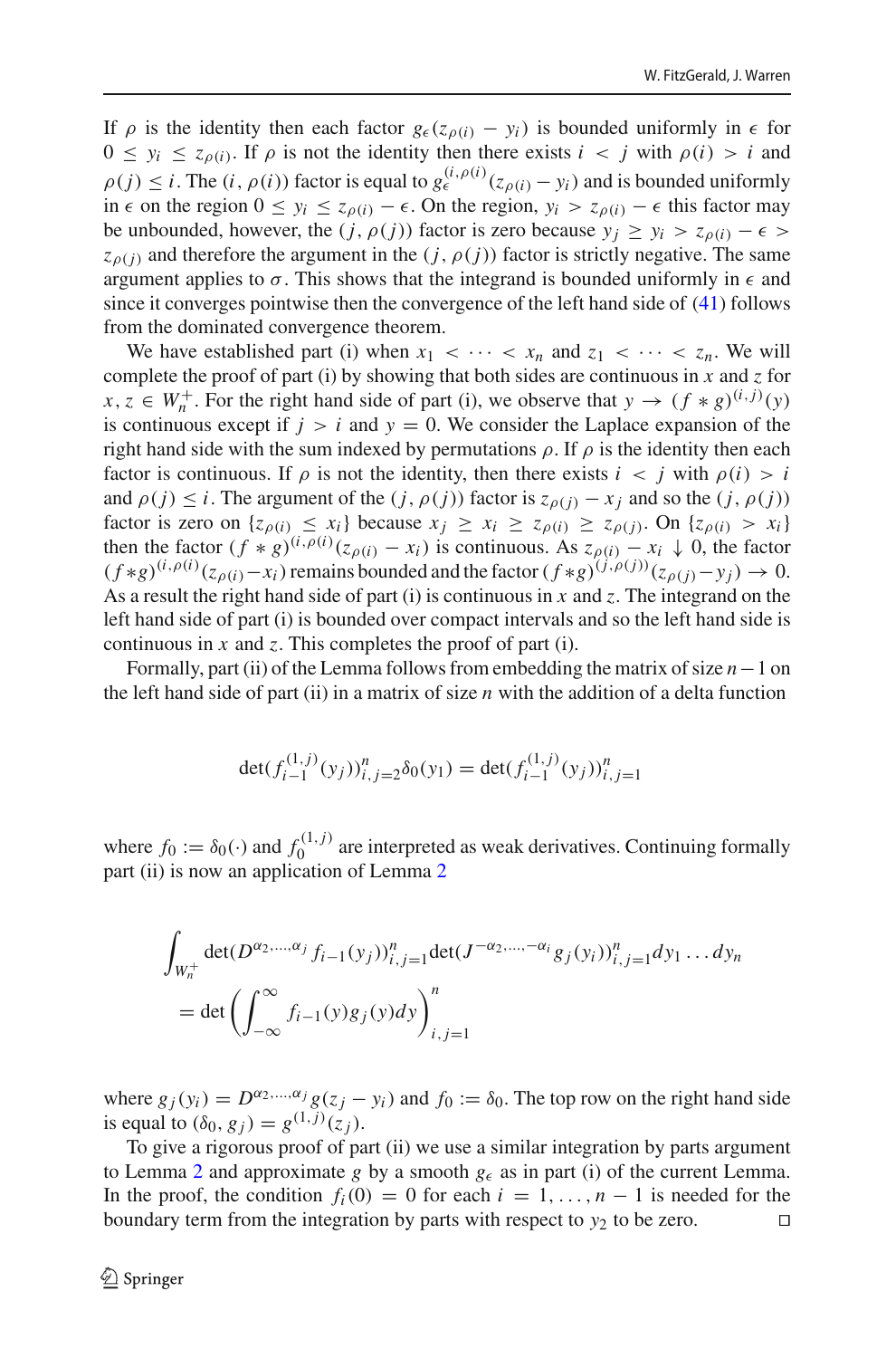#### **4.2 Proof of Theorem [2](#page-3-3)**

We apply the results of the previous section to study point-to-line last passage percolation. Recall the point to line last passage percolation times  $G(k, l)$  are defined by [\(4\)](#page-3-2). It is convenient to view the exponential data and last passage percolation times to be set-up in the following array:

$$
G(1, n) \cdots G(1, 2) \qquad G(1, 1) \n\ddots \qquad \vdots \qquad \vdots \nG(n-1, 2) \qquad G(n-1, 1) \nG(n, 1)
$$

where we can view the vertical direction as time, increasing upwards, and each horizontal layer as describing the positions of a system of particles with an additional particle added after each time step. These last passage percolation times form a Markov chain  $(G^{pl}(k))_{1 \leq k \leq n}$  where  $G^{pl}(k) = (G(n-k+1, k), \ldots, G(n-k+1, 1))$ . We use the notation  $\mathbf{G}^{\text{pl}}(k) = (G_1^{\text{pl}}(k), \dots, G_k^{\text{pl}}(k))$ . The recursive property of last passage percolation implies that  $G<sup>pl</sup>$  satisfies for all  $1 \leq i \leq k \leq n$ ,

<span id="page-27-0"></span>
$$
G_j^{pl}(k) = \max\{G_{j-1}^{pl}(k-1), G_{j-1}^{pl}(k)\} + e_{n-k+1,k-j+1}
$$
(42)

where we recall that  $e_{ij}$  has rate  $\alpha_i + \alpha_{n-j+1}$  and we use the notation  $G_0^{\text{pl}}(k) := 0$ for all  $k = 0, \ldots, n$ . Comparing this with the update rule for the point to point case given at  $(23)$  we see that it is the same up to a shift in the labels of the particles. Thus we can repeatedly apply the 1-step transition densities of Proposition [5](#page-20-2) while adding in an extra particle at the origin after each step to compute the joint distribution of the vector  $(G(1, n), \ldots, G(n, n))$ . This will show that the distribution of this vector agrees with the invariant measure of the Brownian system considered in Theorem [4.](#page-17-1) This also proves the positivity and normalisation of  $\bar{\pi}$  and  $\pi$  stated in Lemma [4](#page-18-0) which is required to complete the proof of Theorem [4.](#page-17-1)

*Proof (Theorem [2\)](#page-3-3)* We prove the result by induction on *n* and observe that the case *n* = 1 is true. We first prove the case of equal rates:  $\alpha_1 = \cdots = \alpha_n = 1$ . Suppose that the distribution of  $\mathbf{G}^{\text{pl}}(n-1)$  is given by the density

$$
\bar{\pi}(x_1,\ldots,x_{n-1})=\det(f_{i-1}^{(j-1)}(x_j))_{i,j=1}^{n-1}.
$$

where the functions  $f_0, f_1, \ldots, f_{n-1}$  are specified in Proposition [4.](#page-17-1) In view of Eq. [\(42\)](#page-27-0) and Proposition [5](#page-20-2) the distribution of  $\mathbf{G}^{\text{pl}}(n)$  has density given by

$$
\int_{W_{n-1}^+} \det(f_{i-2}^{(j-2)}(x_j))_{i,j=2}^n \det(g^{(j-i)}(y_j-x_i))_{i,j=1}^n dx_2 \dots dx_n
$$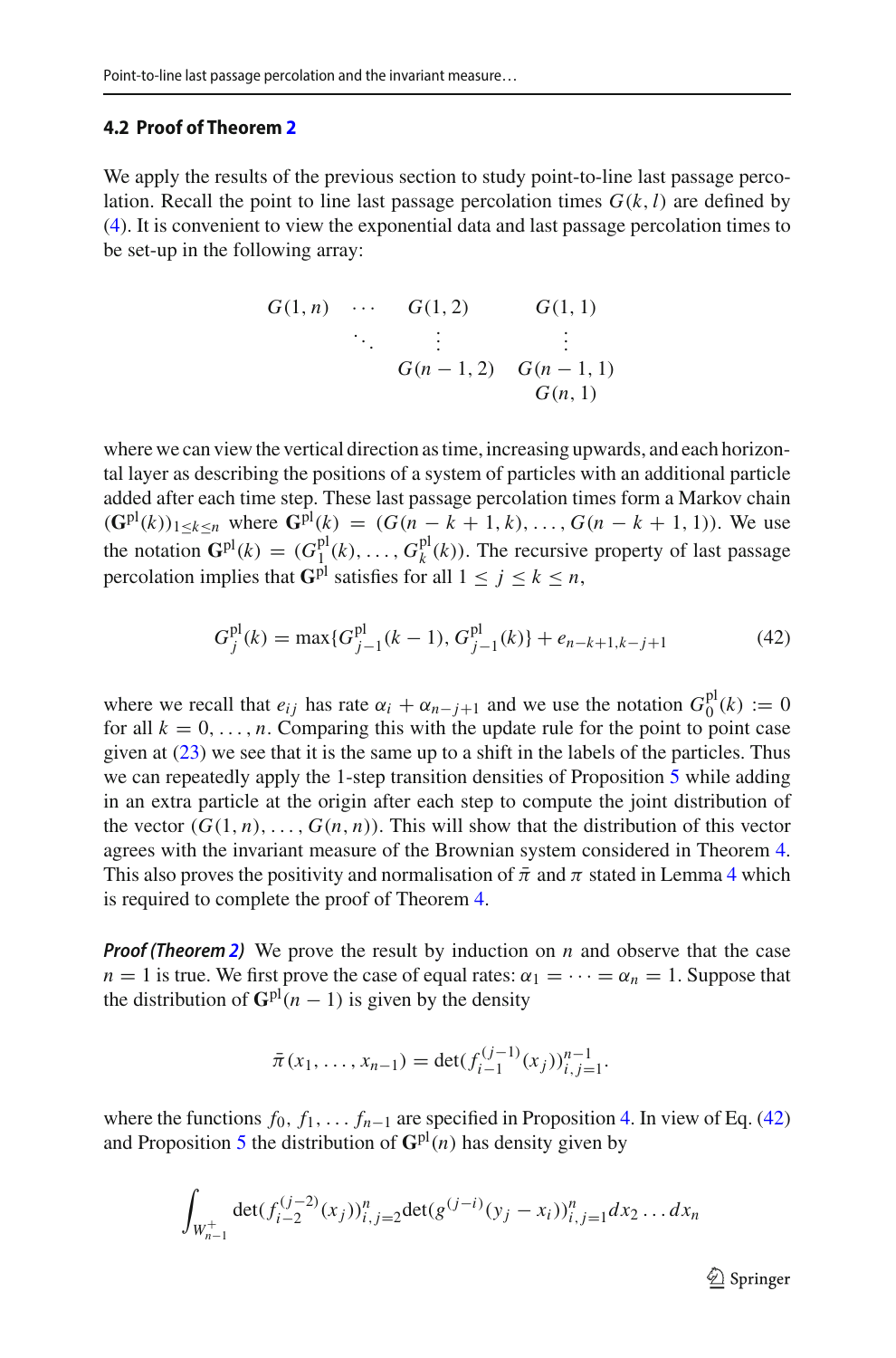where we re-label the particle positions at time  $n-1$  as  $x_2, \ldots, x_n$  and use the notation  $x_1 := 0$ . We use Lemma [5](#page-21-0) part (ii) to express this as a single determinant

$$
\det \begin{pmatrix} D^{(j-1)}g(y_j) & \text{for } i = 1 \\ D^{(j-1)}(F_{i-2} * g)(y_j) & \text{for } i = 2, ..., n \end{pmatrix}_{i,j=1}^n
$$

where  $D^{(j)}$  denotes the *j*-th derivative, and  $F_i(x) = \int_0^x f_i(z) dz$ . The convolutions can be calculated by using the defining property of the  $f_i$ , namely that for each  $i =$ 1,..., *n* − 1 we have  $\mathcal{G}^* f_i = f_{i-1}$  with  $f_i(0) = f'_i(0) = 0$  or in integrated form for  $x > 0$ ,

$$
f_i'(x) = \int_0^x 2e^{-2(x-u)} f_{i-1}(u) du = \int_0^x g(x-u) f_{i-1}(u) du.
$$

From this it follows that for  $x > 0$ ,

$$
f_i(x) = \int_0^x F_{i-1}(u)g(x-u)du
$$

by differentiation and using the boundary conditions  $f_i(0) = 0$  for  $i = 1, \ldots, n - 1$ and  $F_i(0) = 0$  for  $i = 0, ..., n - 2$ . Finally note that  $g(x) = f_0(x)$  for  $x > 0$ . Therefore the distribution of  $\mathbf{G}^{\text{pl}}(n)$  has density given by

$$
\det(f_{i-1}^{(j-1)}(y_j))_{i,j=1}^n
$$

and this completes the inductive step with equal rates.

In the case of distinct rates we proceed again by induction. The inductive hypothesis allows us to suppose that the distribution of  $\mathbf{G}^{\text{pl}}(n-1)$  is given by the density

$$
\pi(x_2,\ldots,x_n)=\frac{1}{\prod_{2\leq i
$$

Then the density of  $\mathbf{G}^{\text{pl}}(n)$  is computed using one step transition density for general jump rates in Proposition [5](#page-20-2) to be

<span id="page-28-0"></span>
$$
\frac{\prod_{j=1}^{n} (\alpha_1 + \alpha_j)}{\prod_{2 \le i < j \le n} (\alpha_i - \alpha_j)} \int_{W_{n-1}^+} e^{-\sum_{i=2}^n \alpha_i x_i} \det(D^{\alpha_2, \dots, \alpha_j} f_i(x_j))_{i,j=2}^n e^{-\sum_{i=1}^n (\alpha_1 + \alpha_i)(y_i - x_i)} \\
 \times \left( \det(f_1^{(i,j;\alpha_1 + \alpha)}(y_j - x_i))_{i,j=1}^n dx_2 \dots dx_n \right) \tag{43}
$$

where  $f_1^{(i,j;\alpha_1+\alpha)}$  is defined as in [\(25\)](#page-20-1) but with parameters  $\alpha_1 + \alpha_i$  for  $i = 1, \ldots, n$ and once again we have used the notation  $x_1 := 0$ . In applying the transition density from Proposition [5](#page-20-2) we need to substitute  $\alpha_1 + \alpha_i$  for  $\alpha_i$  to take account of the fact that the random variable  $e_{1,n-j+1}$  which contributes to  $\mathbf{G}_j^{\text{pl}}(n)$  has rate  $\alpha_1 + \alpha_j$ .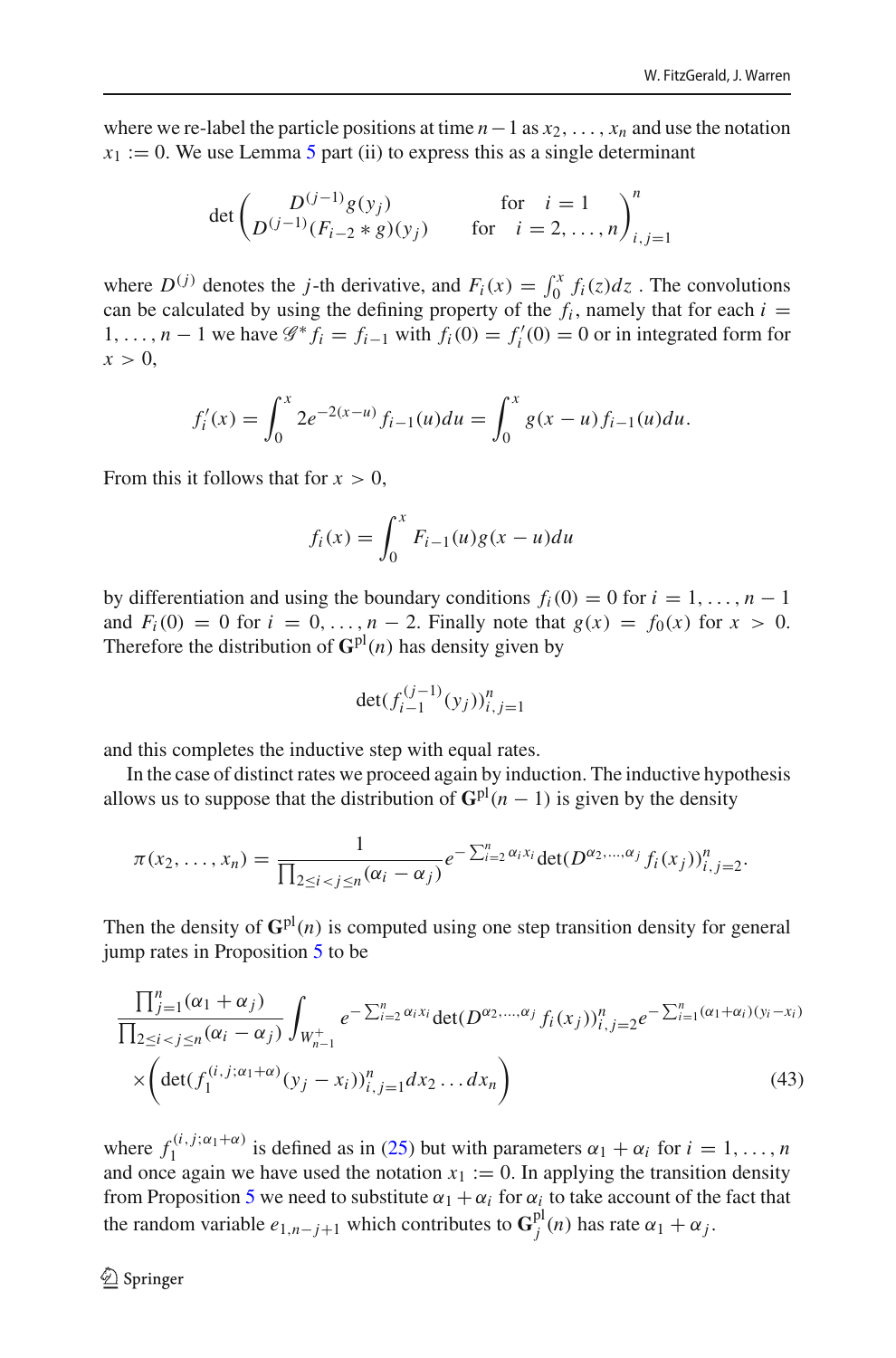The product of exponential terms in [\(43\)](#page-28-0) is given by  $e^{-\sum_{i=1}^{n} \alpha_i y_i} e^{-\sum_{i=1}^{n} \alpha_1 (y_i - x_i)}$ where we recall that  $x_1 := 0$ . We combine this second exponential factor with the second determinant in the integrand of [\(43\)](#page-28-0) as

$$
e^{-\sum_{i=1}^{n} \alpha_1(y_i - x_i)} \det(f_1^{(i,j;\alpha_1+\alpha)}(y_j - x_i))_{i,j=1}^n = \det(e^{-\alpha_1(y_j - x_i)} f_1^{(i,j;\alpha_1+\alpha)}(y_j - x_i))_{i,j=1}^n
$$
  
= 
$$
\det(\hat{f}_1^{(i,j)}(y_j - x_i))_{i,j=1}^n
$$

where  $\hat{f}_1^{(i,j)}$  is defined as in [\(25\)](#page-20-1) but with the function  $f_1$  replaced by  $e^{-\alpha_1 z}1_{z>0}$ . The final equality follows from the identities  $e^{-\alpha_1 z} D^{\alpha_1+\alpha_1,\dots,\alpha_1+\alpha_j} f_1(z) = D^{\alpha_1,\dots,\alpha_j} (e^{-\alpha_1 z})$ *f*<sub>1</sub>(*z*)) and  $e^{-\alpha_1 z} I^{\alpha_1 + \alpha_1, ..., \alpha_1 + \alpha_j} f_1(z) = I^{\alpha_1, ..., \alpha_j} (e^{-\alpha_1 z} f_1(z))$  for all  $z \in \mathbb{R}$ .

Therefore the density of  $\mathbf{G}^{\text{pl}}(n)$  is given by

$$
\int_{W_n^+} e^{-\sum_{i=1}^n \alpha_i y_i} \det(D^{\alpha_2,\dots,\alpha_j} f_i(x_j))_{i,j=2}^n \det(\hat{f}_1^{(i,j)}(y_j - x_i))_{i,j=1}^n dx_2 \dots dx_n.
$$

This is now in the form to apply Lemma [5](#page-21-0) part (ii) to obtain,

$$
e^{-\sum_{i=1}^{n} \alpha_i y_i} \det \begin{pmatrix} D^{\alpha_2,...,\alpha_j} e^{-\alpha_1 y_j} & \text{for } i = 1 \\ D^{\alpha_2,...,\alpha_j} \int_0^{y_j} f_i(x) e^{-\alpha_1 (y_j - x)} dx & \text{for } i = 2,...,n \end{pmatrix}_{i,j=1}^n
$$

where  $D^{\emptyset} =$  Id. The first row is given by

$$
e^{-\alpha_1y_j}=\frac{1}{2\alpha_1}D^{\alpha_1}f_1(x).
$$

For each  $i = 2, \ldots, n$  the integrals can be computed explicitly (noting that the  $\alpha_i$  are distinct):

$$
\int_0^{y_j} f_i(x)e^{-\alpha_1(y_j - x)} dx = \frac{(\alpha_1 - \alpha_i)e^{\alpha_i y_j} - (\alpha_1 + \alpha_i)e^{-\alpha_i y_j}}{(\alpha_1 - \alpha_i)(\alpha_1 + \alpha_i)} + Ce^{-\alpha_1 y_j}
$$

$$
= \frac{1}{(\alpha_1 + \alpha_i)(\alpha_1 - \alpha_i)}D^{\alpha_1}f_i(y_j) + Ce^{-\alpha_1 y_j}
$$

where  $C = C(\alpha)$  is some constant in  $y_1$  and  $Ce^{-\alpha_1 y}$  can be removed from the *i*-th row by row operations. This shows that the density of  $G<sup>pl</sup>(n)$  is given by

$$
\pi(x_1, ..., x_n) = \frac{1}{\prod_{1 \le i < j \le n} (\alpha_i - \alpha_j)} e^{-\sum_{i=1}^n \alpha_i y_i} \det (D^{\alpha_1, ..., \alpha_j} f_i(y_j))_{i,j=1}^n
$$

and so completes the inductive step with distinct  $(\alpha_1, \ldots, \alpha_n)$ .

For general  $(\alpha_1, \ldots, \alpha_n)$  such that  $\alpha_i > 0$  for each  $i = 1, \ldots, n$  we prove the result by a continuity argument in  $\alpha$ . By Proposition [2](#page-9-0) we have the following representation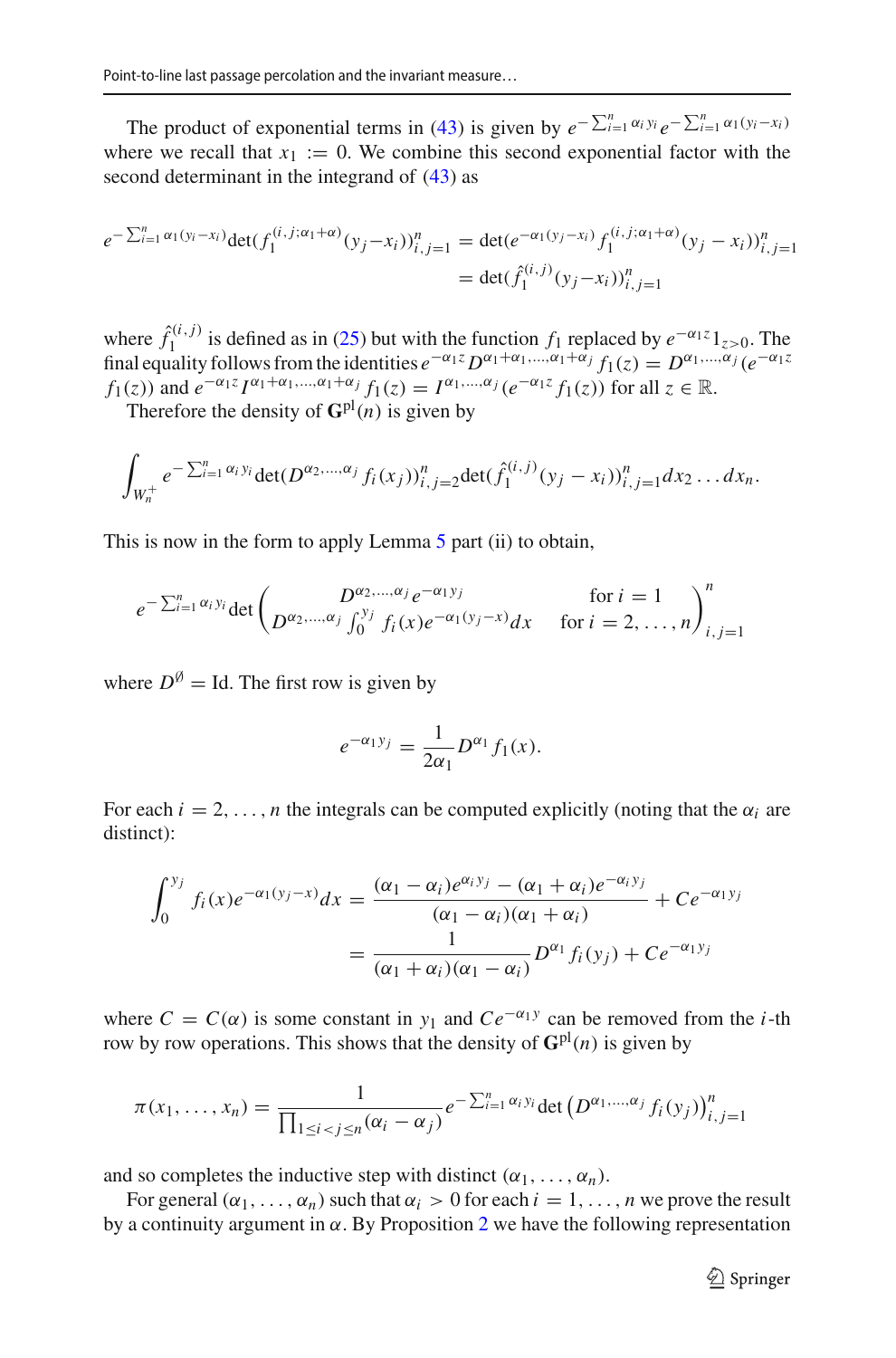of the invariant measure:

$$
(Y_1^*, \ldots, Y_n^*) \stackrel{d}{=} \left( \sup_{0 \le s \le \infty} Z_1^1(s), \ldots, \sup_{0 \le s \le \infty} Z_n^n(s) \right)
$$

and in the proof we also showed that almost surely there exists some random time  $v$  such that all of the suprema on the right hand side have stabilised. Moreover for any  $\epsilon > 0$  this time can be chosen uniformly over drifts bounded away from the origin  $\alpha_1 \geq \epsilon \ldots, \alpha_n \geq \epsilon$ . We can construct a realisation of the Brownian paths  $(B_1^{(-\alpha_1)}, \ldots, B_n^{(-\alpha_n)})$  so that they are continuous in  $\alpha_1, \ldots, \alpha_n$  in the supremum norm on compact time intervals. Therefore since  $\epsilon$  is arbitrary we obtain that the right hand side is almost surely continuous in the variables  $(\alpha_1, \ldots, \alpha_n)$  on the set  $(0, \infty)^n$ . Therefore the distribution of  $(Y_1^*, \ldots, Y_n^*)$  is continuous on the same set, and so is the distribution of  $(G(1, n), \ldots, G(1, 1))$  (as a finite number of operations of summation and maxima applied to exponential random variables). This continuity completes the proof for any  $\alpha_i > 0$  for  $i = 1, \ldots, n$ .

*Proof (Theorem [1\)](#page-2-0)* The Theorem follows by combining Theorem [2](#page-9-0) with Proposition 2  $part (ii).$ 

#### **5 Finite temperature**

#### <span id="page-30-1"></span>**5.1 Time reversal**

The partition function for a  $1 + 1$  dimensional directed point-to-point polymer in a Brownian environment (also known as the O'Connell-Yor polymer and studied in [\[35](#page-51-0)[,37](#page-51-8)]) is the random variable,

$$
Z_n(t) = \int_{0=s_0 < \cdots < s_{n-1} < s_n = t} e^{\sum_{i=1}^n B_i^{(-\alpha_{n-i+1})}(s_i) - B_i^{(-\alpha_{n-i+1})}(s_{i-1})} ds_1 \dots ds_{n-1}.
$$

We define a second random variable with an extra integral over  $s<sub>0</sub>$  and with the drifts reordered,

<span id="page-30-0"></span>
$$
Y_n(t) = \int_{0 < s_0 < \dots < s_{n-1} < s_n = t} e^{\sum_{i=1}^n B_i^{(-\alpha_i)}(s_i) - B_i^{(-\alpha_i)}(s_{i-1})} ds_0 \dots ds_{n-1}.\tag{44}
$$

This is the partition function for a  $1 + 1$  dimensional directed polymer in a Brownian environment with a *flat initial condition*. A change of variables shows that

$$
Y_n(t) = \int_{0=u_0 < \dots < u_n < t} e^{\sum_{i=1}^n B_i^{(-\alpha_i)}(t - u_{n-i}) - B_i^{(-\alpha_i)}(t - u_{n-i+1})} du_1 \dots du_n
$$

 $\textcircled{2}$  Springer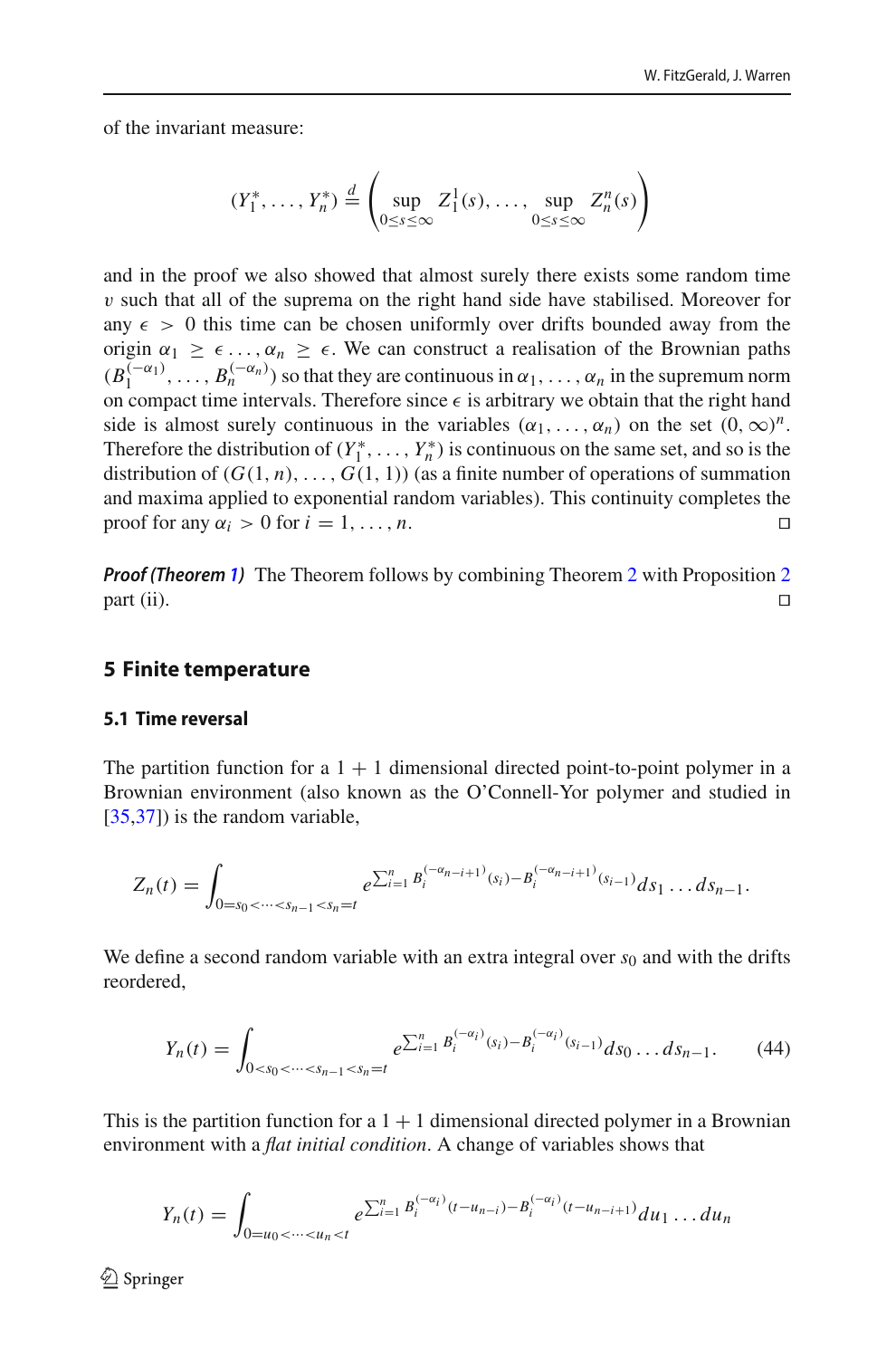by letting  $t - u_i = s_{n-i}$ . By time reversal of Brownian motions,  $(B_{n-i+1}^{(-\alpha_{n-i+1})}(t)$  –  $B_{n-i+1}^{(-\alpha_{n-i+1})}(t-s)_{s\geq 0} \stackrel{d}{=} (B_i^{(-\alpha_{n-i+1})}(s))_{s\geq 0}$ , we obtain,

<span id="page-31-0"></span>
$$
Y_n(t) \stackrel{d}{=} \int_{0=u_0 < \dots < u_n < t} e^{\sum_{i=1}^n B_{n-i+1}^{(-\alpha_i)} (u_{n-i+1}) - B_{n-i+1}^{(-\alpha_i)} (u_{n-i})} du_1 \dots du_n = \int_0^t Z_n(s) ds
$$
\n(45)

where the final equality follows by changing the index of summation from  $i$  to  $n-i+1$ . As  $t \to \infty$ , the right hand side converges to  $\int_0^\infty Z_n(s)ds$  and we now check that this is an almost surely finite random variable. We consider the drifts and Brownian motions separately and bound the contribution from the Brownian motions. For each  $j = 1, \ldots, n$  let  $\delta_j > 0$  and observe that there exists random constants  $K_1, \ldots, K_n$ such that  $B_1(s) \le K_1 + \delta_1 s$  for all  $s > 0$  and  $\sup_{0 \le s \le t} B_j(t) - B_j(s) \le K_j + \delta_j t$  for  $t \ge 0$  and each  $j = 2, \ldots, n$ . By choosing  $\delta_1 + \cdots + \delta_n < \min_{1 \le j \le n} \alpha_j$  this shows that the negative drifts dominate and the integral is almost surely finite. As a result the left hand side of [\(45\)](#page-31-0) converges in distribution to a random variable which we denote  $Y_n^*$  which satisfies

$$
Y_n^* \stackrel{d}{=} \int_0^\infty Z_n(s)ds. \tag{46}
$$

#### **5.2 Exponentially reflecting Brownian motions with a wall**

We extend [\(44\)](#page-30-0) to a definition of a vector  $(Y_1, \ldots, Y_n)$  as a functional of *n* independent Brownian motions with drifts  $(B_1^{(-\alpha_1)}, \ldots, B_n^{(-\alpha_n)})$  according to

$$
Y_k(t) = \int_{0 < s_0 < \dots < s_{k-1} < s_k = t} e^{\sum_{i=1}^k B_i^{(-\alpha_i)}(s_i) - B_i^{(-\alpha_i)}(s_{i-1})} ds_0 \dots ds_{k-1} \text{ for } k = 1, \dots, n.
$$

The system  $(Y_1, \ldots, Y_n)$  can be described by a system of SDEs. Let  $X_j = \log(\frac{1}{2}Y_j)$ and observe that by Itô's formula,

<span id="page-31-1"></span>
$$
dX_1(t) = dB_1^{(-\alpha_1)}(t) + (e^{-X_1(t)}/2)dt
$$
\n(47)

$$
dX_j(t) = dB_j^{(-\alpha_j)}(t) + e^{-(X_j(t) - X_{j-1}(t))}dt \text{ for } j = 2, ..., n.
$$
 (48)

We will call *X* a system of *exponentially reflecting* Brownian motions with a (soft) wall at the origin. We observe that  $(Y_1, \ldots, Y_n)$  starts with each co-ordinate at zero and that each co-ordinate is strictly positive for all strictly positive times. This constructs an entrance law for the process  $(X_1, \ldots, X_n)$  from negative infinity. We will be interested in the invariant measure of this system which is related to log partition functions of the log-gamma polymer (see Theorem [4\)](#page-34-0).

To prove this we embed exponentially reflecting Brownian motions with a wall in a larger system of interacting Brownian motions indexed by a triangular array  $(X_{ij}(t) : i + j \leq n + 1, t \geq 0)$  with a unique invariant measure given by a whole field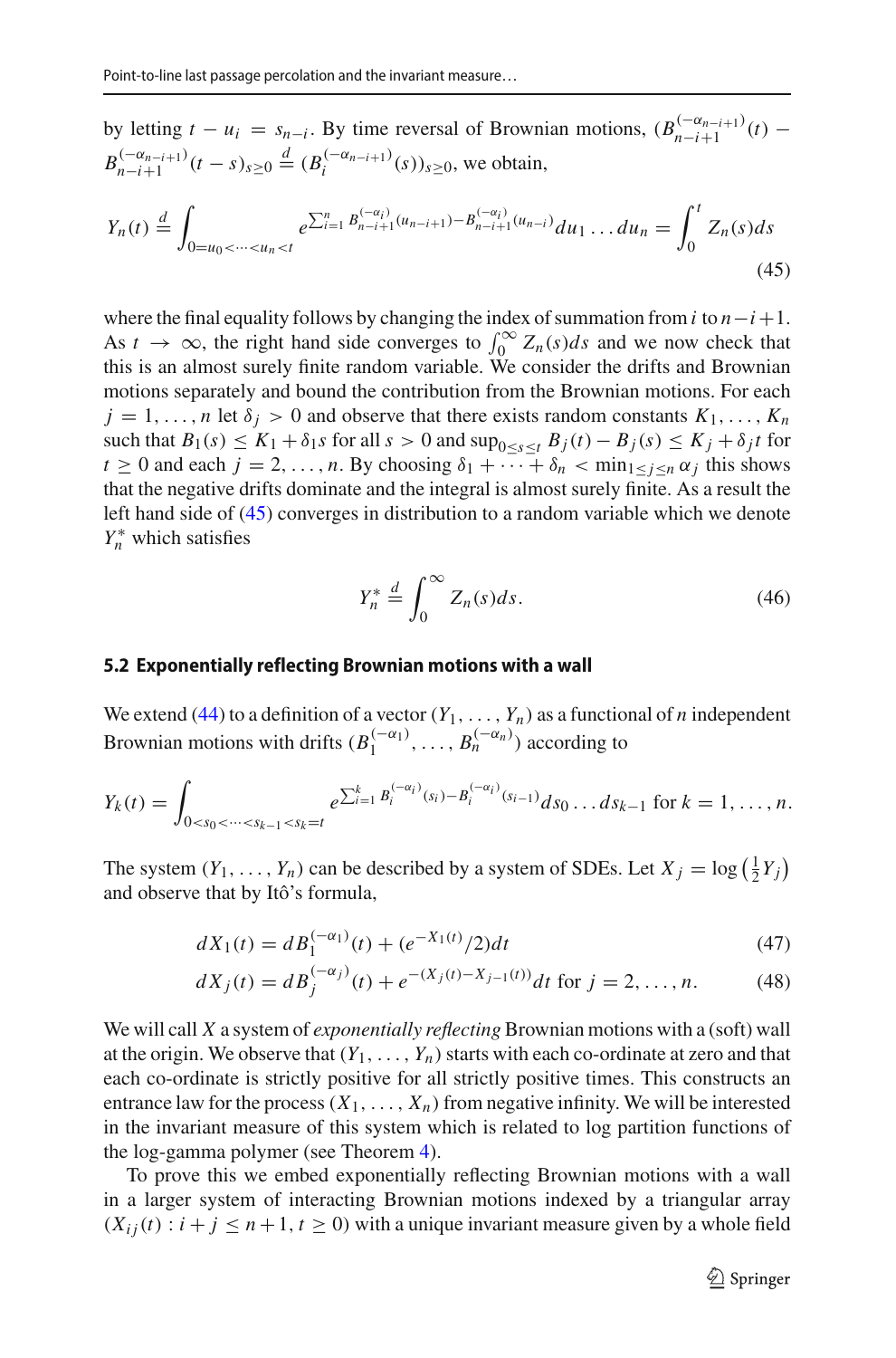

<span id="page-32-1"></span>**Fig. 1** The interactions in the system  $\{X_{ij} : i + j \leq n + 1\}$ 

of log partition functions for the log-gamma polymer. The Brownian system that we consider (see Eq. [\(49\)](#page-32-0) for a formal definition) involves particles evolving according to independent Brownian motions with a drift term which depends on the neighbouring particles. The interactions in the drift terms are one-sided and drawn as  $\rightarrow$  or  $\rightsquigarrow$  in Fig. [1](#page-32-1) where the particle at the point of the arrow has a drift depending on the particle (or wall) at the base of the arrow. There are two types of interaction:

- $(i) \rightarrow i$  s an exponential drift depending on the difference of the two particles. This corresponds in a zero-temperature limit to particles which are instantaneously reflected in order to maintain an interlacing.
- $(ii) \rightsquigarrow$  is a more unusual interaction and corresponds in a zero temperature limit to a weighted indicator function applied to the difference of the two particles. The effect of introducing this interaction is that the process  $X_{ij}$  when started from its invariant measure and run in reverse time is given by the process where the direction of each interaction is reversed (see Proposition [6\)](#page-42-0).

More formally we consider a diffusion process with values in  $\mathbb{R}^{n(n+1)/2}$  whose generator is an operator *L* acting on functions  $f \in C_c^{n(n+1)/2}(\mathbb{R})$  according to,

<span id="page-32-0"></span>
$$
\mathcal{L}f = \sum_{\{(i,j):i+j \le n+1\}} \frac{1}{2} \frac{d^2 f}{dx_{ij}^2} + b_{ij}(\mathbf{x}) \frac{df}{dx_{ij}}
$$
(49)

where  $\mathbf{x} = \{x_{ij} : i + j \leq n + 1\}$  and

$$
b_{ij}(\mathbf{x}) = -\alpha_{n-j+1} + \frac{(\alpha_{i-1} + \alpha_{n-j+1})e^{x_{ij}}}{e^{x_{i-1,j+1}} + e^{x_{ij}}} 1_{\{i>1\}} + e^{-(x_{ij} - x_{i,j+1})} 1_{\{i+j < n+1\}}
$$

$$
-e^{-(x_{i-1,j} - x_{ij})} 1_{\{i>1\}} + \frac{1}{2}e^{-x_{ij}} 1_{\{i+j = n+1\}}.
$$

We observe that  $\mathscr L$  restricted to functions of  $(x_{1n},...,x_{11})$  alone is the generator for a system of exponentially reflecting Brownian motions with a wall, defined in [\(47,](#page-31-1) [48\)](#page-31-1).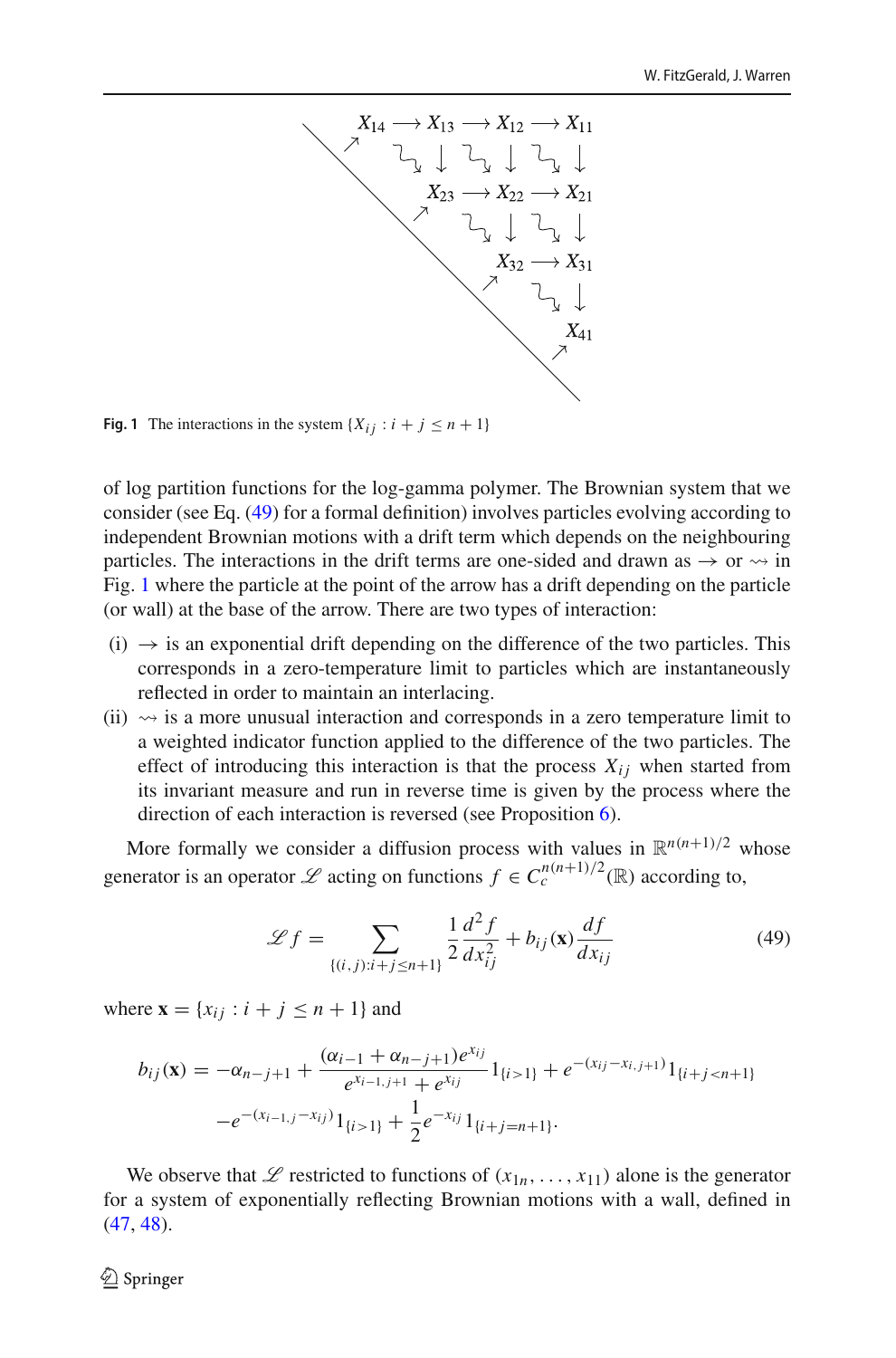<span id="page-33-0"></span>For foundational results on such a system we refer to Varadhan [\[43\]](#page-51-12) (see pages 197, 254, 259-260) which can be summarised in the following lemma.

**Lemma 6** Let  $L = \frac{1}{2} \Delta f + b \cdot \nabla$  where  $b \in C^{\infty}(\mathbb{R}^d, \mathbb{R}^d)$ . Suppose there exists a *smooth function*  $u : \mathbb{R}^d \to (0, \infty)$  *such that*  $u(x) \to \infty$  *as*  $|x| \to \infty$  *and Lu*  $\leq cu$ *for some c* > 0*. Then there exists a unique process with generator L and the process does not explode. Suppose furthermore there exists a smooth function* φ *such that*  $\phi \geq 0$ ,  $\int_{\mathbb{R}^d} \phi = 1$  *and*  $L^* \phi = 0$  *where*  $L^* f = \frac{1}{2} \Delta f - \nabla \cdot (bf)$ *, then the measure with density* φ *is the unique invariant measure for the process with generator L.*

<span id="page-33-1"></span>**Lemma 7** *Let L be the generator defined in* [\(49\)](#page-32-0)*. There exists a smooth function*  $u : \mathbb{R}^d \to (0, \infty)$  *such that*  $u(x) \to \infty$  *as*  $|x| \to \infty$  *and*  $\mathcal{L}u \leq cu$  *for some*  $c > 0$ *.* 

Therefore the conditions of Lemma [6](#page-33-0) are satisfied and there exists a unique process with generator  $\mathscr L$  given by [\(49\)](#page-32-0) which does not explode.

*Proof* We define the function

$$
u(\mathbf{x}) = \sum_{\{(i,j): i+j \le n+1\}} e^{x_{ij}} + e^{-x_{ij}}
$$

which satisfies  $u(\mathbf{x}) \to \infty$  as  $|\mathbf{x}| \to \infty$ . The diffusion terms and terms involving a bounded drift can all be easily bounded by a constant times *u*. We check this also holds for the terms involving unbounded drifts. The terms involving a wall satisfy,

$$
e^{-x_{i,n-i+1}}\frac{du}{dx_{i,n-i+1}}=e^{-x_{i,n-i+1}}(e^{x_{i,n-i+1}}-e^{-x_{i,n-i+1}})\leq 1.
$$

The terms involving interlacing interactions between particles satisfy

$$
e^{-(x_{ij}-x_{i,j+1})}\frac{du}{x_{ij}}=e^{-(x_{ij}-x_{i,j+1})}(e^{x_{ij}}-e^{-x_{ij}})\leq e^{x_{i,j+1}}\leq u(\mathbf{x})
$$

and

$$
-e^{-(x_{i-1,j}-x_{ij})}\frac{du}{dx_{ij}}=-e^{-(x_{i-1,j}-x_{ij})}(e^{x_{ij}}-e^{-x_{ij}})\leq e^{-x_{i-1,j}}\leq u(\mathbf{x}).
$$

We sum over all interactions to prove that *u* has the required properties.  $\Box$ 

#### **5.3 The log-gamma polymer**

The invariant measure of both the exponentially reflecting Brownian motions with a wall defined in [\(47\)](#page-31-1) and [\(48\)](#page-31-1) and the *X* array defined in [\(49\)](#page-32-0) can be described by the log-gamma polymer. The log-gamma polymer originated in the work of Seppäläinen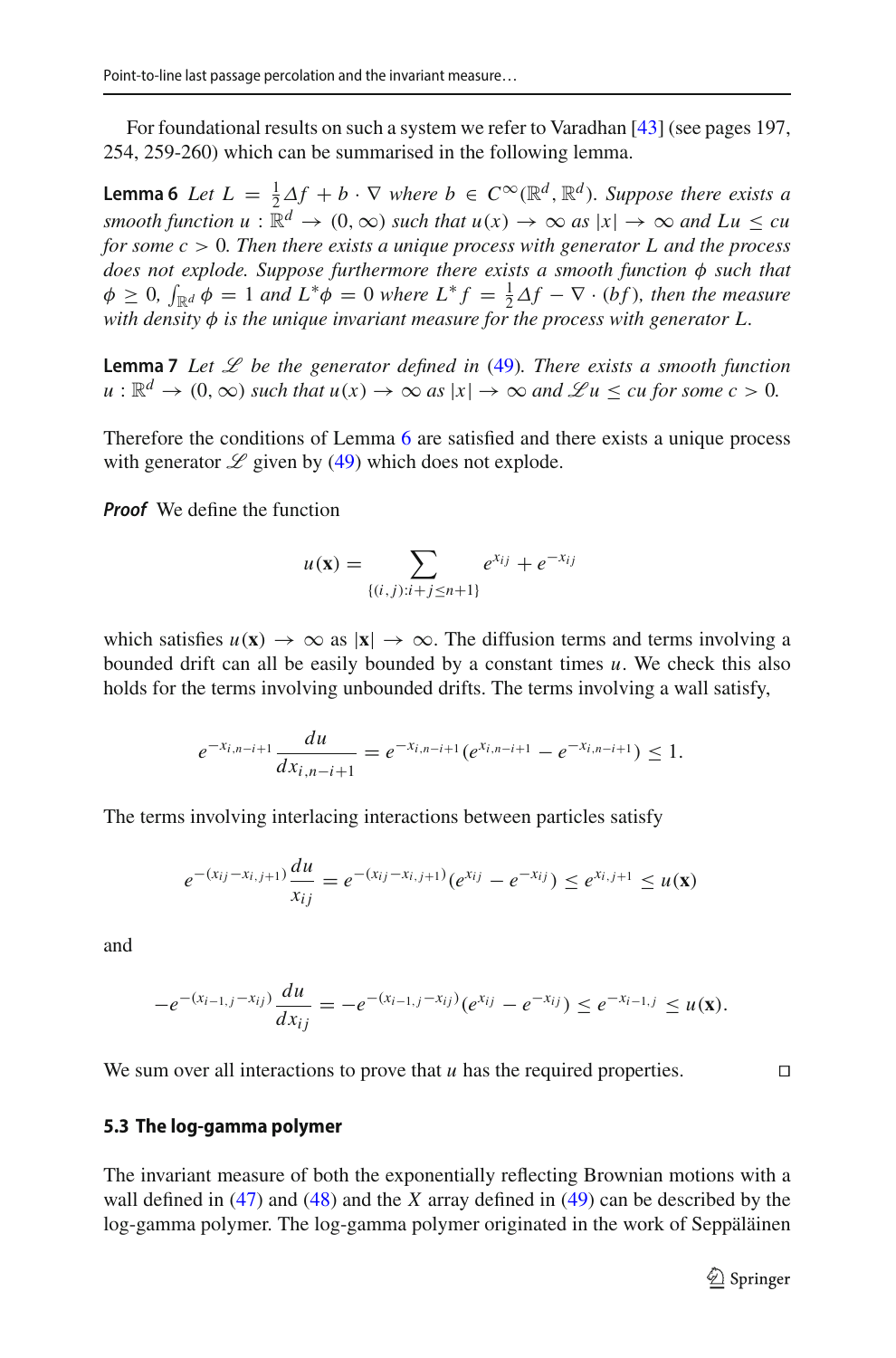[\[42](#page-51-10)] and is defined as follows. Let  $\{W_{ij} : (i, j) \in \mathbb{N}^2, i + j \leq n + 1\}$  be a family of independent inverse gamma random variables with densities,

<span id="page-34-1"></span>
$$
P(W_{ij} \in dw_{ij}) = \frac{1}{\Gamma(\gamma_{i,j})} w_{ij}^{-\gamma_{ij}} e^{-1/w_{ij}} \frac{dw_{ij}}{w_{ij}} \quad \text{for } w_{ij} > 0 \quad (50)
$$

and parameters  $\gamma_{ij} = \alpha_i + \alpha_{n-j+1}$ . Let  $\Pi_n^{\text{flat}}(k, l)$  denote the set of all directed (up and right) paths from the point  $(k, l)$  to the line  $\{(i, j) : i + j = n + 1\}$  and define the partition functions and log partition functions:

$$
\zeta_{kl} = \sum_{\pi \in \Pi_n^{\text{flat}}(k,l)} \prod_{(i,j)\in \pi} W_{ij}, \qquad \qquad \xi_{kl} = \log \zeta_{kl}. \tag{51}
$$

<span id="page-34-2"></span>These are the partition functions for a  $(1 + 1)$  dimensional directed polymer in a random environment given by  $\{W_{ij} : (i, j) \in \mathbb{N}^2, i + j \leq n + 1\}.$ 

**Lemma 8** *The distribution of*  $\xi_{ij}$  *given*  $\xi_{i+1,j} = x_{i+1,j}$  *and*  $\xi_{i,j+1} = x_{i,j+1}$  *has a density with respect to Lebesgue measure proportional to*

$$
\exp\left(-( \alpha_i+\alpha_{n-j+1}) x_{ij}-e^{x_{i,j+1}-x_{ij}}-e^{x_{i+1,j}-x_{ij}}+(\alpha_i+\alpha_{n-j+1}) \log(e^{x_{i,j+1}}+e^{x_{i+1,j}})\right).
$$

*The distribution of the field*  $(\xi_{i,j}: i + j \leq n+1)$  *has a density with respect to Lebesgue measure on*  $\mathbb{R}^{n(n+1)/2}$  *proportional to* 

$$
\pi(\mathbf{x}) = \prod_{i+j < n+1} \exp\left(-(\alpha_i + \alpha_{n-j+1})x_{ij} - e^{x_{i,j+1} - x_{ij}} - e^{x_{i+1,j} - x_{ij}}\right)
$$

$$
+(\alpha_i + \alpha_{n-j+1}) \log(e^{x_{i,j+1}} + e^{x_{i+1,j}})\right) \cdot \prod_{i=1}^n \exp(-2\alpha_i x_{i,n-i+1} - e^{-x_{i,n-i+1}}).
$$

*Proof* The partition functions satisfy a local update rule  $\zeta_{ij} = (\zeta_{i,j+1} + \zeta_{i+1,j})W_{ij}$ and equivalently  $\xi_{ij} = \log W_{ij} + \log(e^{\xi_{i,j+1}} + e^{\xi_{i+1,j}})$ . This combined with the explicit density for the inverse gamma density [\(50\)](#page-34-1) proves the first statement. The second part then follows by an iterative application of the first part. 

#### **5.4 The invariant measure of exponentially reflecting Brownian motions with a wall and the log-gamma polymer**

<span id="page-34-0"></span>**Theorem 4** *Let*  $(X_{ij}(t) : i + j \leq n+1, t \geq 0)$  *be the diffusion with generator* [\(49\)](#page-32-0). *This has a unique invariant measure which we denote*  $(X_{ij}^* : i + j \leq n + 1)$  and *satisfies*

$$
(X_{ij}^* : i + j \le n + 1) \stackrel{d}{=} (\xi_{ij} : i + j \le n + 1).
$$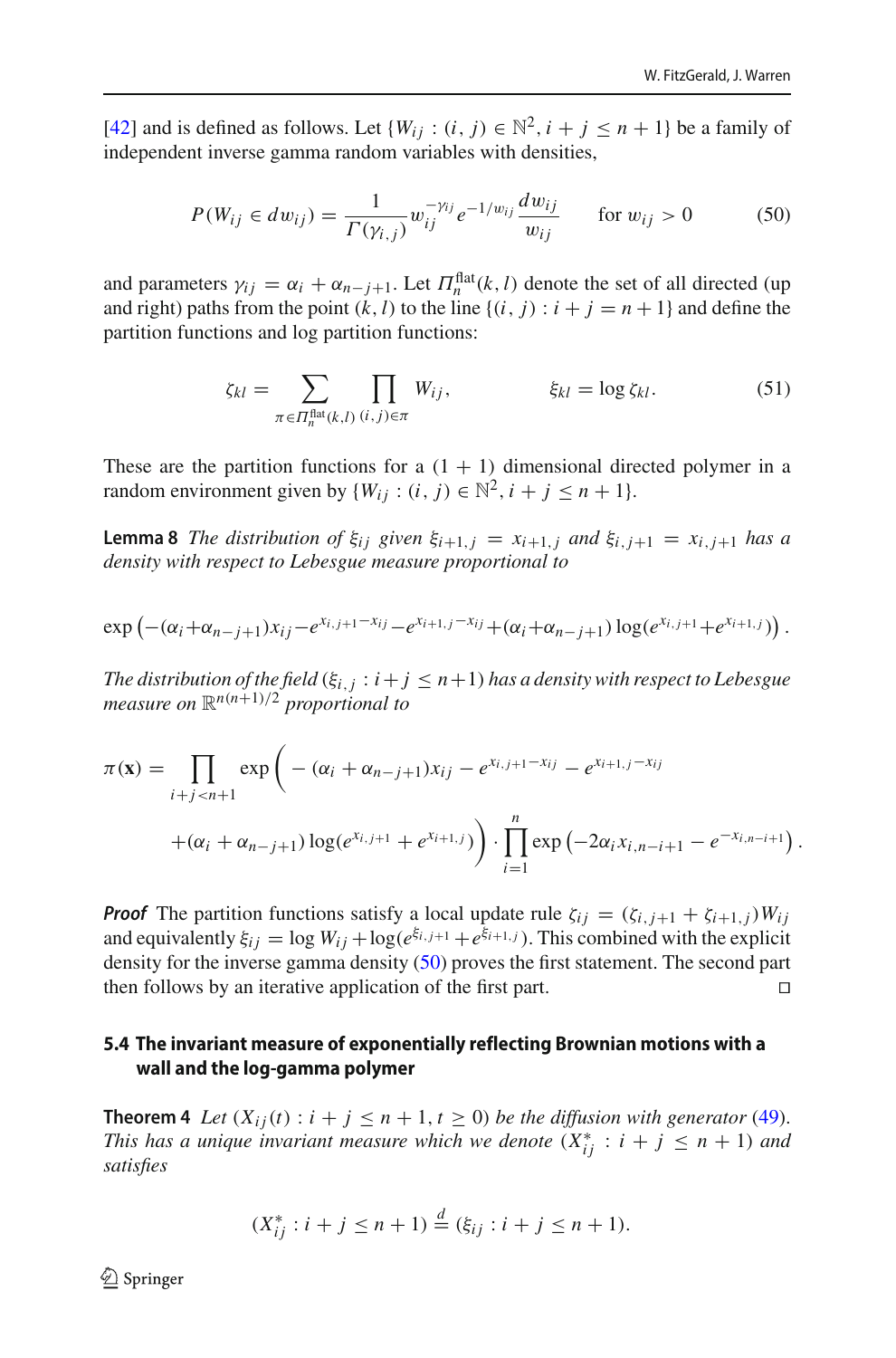*A consequence is that*  $(\xi_{1n},\ldots,\xi_{11})$  *is distributed as the unique invariant measure of the system of exponentially reflecting Brownian motions with a wall, defined in* [\(47,](#page-31-1) [48\)](#page-31-1).

A key role in the proof will be played by inductive decompositions of the generator for the Brownian system in [\(49\)](#page-32-0) and the explicit density for the log-gamma polymer in Lemma [8.](#page-34-2) Let  $S \subset \mathbb{N}^2 \cap \{(i, j) : i + j \le n + 1\}$  have a boundary given by a down-right path in the orientation of Fig. [2](#page-36-0) (the boundary is denoted by the dotted line)—explicitly we require that if  $(i, j) \in S$  then  $(i + k, j + l) \in S$  for all  $k, l \ge 0$ such that  $i + j + k + l \leq n + 1$ . We can define the log-gamma polymer on *S* and we denote the density of log partition functions on *S* by  $\pi_S(x)$ . Lemma [8](#page-34-2) proves that  $\pi_S(\mathbf{x})$  is proportional to exp( $-V_S(\mathbf{x})$ )  $\prod_{(i,j)\in S} dx_{ij}$  with

$$
V_S(\mathbf{x}) = \sum_{(i,j)\in S\setminus D_n} \left( (\alpha_i + \alpha_{n-j+1}) x_{ij} + e^{x_{i,j+1} - x_{ij}} + e^{x_{i+1,j} - x_{ij}} \right)
$$

$$
-(\alpha_i + \alpha_{n-j+1}) \log(e^{x_{i,j+1}} + e^{x_{i+1,j}}) + \sum_{i=1}^n (2\alpha_i x_{i,n-i+1} + e^{-x_{i,n-i+1}})
$$

where  $D_n = \{(i, j) \in \mathbb{N}^2 : i + j = n + 1\}$ . We can build the density of the log-gamma polymer inductively by adding an extra vertex  $(i, j)$  to  $S$  and assuming that both  $S$ and  $S \cup (i, j)$  have down-right boundaries in the orientation of Fig. [2.](#page-36-0) We observe that  $V_{S\cup\{i,j\}} = V_S + V^*$  where

<span id="page-35-0"></span>
$$
V^* = (\alpha_i + \alpha_{n-j+1})x_{ij} + e^{-(x_{ij} - x_{i+1,j})} + e^{-(x_{ij} - x_{i,j+1})}
$$
  
-(\alpha\_i + \alpha\_{n-j+1})\log(e^{x\_{i,j+1}} + e^{x\_{i+1,j}}). (52)

We now consider an inductive decomposition of the generator in  $(49)$  which is related to the above decomposition of the log-gamma polymer.We consider a Brownian system with particles indexed by *S* which (i) agrees with the process with generator *L* when  $S = \{(i, j) : i + j \leq n + 1\}$  and (ii) has an invariant measure with density  $\pi_S$ . The process can be represented by the interactions present in the diagram on the left hand side of Fig. [2.](#page-36-0) We consider a diffusion with values indexed by *S* with generator *L*<sup>*s*</sup>, acting on functions *f* ∈  $C_c^{n(n+1)/2}$  (ℝ) as follows,

$$
\mathcal{L}_{S}f = \sum_{(i,j)\in S\backslash D_n} \left( \frac{1}{2} \frac{d^2 f}{dx_{ij}^2} - \alpha_{n-j+1} \frac{df}{dx_{ij}} + e^{-(x_{ij}-x_{i,j+1})} \frac{d}{dx_{ij}} - e^{-(x_{ij}-x_{i+1,j})} \frac{d}{dx_{i+1,j}} + \frac{(\alpha_i + \alpha_{n-j+1})e^{x_{i+1,j}}}{e^{x_{i+1,j}} + e^{x_{i,j+1}}} \frac{d}{dx_{i+1,j}} \right) + \sum_{(i,j)\in S\cap D_n} \frac{1}{2} \frac{d^2 f}{dx_{ij}^2}
$$

$$
-\alpha_{n-j+1} \frac{df}{dx_{ij}} + \frac{1}{2} e^{-x_{ij}} \frac{df}{dx_{ij}}.
$$
(53)

<sup>2</sup> Springer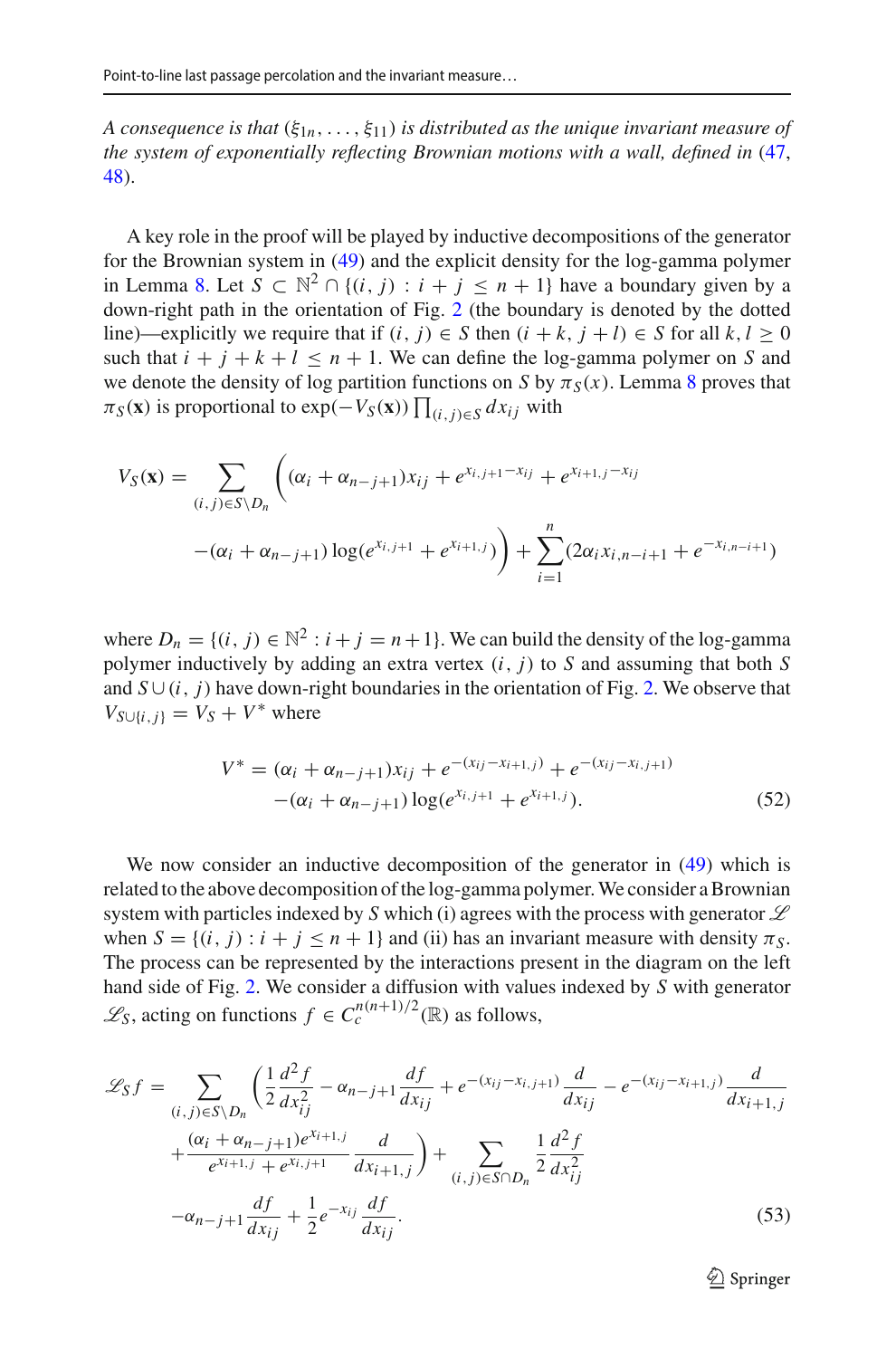

<span id="page-36-0"></span>**Fig. 2** Updating  $\mathcal{L}_S$  to  $\mathcal{L}_{S \cup \{(i,j)\}}$ 

For the same class of sets *S* we consider a second diffusion with generator  $\mathcal{A}_S$ , acting on functions  $f \in C_c^{n(n+1)/2}(\mathbb{R})$  as follows,

$$
\mathscr{A}_{S}f = \sum_{(i,j)\in S\setminus D_n} \left(\frac{1}{2}\frac{d^2f}{dx_{ij}^2} - \alpha_i \frac{df}{dx_{ij}} + e^{-(x_{ij}-x_{i+1,j})}\frac{d}{dx_{ij}} - e^{-(x_{ij}-x_{i,j+1})}\frac{d}{dx_{i,j+1}}\right) + \frac{(\alpha_i + \alpha_{n-j+1})e^{x_{i,j+1}}}{e^{x_{i+1,j}} + e^{x_{i,j+1}}}\frac{d}{dx_{i,j+1}}\right) + \sum_{(i,j)\in S\cap D_n} \frac{1}{2}\frac{d^2f}{dx_{ij}^2} - \alpha_i \frac{df}{dx_{ij}} + \frac{1}{2}e^{-x_{ij}}\frac{df}{dx_{ij}}.
$$
\n(54)

Proposition [6](#page-33-0) and Lemma [7](#page-33-1) show that there exists unique processes with generators  $\mathscr{L}_S$  and  $\mathscr{A}_S$  and that these processes do not explode. The motivation for considering  $\mathscr{A}_S$  is that the process with this generator will be the time reversal of the process with generator  $\mathcal{L}_S$  when the process is run in its invariant measure  $\pi_S$ . The process with operator  $\mathscr{A}_S$  can be represented by a diagram in the same way as  $\mathscr{L}_S$  in Fig. [1,](#page-32-1) where for the *AS* process the direction of every interaction is reversed.

We add in a vertex (*i*, *j*) as described in Fig. [2,](#page-36-0) where we assume that both *S* and  $S \cup (i, j)$  have boundaries with down-right paths in the orientation of Fig. [2.](#page-36-0) Then,

<span id="page-36-1"></span>
$$
\mathcal{L}_{S \cup \{(i,j)\}} = \mathcal{L}_{S} + \frac{1}{2} \frac{d^{2}}{d^{2}x_{ij}} - \alpha_{n-j+1} \frac{d}{dx_{ij}} + e^{-(x_{ij} - x_{i,j+1})} \frac{d}{dx_{ij}}
$$

$$
-e^{-(x_{ij} - x_{i+1,j})} \frac{d}{dx_{i+1,j}} + \frac{(\alpha_{i} + \alpha_{n-j+1})e^{x_{i+1,j}}}{e^{x_{i+1,j}} + e^{x_{i,j+1}}} \frac{d}{dx_{i+1,j}} \qquad (55)
$$

and

<span id="page-36-2"></span>
$$
\mathscr{A}_{S\cup\{i,j\}} = \mathscr{A}_{S} + \frac{1}{2} \frac{d^{2}}{d^{2}x_{ij}} - \alpha_{i} \frac{d}{dx_{ij}} + e^{-(x_{ij} - x_{i+1,j})} \frac{d}{dx_{ij}}
$$

$$
-e^{-(x_{ij} - x_{i,j+1})} \frac{d}{dx_{i,j+1}} + \frac{(\alpha_{i} + \alpha_{n-j+1})e^{x_{i,j+1}}}{e^{x_{i+1,j}} + e^{x_{i,j+1}}} \frac{d}{dx_{i,j+1}}.
$$
(56)

<sup>2</sup> Springer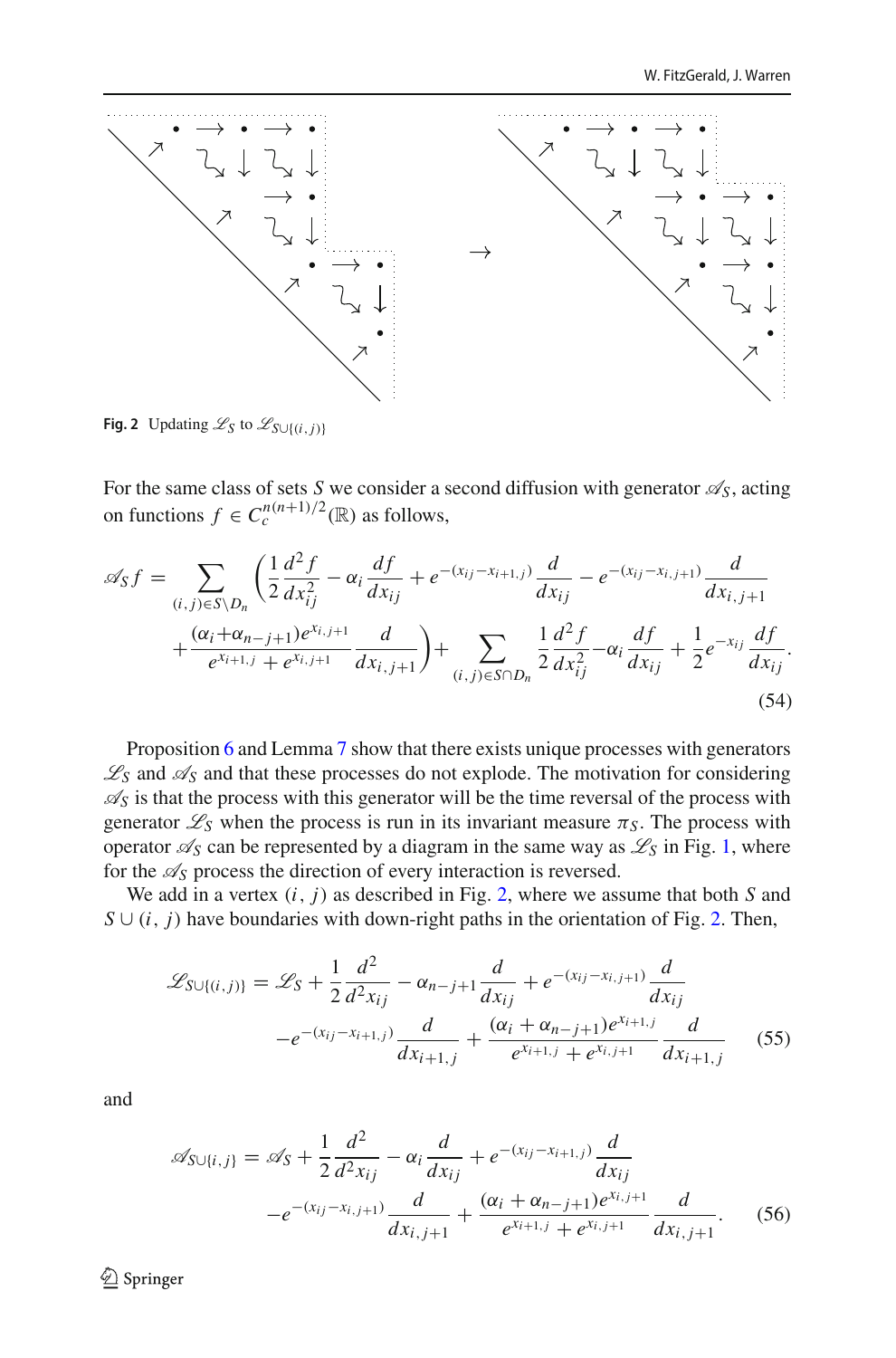<span id="page-37-1"></span>**Lemma 9** *For any subset S with a down-right boundary in the orientation of Fig.* [2](#page-36-0)*,* the diffusion with generator  $\frac{1}{2}(\mathscr{L}_S + \mathscr{A}_S)$  is a gradient diffusion satisfying

$$
\frac{1}{2}(\mathcal{L}_S + \mathcal{A}_S) = \frac{1}{2}\Delta_S - \frac{1}{2}\nabla V_S \cdot \nabla_S,
$$

*where*  $\Delta_S = \sum_{ij \in S}$ *d*2  $\frac{d^2}{dx_{ij}^2}$  and  $\nabla_S = \sum_{ij \in S} \frac{d}{dx_{ij}}$ . In particular, the process with gener*ator*  $\frac{1}{2}$ ( $\mathscr{L}_S + \mathscr{A}_S$ ) has invariant measure given by  $\pi_S$  and is reversible when run in its *invariant measure.*

*Proof* We use the inductive decompositions of  $\mathcal{L}, \mathcal{A}$  and V to check the Lemma inductively. For the base case we let  $S = \{(i, j) : i + j = n + 1\}$  and observe that in this case  $\mathcal{L}_S = \mathcal{A}_S$  and both are the generators for *n* independent exponentially reflecting Brownian motions with a wall. Then the Lemma follows from:

$$
-\frac{1}{2}\frac{dV_S}{dx_{i,n-i+1}} = -\alpha_i + \frac{1}{2}e^{-(x_{i,n-i+1})}.
$$

For the inductive step we consider a set *S* with a down-right boundary and add an extra vertex  $(i, j)$  with the property that  $S \cup (i, j)$  also has a down-right boundary. We show that

<span id="page-37-0"></span>
$$
\frac{d^2}{dx_{ij}^2} - \nabla V^* \cdot \nabla_{S \cup (i,j)} = \mathcal{L}_{S \cup \{i,j\}} - \mathcal{L}_S + \mathcal{A}_{S \cup \{i,j\}} - \mathcal{A}_S,\tag{57}
$$

by calculating the non-zero co-ordinates of ∇*V*∗:

$$
\frac{dV^*}{dx_{i,j+1}} = e^{-(x_{ij}-x_{i,j+1})} - \frac{(\alpha_i + \alpha_{n-j+1})e^{x_{i,j+1}}}{e^{x_{i,j+1}} + e^{x_{i+1,j}}},
$$
\n
$$
\frac{dV^*}{dx_{i+1,j}} = e^{-(x_{ij}-x_{i+1,j})} - \frac{(\alpha_i + \alpha_{n-j+1})e^{x_{i+1,j}}}{e^{x_{i,j+1}} + e^{x_{i+1,j}}}
$$
\n
$$
\frac{dV^*}{dx_{ij}} = \alpha_i + \alpha_{n-j+1} - e^{-(x_{ij}-x_{i,j+1})} - e^{-(x_{ij}-x_{i+1,j})}
$$

and observing that this gives equality with the right hand side of [\(57\)](#page-37-0) by using Eqs. [\(55\)](#page-36-1) and  $(56)$ .

<span id="page-37-2"></span>**Lemma 10** *Let S be a subset S with a down-right boundary in the orientation of Fig. [2](#page-36-0) and let d<sub>S</sub> denote the difference in drifts between*  $\mathscr{L}_S$  *and*  $\mathscr{A}_S$ *. Then* 

(i) *The vector field*  $d<sub>S</sub>$  *is divergence-free,* 

$$
\nabla \cdot d_S = 0
$$

(ii) *The vector fields*  $d_S$  *and*  $\nabla V_S$  *are orthogonal,* 

$$
(d_S, \nabla V_S) = 0
$$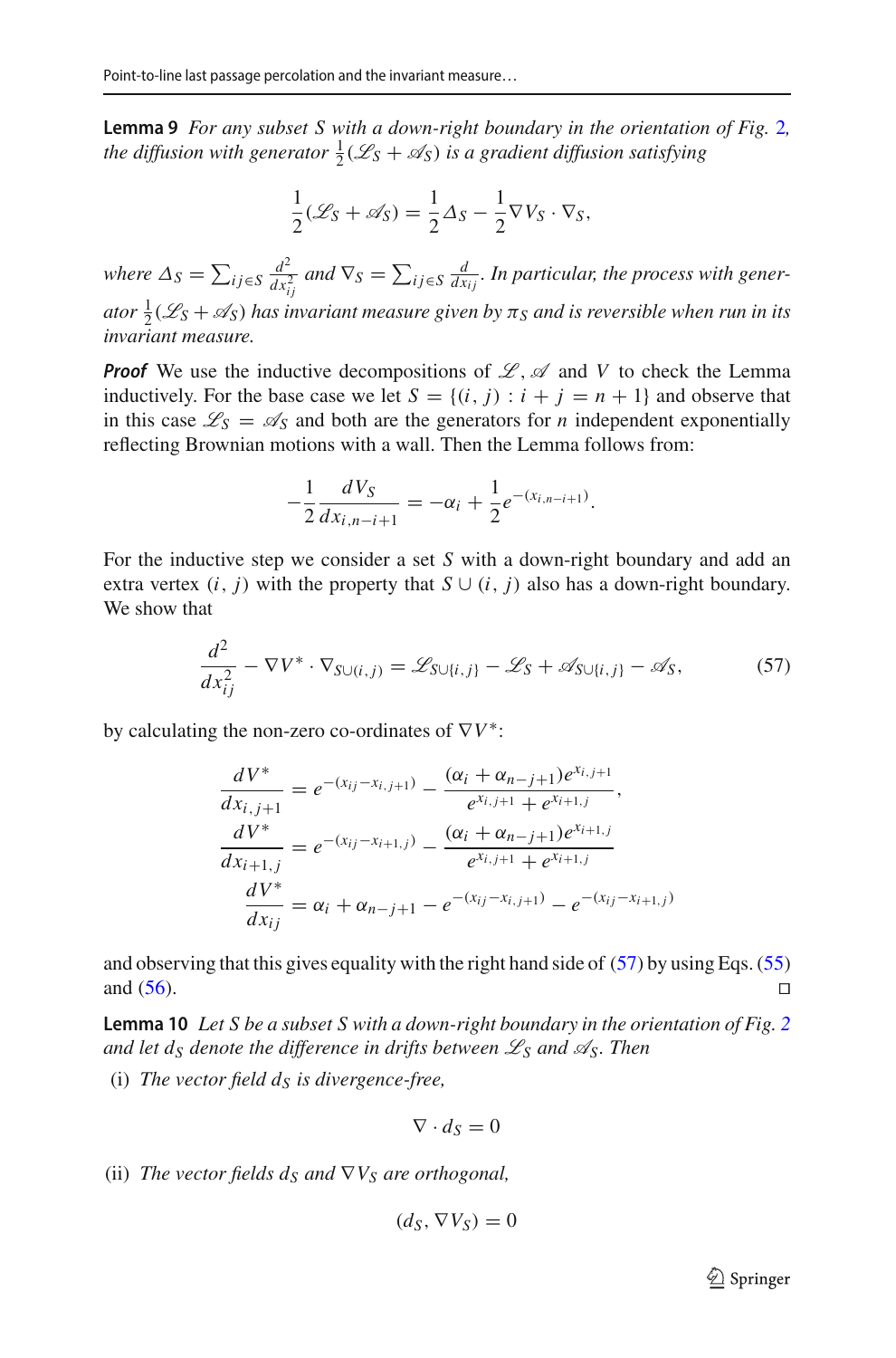*Proof* We prove both parts inductively. For the base case we let  $S = \{(i, j) : i + j = j\}$  $n+1$ } and observe that  $\nabla \cdot d_S = 0$  and  $(d_S, \nabla V_S) = 0$  both hold because  $d_S = 0$ . For any set *S* with a down-right boundary, we add in a new vertex  $(i, j)$  with the property that  $S \cup (i, j)$  also has a down-right boundary. For part (i), the difference of drifts inherits an inductive decomposition from  $\mathscr{L}_S$  and  $\mathscr{A}_S$ :

$$
d_{S\cup\{(i,j)\}} = d_S + d^*
$$

where  $d_S$  is extended to be  $\mathbb{R}^{S \cup \{i,j\}}$  valued by setting  $d_S(i, j) = 0$ . Every component of *d*∗ is zero except for the following:

<span id="page-38-0"></span>
$$
d^*(i, j + 1) = e^{-(x_{ij} - x_{i,j+1})} - \frac{(\alpha_i + \alpha_{n-j+1})e^{x_{i,j+1}}}{e^{x_{i,j+1}} + e^{x_{i+1,j}}}
$$
(58)

$$
d^*(i+1, j) = -e^{-(x_{ij}-x_{i+1,j})} + \frac{(\alpha_i + \alpha_{n-j+1})e^{x_{i+1,j}}}{e^{x_{i,j+1}} + e^{x_{i+1,j}}}
$$
(59)

$$
d^*(i, j) = \alpha_i - \alpha_{n-j+1} + e^{-(x_{ij} - x_{i,j+1})} - e^{-(x_{ij} - x_{i+1,j})}.
$$
 (60)

We observe that

$$
\nabla \cdot d^* = 0
$$

by differentiating [\(58–60\)](#page-38-0) to obtain the following,

$$
\frac{d}{dx_{i,j+1}}d^* = e^{-(x_{ij}-x_{i,j+1})} + \frac{(\alpha_i + \alpha_{n-j+1})e^{2x_{i,j+1}}}{(e^{x_{i+1,j}} + e^{x_{i,j+1}})^2} - \frac{(\alpha_i + \alpha_{n-j+1})e^{x_{i,j+1}}}{e^{x_{i+1,j}} + e^{x_{i,j+1}}}
$$
\n
$$
\frac{d}{dx_{i+1,j}}d^* = -e^{-(x_{ij}-x_{i+1,j})} - \frac{(\alpha_i + \alpha_{n-j+1})e^{2x_{i+1,j}}}{(e^{x_{i+1,j}} + e^{x_{i,j+1}})^2} + \frac{(\alpha_i + \alpha_{n-j+1})e^{x_{i+1,j}}}{e^{x_{i+1,j}} + e^{x_{i,j+1}}}
$$
\n
$$
\frac{d}{dx_{ij}}d^* = -e^{-(x_{ij}-x_{i,j+1})} + e^{-(x_{ij}-x_{i+1,j})},
$$

and observing that the sum equals zero. Combining this with the inductive hypothesis, that  $\nabla \cdot d_S = 0$ , shows that  $\nabla \cdot d_{S \cup (i,j)} = 0$ .

For part (ii), we assume the inductive hypothesis, that  $(d_S, \nabla V_S) = 0$ , and observe that this means  $(d_{S\cup(i,j)}, \nabla V_{S\cup(i,j)}) = 0$  is equivalent to the following identity:

<span id="page-38-1"></span>
$$
(d^*, \nabla V_S) + (d_S, \nabla V^*) + (d^*, \nabla V^*) = 0.
$$
 (61)

We observe that  $d^*$  and  $\nabla V^*$  are only non-zero in the co-ordinates  $(i, j + 1)$ ,  $(i +$ 1, *j*) and  $(i, j)$  so we can restrict to considering  $\nabla V_S$  and  $d_S$  in these coordinates.

We observe that by definition  $d_S(i, j) = 0$  and

<span id="page-38-2"></span>
$$
d_S(i, j + 1) = \alpha_i - \alpha_{n-j} + e^{-(x_{i,j+1} - x_{i,j+2})} 1_{\{i+j < n\}} - e^{-(x_{i,j+1} - x_{i+1,j+1})} 1_{\{i+j < n\}} + \frac{(\alpha_{n-j} + \alpha_{i-1})e^{x_{i,j+1}}}{e^{x_{i,j+1}} + e^{x_{i-1,j+2}}} 1_{\{(i-1,j+1) \in S\}} - e^{-(x_{i-1,j+1} - x_{i,j+1})} 1_{\{(i-1,j+1) \in S\}}
$$
(62)

 $\textcircled{2}$  Springer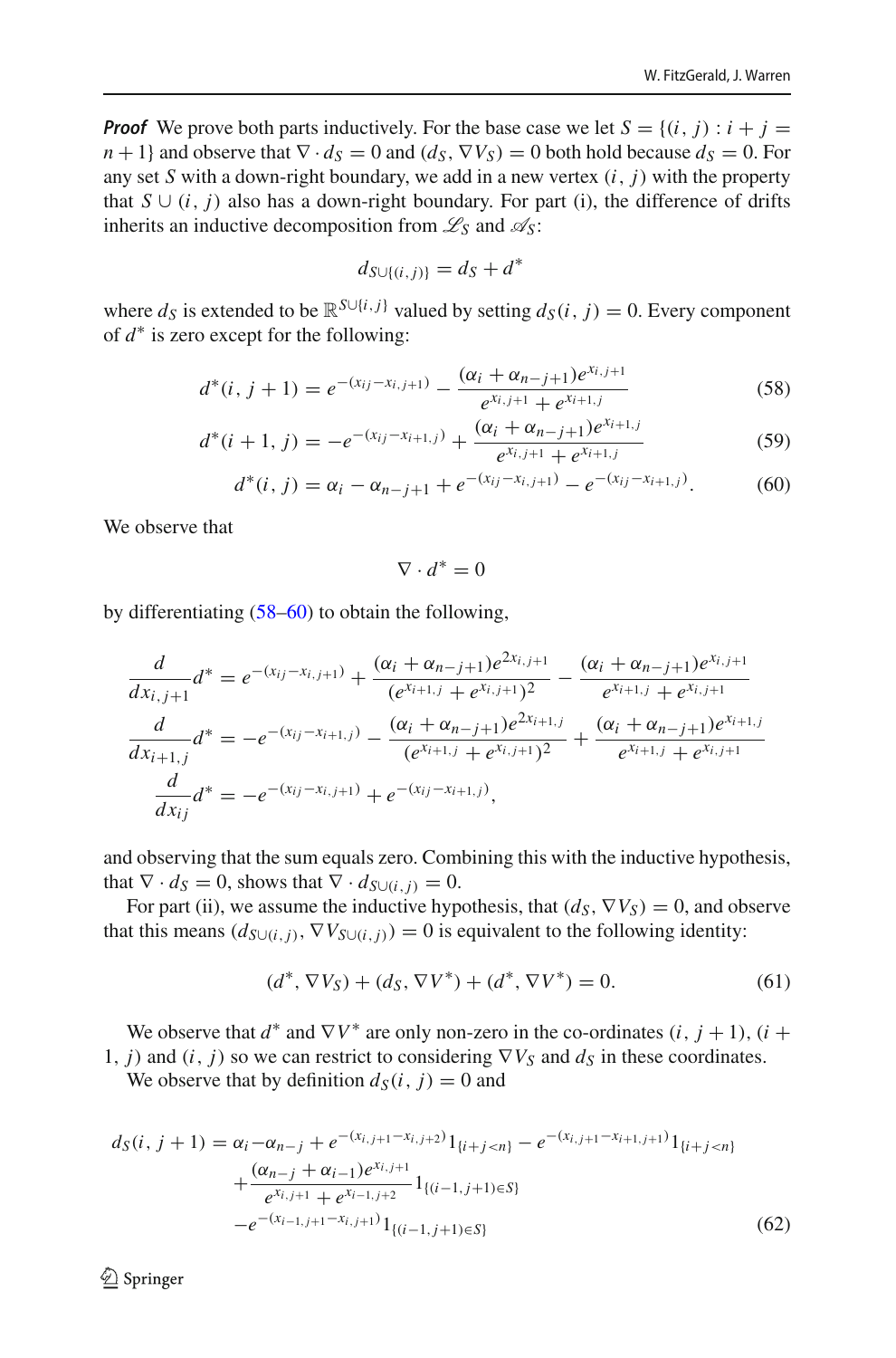$$
d_S(i + 1, j) = \alpha_{i+1} - \alpha_{n-j+1} + e^{-(x_{i+1,j} - x_{i+1,j+1})} 1_{\{i+j < n\}} - e^{-(x_{i+1,j} - x_{i+2,j})} 1_{\{i+j < n\}} - \frac{(\alpha_{n-j+2} + \alpha_{i+1})e^{x_{i+1,j}}}{(e^{x_{i+1,j}} + e^{x_{i+2,j-1}})} 1_{\{(i+1,j-1) \in S\}} + e^{-(x_{i+1,j-1} - x_{i+1,j})} 1_{\{(i+1,j-1) \in S\}}.
$$
\n
$$
(63)
$$

The indicator functions correspond to the effect of  $\leadsto$  and  $\downarrow$  or  $\rightarrow$  interactions which may or may not be present depending on the shape of *S*. We also note that for  $i + j = n$ , then we have  $\alpha_i - \alpha_{n-j} = \alpha_{i+1} - \alpha_{n-j+1} = 0$ .

For  $i + j < n$ , the terms in  $V_S$  which involve any of  $x_{i,j+1}, x_{i+1,j}$  or  $x_{ij}$  are given via the following decompositions:

<span id="page-39-0"></span>
$$
V_S = (\alpha_i + \alpha_{n-j})x_{ij+1} + e^{-(x_{ij+1} - x_{ij+2})} + e^{-(x_{ij+1} - x_{i+1j+1})} + (\alpha_{i+1} + \alpha_{n-j+1})x_{i+1j} + e^{-(x_{i+1j} - x_{i+1j+1})} + e^{-(x_{i+1j} - x_{i+2j})} + e^{-(x_{i-1j+1} - x_{ij+1})}1_{\{(i-1,j+1)\in S\}} + e^{-(x_{i+1j-1} - x_{i+1j})}1_{\{(i+1,j-1)\in S\}} - (\alpha_{i-1} + \alpha_{n-j})
$$
(64)  

$$
\log(e^{x_{ij+1}} + e^{x_{i-1,j+2}})1_{\{(i-1,j+1)\in S\}} - (\alpha_{i+1} + \alpha_{n-j+2})\log(e^{x_{i+1j}} + e^{x_{i+2,j-1}})1_{\{(i+1,j-1)\in S\}} + \tilde{V}_S
$$

where  $\hat{V}_S$  does not depend on any of:  $x_{i j+1}, x_{i+1 j}$ , or  $x_{i j}$ . For  $i + j = n$ ,

<span id="page-39-1"></span>
$$
V_S = 2\alpha_i x_{i,j+1} + e^{-x_{i,j+1}} + 2\alpha_{i+1} x_{i+1,j} + e^{-x_{i+1,j}} + e^{-(x_{i-1,j+1}-x_{i,j+1})} 1_{\{(i-1,j+1)\in S\}}
$$
  
+  $e^{-(x_{i+1,j-1}-x_{i+1,j})} 1_{\{(i+1,j-1)\in S\}} - (\alpha_{i-1} + \alpha_{n-j})$   

$$
\log(e^{x_{i,j+1}} + e^{x_{i-1,j+2}}) 1_{\{(i-1,j+1)\in S\}}
$$
  
-  $(\alpha_{i+1} + \alpha_{n-j+2}) \log(e^{x_{i+1,j}} + e^{x_{i+2,j-1}}) 1_{\{(i+1,j-1)\in S\}} + \tilde{V}_S$  (65)

where  $\tilde{V}_S$  does not depend on any of:  $x_{i,j+1}, x_{i+1,j}$ , or  $x_{i,j}$ .

Therefore we will check  $(61)$  by using Eqs.  $(52, 58-60, 62-63, 64-65)$  $(52, 58-60, 62-63, 64-65)$  $(52, 58-60, 62-63, 64-65)$  in the following. We will first observe that the terms involving indicator functions vanish. The terms in  $\nabla V_S(i, j + 1)$  involving  $1_{\{(i-1, j+1)\in S\}}$  are equal to

$$
\left(e^{-(x_{i-1j+1}-x_{ij+1})}-\frac{(\alpha_{i-1}+\alpha_{n-j})e^{x_{ij+1}}}{e^{x_{ij+1}}+e^{x_{i-1j+2}}}\right)1_{\{(i-1,j+1)\in S\}}.
$$

This is the negative of the terms in  $d_S(i, j + 1)$  involving  $1_{\{(i-1, j+1)\in S\}}$  from [\(62\)](#page-38-2). We have shown above that  $\nabla V^*(i, j + 1) = d^*(i, j + 1)$ . Therefore the terms involving indicator functions  $1_{\{(i-1,j+1)\in S\}}$  cancel in the sum  $(d^*, \nabla V_S) + (d_S, \nabla V^*)$ . The terms involving  $1_{\{(i+1,j-1)\in S\}}$  also cancel in the sum  $(d^*, \nabla V_S) + (d_S, \nabla V^*)$ . In this case,  $\nabla V^*(i+1, j) = -d^*(i+1, j)$  and the terms involving  $1_{\{(i+1, j-1)\in S\}}$  in  $\nabla V_S(i+1, j)$ and  $d_S(i + 1, i)$  are equal.

Therefore it is sufficient to show that Eq. [\(61\)](#page-38-1) holds in the case when neither  $(i - 1, j + 1)$  nor  $(i + 1, j - 1)$  are in *S*. This is a useful simplification and we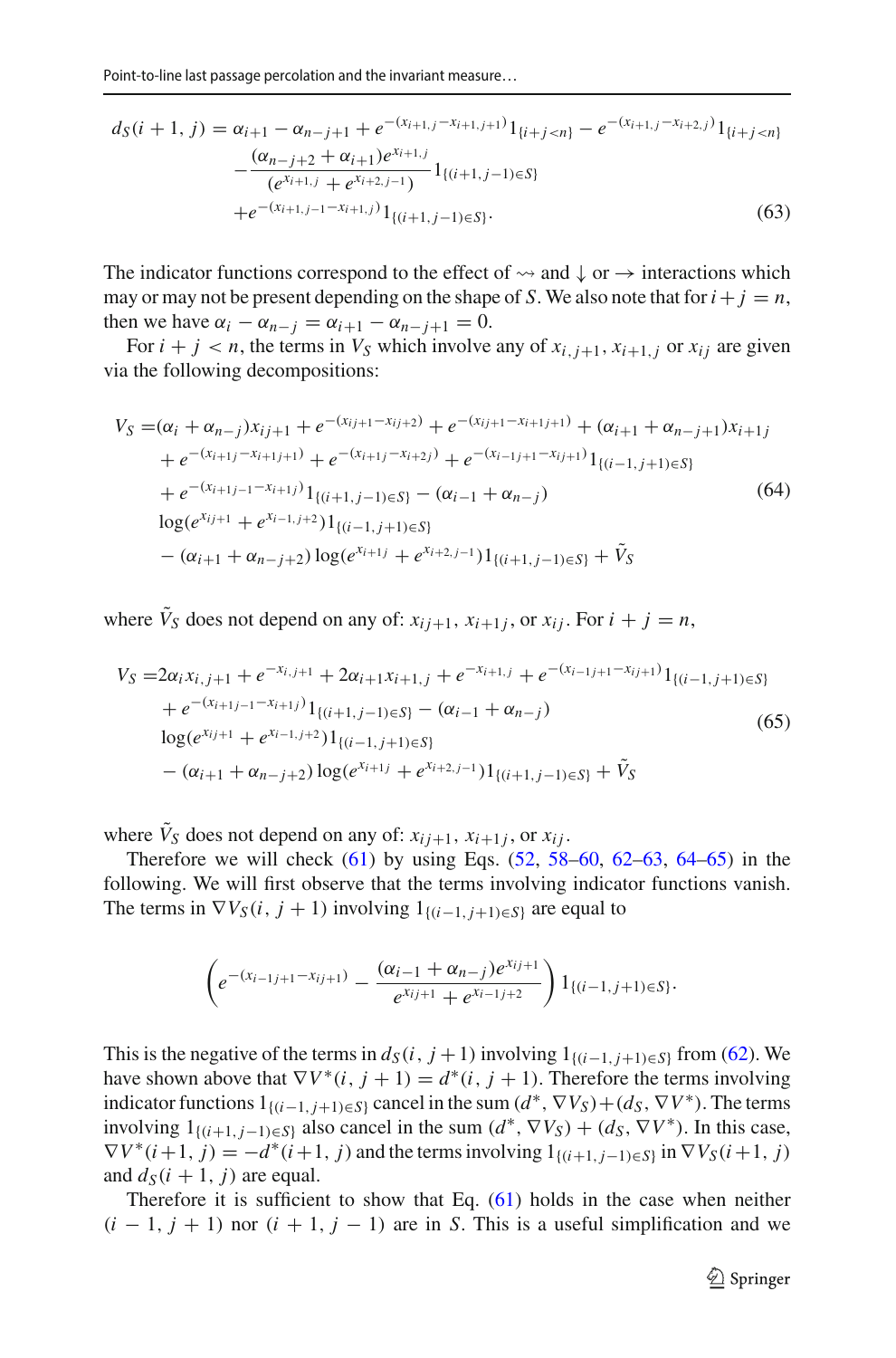calculate in this case for  $i + j < n$ ,

$$
(d^*, \nabla V_S) = \left(e^{-(x_{ij}-x_{ij+1})} - \frac{(\alpha_i + \alpha_{n-j+1})e^{x_{ij+1}}}{e^{x_{ij+1}} + e^{x_{i+1}}}\right) \n\left(\alpha_i + \alpha_{n-j} - e^{-(x_{ij+1}-x_{ij+2})} - e^{-(x_{ij+1}-x_{i+1j+1})}\right) \n+ \left(-e^{-(x_{ij}-x_{i+1j})} + \frac{(\alpha_i + \alpha_{n-j+1})e^{x_{i+1j}}}{e^{x_{ij+1}} + e^{x_{i+1j}}}\right) \n(d_s, \nabla V^*) = \left(\alpha_i - \alpha_{n-j} + e^{-(x_{i+1j}-x_{i+2j})} - e^{-(x_{i+1j}-x_{i+1j+1})}\right) \n\left(e^{-(x_{ij}-x_{ij+1})} - \frac{(\alpha_i + \alpha_{n-j+1})e^{x_{ij+1}}}{e^{x_{ij+1}} + e^{x_{i+1j}}}\right) \n+ \left(\alpha_{i+1} - \alpha_{n-j+1} + e^{-(x_{i+1j}-x_{i+1j+1})} - e^{-(x_{i+1j}-x_{i+2j})}\right) \n(e^{-(x_{ij}-x_{i+1j})} - \frac{(\alpha_i + \alpha_{n-j+1})e^{x_{i+1j}}}{e^{x_{i,j+1}} + e^{x_{i+1j}}}\right) \n(d^*, \nabla V^*) = \left(e^{-(x_{ij}-x_{i+1j})} - \frac{(\alpha_i + \alpha_{n-j+1})e^{x_{i+1j}}}{e^{x_{i+1}} + e^{x_{i+1j}}}\right) \n(e^{-(x_{ij}-x_{i+1j})} - \frac{(\alpha_i + \alpha_{n-j+1})e^{x_{i+1}}}{e^{x_{i+1j}} + e^{x_{i+1j}}}\right) \n+ \left(-e^{-(x_{ij}-x_{i+1j})} - \frac{(\alpha_i + \alpha_{n-j+1})e^{x_{i+1}}}{e^{x_{i+1j}} + e^{x_{i+1j}}}\right) \n(e^{-(x_{ij}-x_{i+1j})} - \frac{(\alpha_i + \alpha_{n-j+1})e^{x_{i+1j}}}{e^{x_{i+1j}} + e^{x_{i+1j}}}\right) \n+ \left(\alpha_i - \alpha
$$

The following (non-obvious) cancellation then proves that Eq.  $(61)$  holds. For  $i + j <$ *n*, it is easy to see that all terms involving  $e^{-(x_{ij+1}-x_{ij+2})}$  cancel and this similarly holds for the terms  $e^{-(x_{i+1} - x_{i+2j})}$ . It is useful to consider all terms that involve either  $e^{-(x_{ij+1}-x_{i+1j+1})}$  or  $e^{-(x_{i+1j}-x_{i+1j+1})}$  together and all such terms cancel. In the case  $i + j = n$ , none of these terms are present, however, there is an extra  $-e^{x_{ij+1}} - e^{x_{i+1j}}$ in  $\nabla V_S$  which cancels in  $(d^*, \nabla V_S)$ . The remaining calculation for the cases  $i + j < n$ and  $i + j = n$  is the same.

Once these cancellations have been performed the left hand side of  $(61)$  is a function of  $x_{i j+1}, x_{i+1 j}$  and  $x_{i j}$  alone, and has a much simpler form. In particular, after this cancellation  $(d^*, \nabla V_s) + (d_s, \nabla V^*)$  equals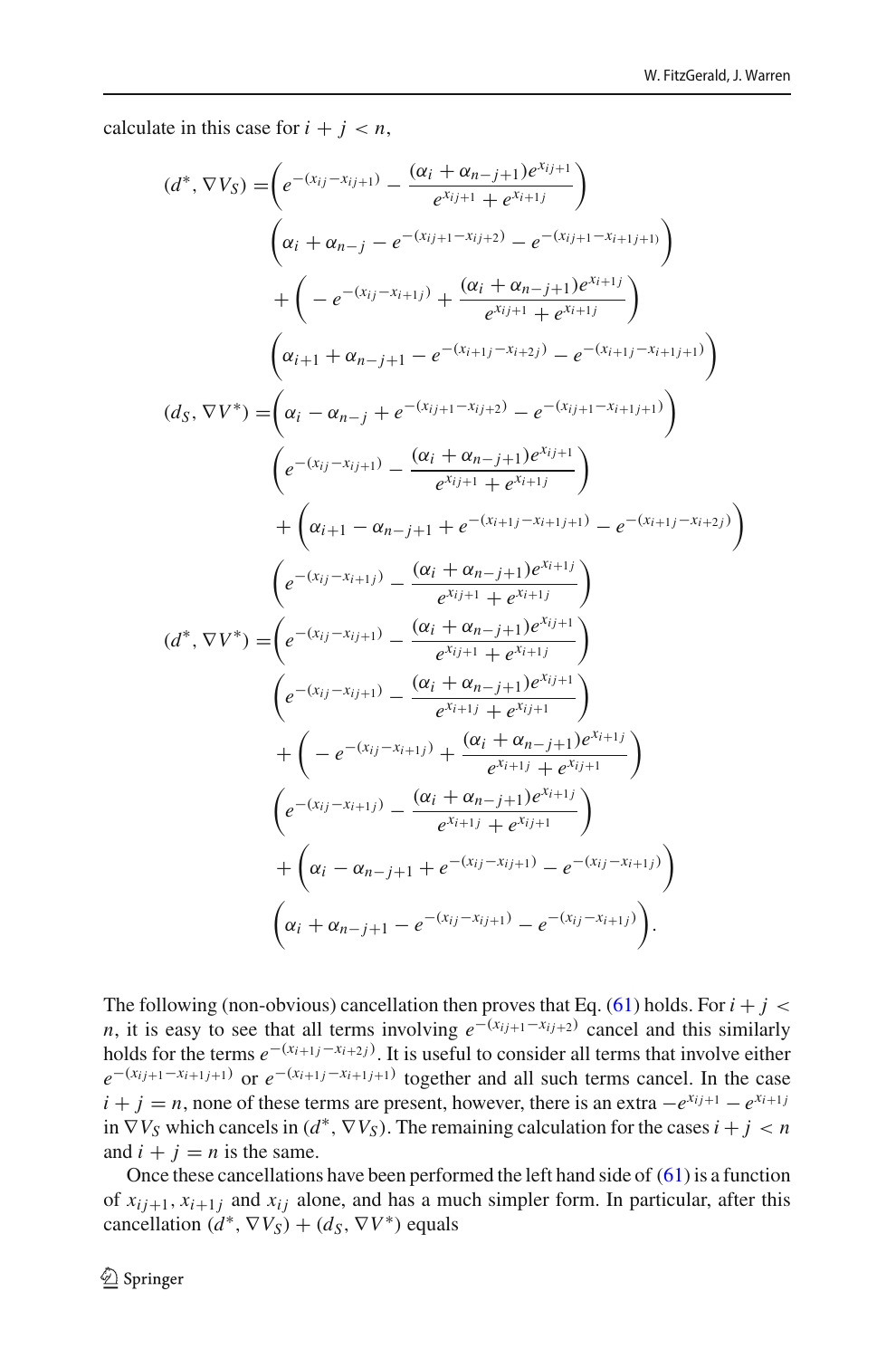$$
2\alpha_i \left(e^{-(x_{ij}-x_{ij+1})}-\frac{(\alpha_i+\alpha_{n-j+1})e^{x_{ij+1}}}{e^{x_{ij+1}}+e^{x_{i+1j}}}\right) + 2\alpha_{n-j+1}\left(-e^{-(x_{ij}-x_{i+1j})}+\frac{(\alpha_i+\alpha_{n-j+1})e^{x_{i+1j}}}{e^{x_{i,j+1}}+e^{x_{i+1j}}}\right).
$$

We can observe that  $(d^*, \nabla V^*)$  simplifies to equal the negative of this: (i) the terms in  $(d^*, \nabla V^*)$  that do not involve any  $\alpha$  parameters cancel; (ii) the terms involving a single  $\alpha$  parameter are equal to

$$
-\frac{2(\alpha_i + \alpha_{n-j+1})e^{2x_{ij+1} - x_{ij}}}{e^{x_{i+1}j} + e^{x_{ij+1}}}
$$
  
+ 
$$
\frac{2(\alpha_i + \alpha_{n-j+1})e^{2x_{i+1} - x_{ij}}}{e^{x_{i+1}j} + e^{x_{ij+1}}} + 2\alpha_{n-j+1}e^{-(x_{ij} - x_{ij+1})} - 2\alpha_i e^{-(x_{ij} - x_{i+1})}
$$
  
= 
$$
-2\alpha_i e^{-(x_{ij} - x_{ij+1})} + 2\alpha_{n-j+1}e^{-(x_{ij} - x_{ij+1})}
$$

and (iii) the terms involving a product of  $\alpha$  parameters are equal to

$$
\frac{(\alpha_i + \alpha_{n-j+1})^2 e^{2x_{ij+1}}}{(e^{x_{ij+1}} + e^{x_{i+1}})^2} - \frac{(\alpha_i + \alpha_{n-j+1})^2 e^{2x_{i+1}}}{(e^{x_{ij+1}} + e^{x_{i+1}})^2} + \alpha_i^2 - \alpha_{n-j+1}^2
$$

$$
= \frac{2\alpha_i(\alpha_i + \alpha_{n-j+1})e^{x_{ij+1}} - 2\alpha_{n-j+1}(\alpha_i + \alpha_{n-j+1})e^{x_{i+1}}}{e^{x_{i+1}} + e^{x_{ij+1}}}.
$$

Therefore  $(61)$  holds and part (ii) of the Lemma follows by induction.

*Proof (Theorem [4\)](#page-34-0)* Let *S* be a subset with a boundary given by a down-right path in the orientation of Fig. [2.](#page-36-0) Lemma [9](#page-37-1) shows that  $\frac{1}{2}(\mathcal{L}_S^* + \mathcal{A}_S^*)\pi_S = 0$  and Lemma [10](#page-37-2) shows that

$$
\frac{1}{2}(\mathscr{L}_S^* - \mathscr{A}_S^*)\pi_S = \frac{1}{2}(\nabla \cdot d_S + (d_S, \nabla V_S))\pi_S = 0.
$$

As a result  $L_S^* \pi_S = 0$  and Lemma [6](#page-33-0) proves that  $\pi_S$  is the invariant measure for the process with generator  $\mathcal{L}_S$ . In particular, the case  $S = \{(i, j) : i + j \le n + 1\}$  proves the Theorem. the Theorem.

*Proof (Theorem [3\)](#page-4-0)* A consequence of Theorem [4](#page-34-0) is that

$$
\int_0^\infty Z_n(s) \stackrel{d}{=} Y_n^* \stackrel{d}{=} 2e^{X_{11}^*} \stackrel{d}{=} 2\zeta(1, 1)
$$

where  $Y_n^*$  is equal in distribution to  $\int_0^\infty Z_n(s)$  by the time reversal at the start of this section and by definition  $\xi(1, 1) = \log \zeta(1, 1)$ . The definition of  $Z_n$  has  $\alpha_1, \ldots, \alpha_n$ in a reversed order to the left hand side of Theorem [3,](#page-4-0) however, the distribution of  $\zeta(1, 1)$  is invariant under reversing the order of the parameters — this follows from the deterministic fact that  $\zeta(1, 1)$  takes the same value when constructed from the data  ${W_{ij} : i + j \leq n + 1}$  and the reflected data  ${W_{ij} : i + j \leq n + 1}$  (in fact the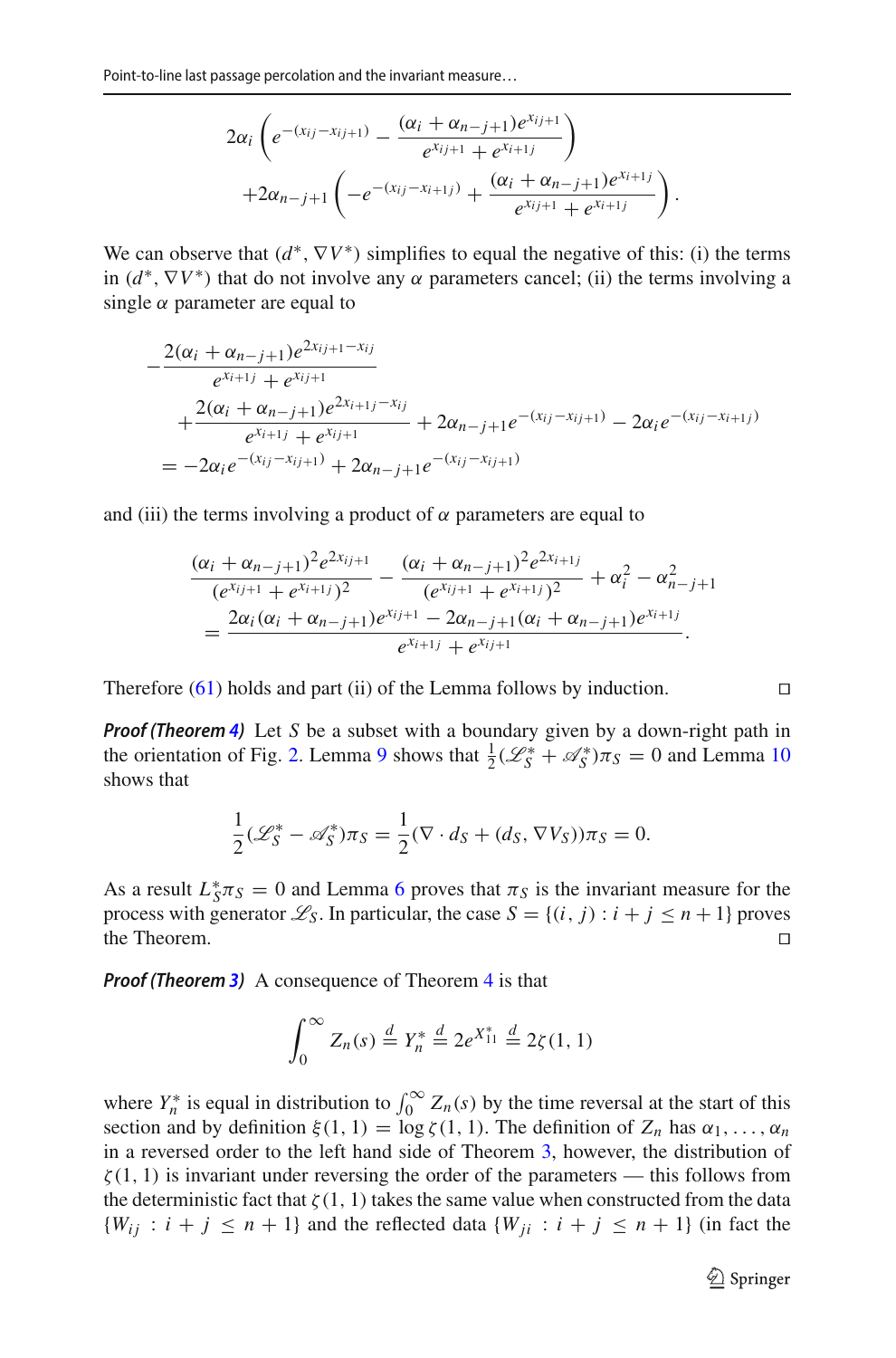distribution of  $\zeta(1, 1)$  is left invariant under any permutation of the  $\alpha$  parameters as a consequence of the same invariance for the process  $Z_n$ , proven in [\[37\]](#page-51-8)).

#### **5.5 Time reversals and intertwinings**

The generator  $\mathscr L$  in [\(49\)](#page-32-0) depends on a sequence of parameters  $(\alpha_1, \ldots, \alpha_n)$  and we use the notation  $(X_{ij}^{(\alpha_1,...,\alpha_n)}(t))_{t \in \mathbb{R}, i+j \leq n+1}$  for the process with this generator when we want to make the dependence on the  $\alpha$  parameters explicit.

<span id="page-42-0"></span>**Proposition 6** *Let*  $(X_{ij}^{(\alpha_1,\ldots,\alpha_n)}(t): i + j \leq n+1, t \in \mathbb{R})$  *denote the diffusion process with generator* [\(49\)](#page-32-0) *in stationarity. This process has the following properties:*

(i) *Time symmetry,*

$$
(X_{ij}^{(\alpha_1,\dots,\alpha_n)}(t))_{t\in\mathbb{R},i+j\leq n+1} \stackrel{d}{=} (X_{ji}^{(\alpha_n,\dots,\alpha_1)}(-t))_{t\in\mathbb{R},i+j\leq n+1}.\tag{66}
$$

(ii) *The marginal distribution of any row* (*Xi*,*n*−*i*+1,..., *Xi*,1) *run forwards in time is a system of exponentially reflecting Brownian motions with a wall at the origin with drift vector*  $(-\alpha_i, \ldots, -\alpha_n)$ *. The marginal distribution of any column*  $(X_{n-i+1,i},...,X_{1,i})$  *run backwards in time is a system of exponentially reflecting Brownian motions with a wall at the origin and drift vector*  $(-\alpha_{n-j+1},\ldots,-\alpha_1).$ 

In particular, for equal drifts, part (i) proves that the top particle has the same distribution when run started from its invariant measure either forward or backwards in time:  $(X_{11}(t))_{t \in \mathbb{R}} \stackrel{d}{=} (X_{11}(-t))_{t \in \mathbb{R}}$ . This fact does not strike us a priori because the SDEs [\(47,](#page-31-1) [48\)](#page-31-1) do not appear to define a reversible diffusion unless  $n = 1$ .

*Proof* The reversed time dynamics of the process started in its invariant measure is a Markov process with generator  $\hat{\mathscr{L}}$  given by the Doob h-transform of the adjoint generator with respect to its invariant measure, in particular,  $\hat{\mathscr{L}}f = \frac{1}{\pi} \mathscr{L}^*(\pi f)$ . Let *b* be the drift of the process with generator  $L$  and  $a$  the drift of the process with generator  $\mathscr A$  (where we define  $\mathscr A = \mathscr A_S$  when  $S = \{(i, j) : i + j \leq n + 1\}$ ). The Doob h-transform simplifies due to the fact that  $\mathcal{L}^* \pi = 0$  and we obtain

$$
\hat{\mathcal{L}} = \frac{1}{2}\Delta + (-b - \nabla V) \cdot \nabla = \frac{1}{2}\Delta + a \cdot \nabla
$$

where we use that  $-\nabla V = a + b$  from Lemma [9.](#page-37-1) Therefore the time reversal of the process with generator  $\mathscr L$  is the process with generator  $\mathscr A$ . The process with generator  $\mathscr A$  is represented by Fig. [2](#page-36-0) where the direction of every interactions is reversed. This is equivalent to swapping the *i j*-th particle with the *ji*-th particle and reversing the order of the parameters. This proves part (i).

We first prove part (ii) for the columns of the *X* array. When run forwards in time the *X* array has a nested structure in which particles do not depend on particles to the right of them. This means that when considering a particular column, say  $(X_{n-k+1,k}, \ldots, X_{1k})$ , we can restrict to a subarray  $(X_i; j \ge k, i + j \le n+1)$  where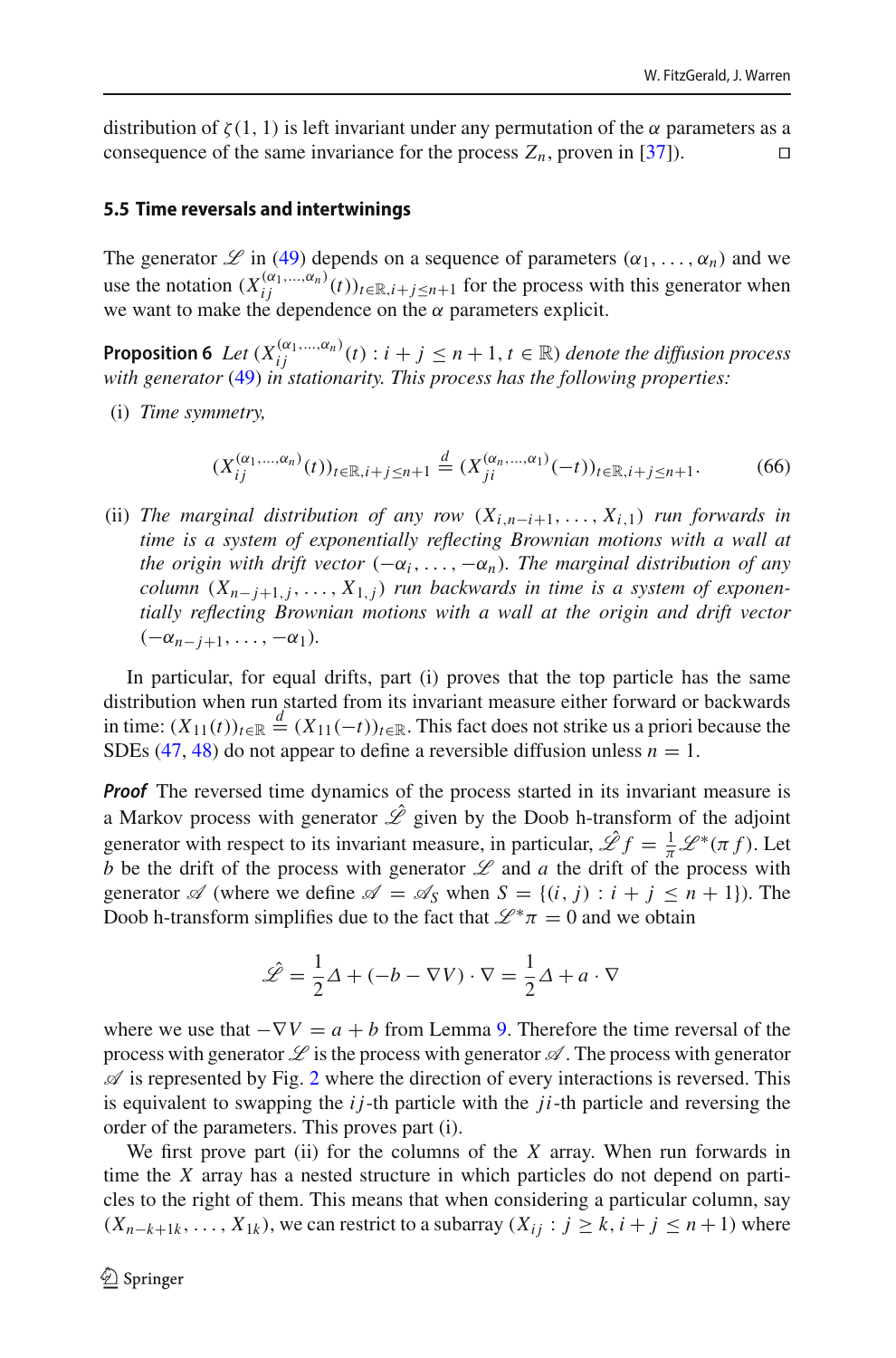this is the rightmost column. The top row of this subarray run forwards in time is a system of exponentially reflecting Brownian motions with a wall with drift vector  $(-\alpha_1,\ldots,-\alpha_{n-k+1})$ . Combining this with the time reversal in part (i) proves that the column  $(X_{n-k+1,k}, \ldots, X_{1k})$  run backwards in time is a system of exponentially reflecting Brownian motions with a wall with drift vector  $(-\alpha_{n-k+1}, \ldots, -\alpha_1)$ . This proves the result for every column in the *X* array. The result for rows then follows from the time reversal in part (i). 

This easily extends to show that the time reversal of the process with generator  $\mathcal{L}_S$ when run in its invariant measure  $\pi<sub>S</sub>$  is the process with generator  $\mathscr{A}_{S}$  for any subset *S* with a down-right boundary.

Let  $Q_t^n$  denote the transition semigroup for *n* exponentially reflecting Brownian motions with a wall. Considering the process  $(X_{ij} : i + j \le n + 1)$  run in stationarity leads to an intertwining between  $Q_t^{n-1}$  and  $Q_t^n$ . The intertwining kernel is given by the transition kernel of a Markov chain constructed from the point-to-line log-gamma polymer as follows. The log partition functions form a Markov chain  $(k)_{1\leq k\leq n}$  where  $\zeta_k = (\xi(k, n-k+1), \ldots, \xi(k, 1))$ . The Markov property for this chain follows from the local update rule for partition functions  $\zeta_{ij} = (\zeta_{ij+1} + \zeta_{i+1})W_{ij}$  and equivalently for the log partition functions  $\xi_{ij} = \log W_{ij} + \log(e^{\xi_{ij+1}} + e^{\xi_{i+1j}})$ . We let  $P_{k-1 \to k}$ denote the transition kernel for this chain.

We start the process  $(X_{ij})_{i \in \mathbb{R}, i+j \leq n+1}$  in stationarity and consider two different ways of calculating the probability density function of the vector

<span id="page-43-0"></span>
$$
P(X_{n-1,2}(0) \in dx_{n-1,2},...,X_{1,2}(0) \in dx_{12},X_{n,1}(t) \in dz_{n1},...,X_{1,1}(t) \in dz_{11}).
$$
\n(67)

Let  $\mathbf{x}_2 = (x_{n-1,2}, \ldots, x_{12})$  and let  $\mathbf{z}_1 = (z_{n1}, \ldots, z_{11}).$ 

(i) Calculate [\(67\)](#page-43-0) by integrating over  $X_{n,1}(0), \ldots, X_{1,1}(0)$  as an intermediate step. When run forwards in time, the evolution of the top row of the *X* array is independent of the rest of the array due to the direction of interactions. Therefore  $(X_{n-1,2}(0),\ldots,X_{1,2}(0)$  and  $X_{n,1}(t),\ldots,X_{1,1}(t)$  are conditionally independent given  $X_{n,1}(0), \ldots, X_{1,1}(0)$ . Letting  $\mathbf{x}_1 = (x_{n1}, \ldots, x_{11})$  the probability density  $(67)$  equals

<span id="page-43-1"></span>
$$
\int P_{n-1\to n}(\mathbf{x}_2, \mathbf{x}_1) Q_l^n(\mathbf{x}_1, \mathbf{z}_1) d\mathbf{x}_1
$$
\n(68)

(ii) Calculate [\(67\)](#page-43-0) by integrating over  $X_{n-1,2}(t), \ldots, X_{1,2}(t)$  as an intermediate step. When run backwards in time, the evolution of the second row is not affected by the top row of the *X* array. Therefore  $(X_{n-1,2}(0), \ldots, X_{1,2}(0)$  and  $X_{n,1}(t), \ldots, X_{1,1}(t)$  are conditionally independent given  $X_{n-1,2}(t), \ldots, X_{1,2}(t)$ . Letting  $z_2 = (z_{n-1,2}, \ldots, z_{12})$  the probability density [\(67\)](#page-43-0) equals

<span id="page-43-2"></span>
$$
\int Q_t^{n-1}(\mathbf{x}_2, \mathbf{z}_2) P_{n-1 \to n}(\mathbf{z}_2, \mathbf{z}_1) d\mathbf{z}_2 \tag{69}
$$

 $\mathcal{D}$  Springer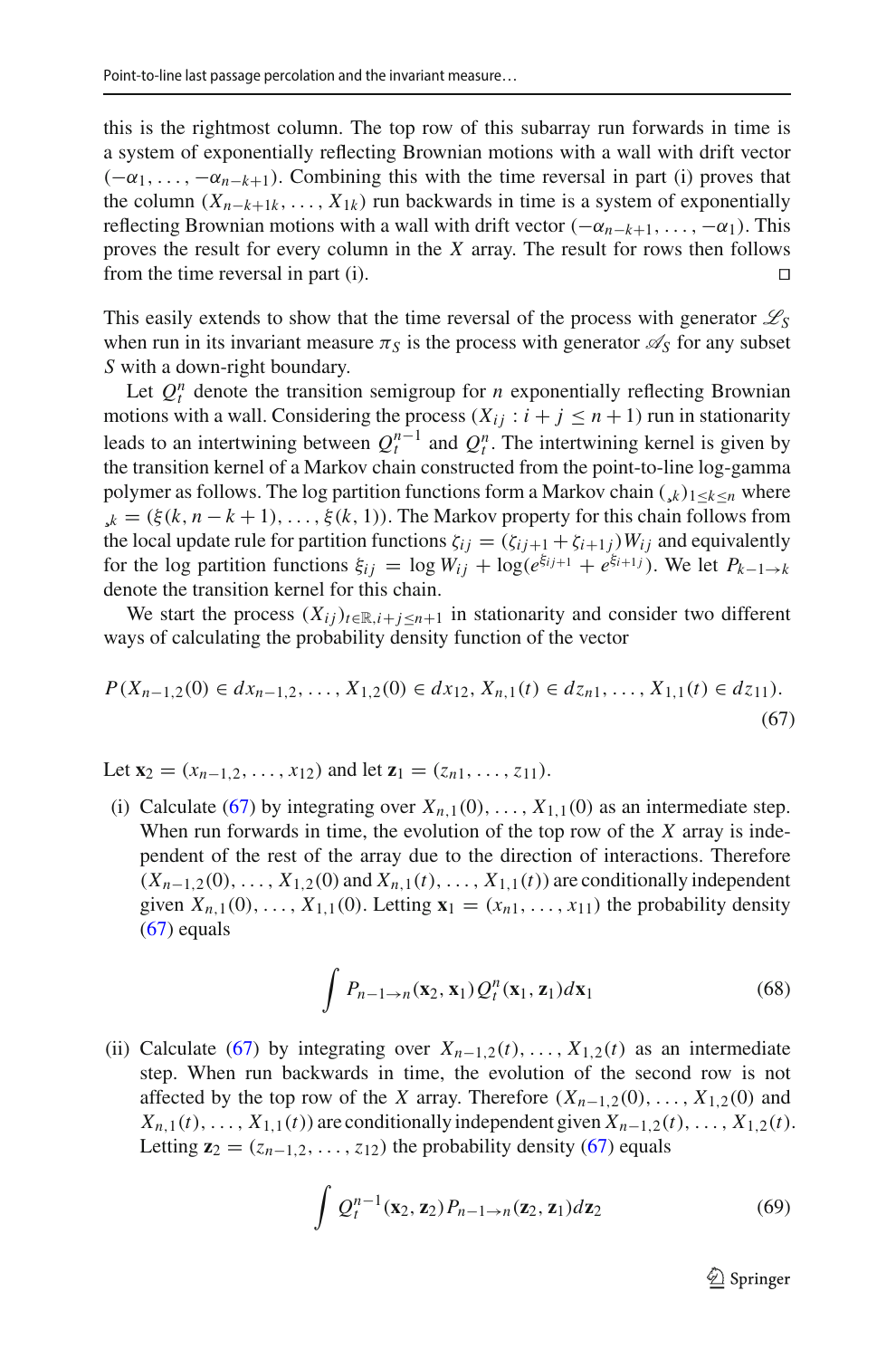The equality of [\(68\)](#page-43-1) and [\(69\)](#page-43-2) proves an intertwining between  $Q_t^{n-1}$  and  $Q_t^n$  with intertwining kernel  $P_{n-1\to n}$ . This can be expressed in operator notation as

$$
Q_t^{n-1}P_{n-1\to n}=P_{n-1\to n}Q_t^n.
$$

#### **5.6 Zero-temperature limits**

We can take a zero temperature limit of the construction we have considered above. In the limit, particles follow the coupled system of SDEs: for  $j = 1, \ldots, n$ ,

$$
dX_{1j}(t) = dB_{1j}(t) - \alpha_{n-j+1}dt + dL_{1j}^{1}(t)
$$

and for  $i > 1$  and  $i + j \leq n + 1$ ,

$$
dX_{ij}(t) = dB_{ij}(t) - \alpha_{n-j+1} 1_{\{X_{ij} < X_{i-1,j+1}\}} dt
$$

$$
+ \alpha_{i-1} 1_{\{X_{ij} > X_{i-1,j+1}\}} dt + dL_{ij}^1(t) - dL_{ij}^2(t)
$$

where (i)  $L_{ij}^1$  is the local time process at zero of  $X_{ij} - X_{i,j-1}$  for  $i + j < n + 1$ , (ii)  $L_{ij}^1$  is the local time process at zero of  $X_{ij}$  for  $i + j = n$ , and (iii)  $L_{ij}^2$  is the local time process at zero of  $X_{ij} - X_{i-1,j}$  $X_{ij} - X_{i-1,j}$  $X_{ij} - X_{i-1,j}$  for  $i \ge 2$ . This process can be represented by Fig. 1 where the interaction  $\rightarrow$  is now reflection and the interaction  $\rightsquigarrow$  is now a weighted indicator function. The zero-temperature limit of the field of log partition functions is the field of point-to-line last passage percolation times  ${G(i, j) : i + j \leq n + 1}$  (see [\[5](#page-49-4)[,6\]](#page-50-1)) and it is natural to expect that  ${G(i, j) : i + j \leq n+1}$  is the invariant measure of  $\{X_{ij} : i + j \leq n + 1\}$ . However, we do not prove this because the discontinuities in the drifts means that the conditions for Lemma [6](#page-33-0) are no longer satisfied. Instead, we argue that a second proof of Theorem [2](#page-3-3) can be provided as a zero temperature limit of Theorem [4.](#page-34-0) We can introduce an extra inverse temperature parameter  $\beta$  into the definitions of the processes *X*, *Y* and *Z* given in this section and the results of this section continue to hold. In particular, Theorem [4](#page-34-0) and the time reversal in Sect. [5.1](#page-30-1) establish that

$$
\frac{1}{\beta} \log \int_{0=s_0  

$$
\stackrel{d}{=} \frac{1}{\beta} \log 2 \sum_{\pi \in \Pi_n^{\text{flat}}(i,j)\in \pi} W_{ij}^{(\beta)}
$$
$$

where  $\{W_{ij}^{(\beta)} : i + j \leq n + 1\}$  are random variables with inverse gamma distributions and rates  $\beta^{-1}(\alpha_i + \alpha_{n-j+1})$ . As  $\beta \to \infty$ , the left hand side converges almost surely by Laplace's Theorem and the right hand side converges by [\[5](#page-49-4)[,6\]](#page-50-1) to give,

$$
\sup_{0=s_0\leq\cdots\leq s_n<\infty}\sum_{i=1}^n B_i^{(-\alpha_i)}(s_i)-B_i^{(-\alpha_i)}(s_{i-1})\stackrel{d}{=} \max_{\pi\in\Pi_n^{\text{flat}}}\sum_{(i,j)\in\pi}W_{ij}.
$$

 $\textcircled{2}$  Springer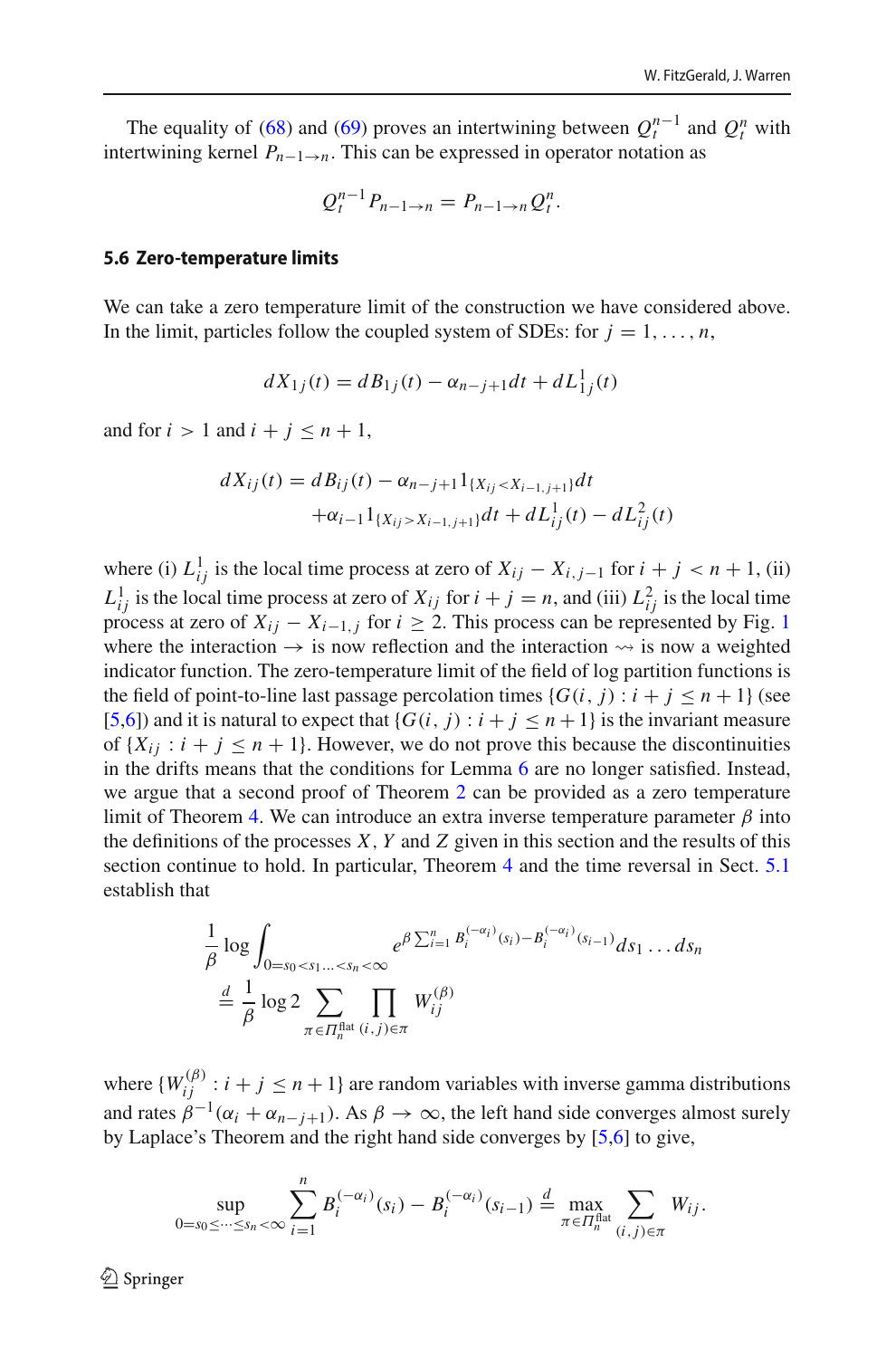The time reversal in Proposition [2](#page-9-0) allows the distribution of the left hand side to be identified as *Y*<sup>∗</sup><sub>*n*</sub>. This argument is easily extended to prove Theorem [2](#page-3-3) in its entirety.

#### **6 Further random matrix interpretations**

We now discuss an alternative version of Theorem [1](#page-2-0) that connects two families of random matrices. Let *X* be a symmetric complex matrix of size  $n \times n$  where for  $i < j$ the entries  $X_{ij}$  are independent complex Gaussian with mean zero and variance given by  $\frac{1}{2(\alpha_i+\alpha_j)}$  and the entries along the diagonal  $X_{ii}$  are independent complex Gaussian with mean zero and variance  $\frac{1}{2\alpha_i}$ . We call the matrix  $X^*X$  a perturbed symmetric LUE matrix. In the case when the  $\alpha_i$  are distinct, we will show the eigenvalues of  $X^*X$  have a density with respect to Lebesgue measure given by

$$
f(\lambda_1,\ldots,\lambda_n) = \frac{\prod_{i=1}^n \alpha_i \prod_{i < j} (\alpha_i + \alpha_j)}{\prod_{i < j} (\alpha_i - \alpha_j)} \det(e^{-\alpha_i \lambda_j})_{i,j=1}^n. \tag{70}
$$

When some of the  $\alpha_i$  coincide this can be evaluated as a limit and in the case when all  $\alpha_i$  are equal it agrees with the eigenvalue density of LOE. Our interest in this random matrix ensemble arises from the connection of its eigenvalue density to point-to-line last passage percolation. In the case when the parameters are equal, a similar case appears in Theorem 7.7 of [\[3\]](#page-49-2) but with a different variance along the diagonal for the random matrix model and different rates along the diagonal for the exponential data – that the variances and rates along the diagonal can be tuned is a property of RSK (for example, see Chapter 10 of [\[22\]](#page-50-19)) and that the sum of diagonal entries is the trace of a matrix. Point-to-point last passage percolation with inhomogeneous rates for the exponential data was related to random matrices with inhomogeneous variances in [\[12](#page-50-24)[,19](#page-50-25)].

To calculate the eigenvalue density we compute the Jacobian (see Chapter 1 of [\[22\]](#page-50-19) for related examples),

$$
dX \propto \prod_{j < k} |\lambda_k - \lambda_j| \prod_j d\lambda_j d\Omega
$$

of the transformation from matrix elements *X* to the eigenvalues  $\lambda$  and angular variables  $\Omega$ . The choice of parameters ensures the distribution on matrices can be expressed as a trace,

$$
P(X) = c_n \prod_{i=1}^n \alpha_i \prod_{i < j} (\alpha_i + \alpha_j) \exp\left(-\sum_{i=1}^n \alpha_i |x_{ii}|^2 - \sum_{i < j} (\alpha_i + \alpha_j) |x_{ij}|^2\right) d\mathbf{x}
$$
\n
$$
\propto \exp\left(-\text{Tr}(AX^*X)\right) d\mathbf{x}
$$

where *d***x** is Lebesgue measure on the independent (complex) entries  $(x_i : i \leq j)$  of the matrix *X*, the matrix  $A = \text{diag}(\alpha_1, \dots, \alpha_n)$  and  $c_n$  is a constant. Let the singular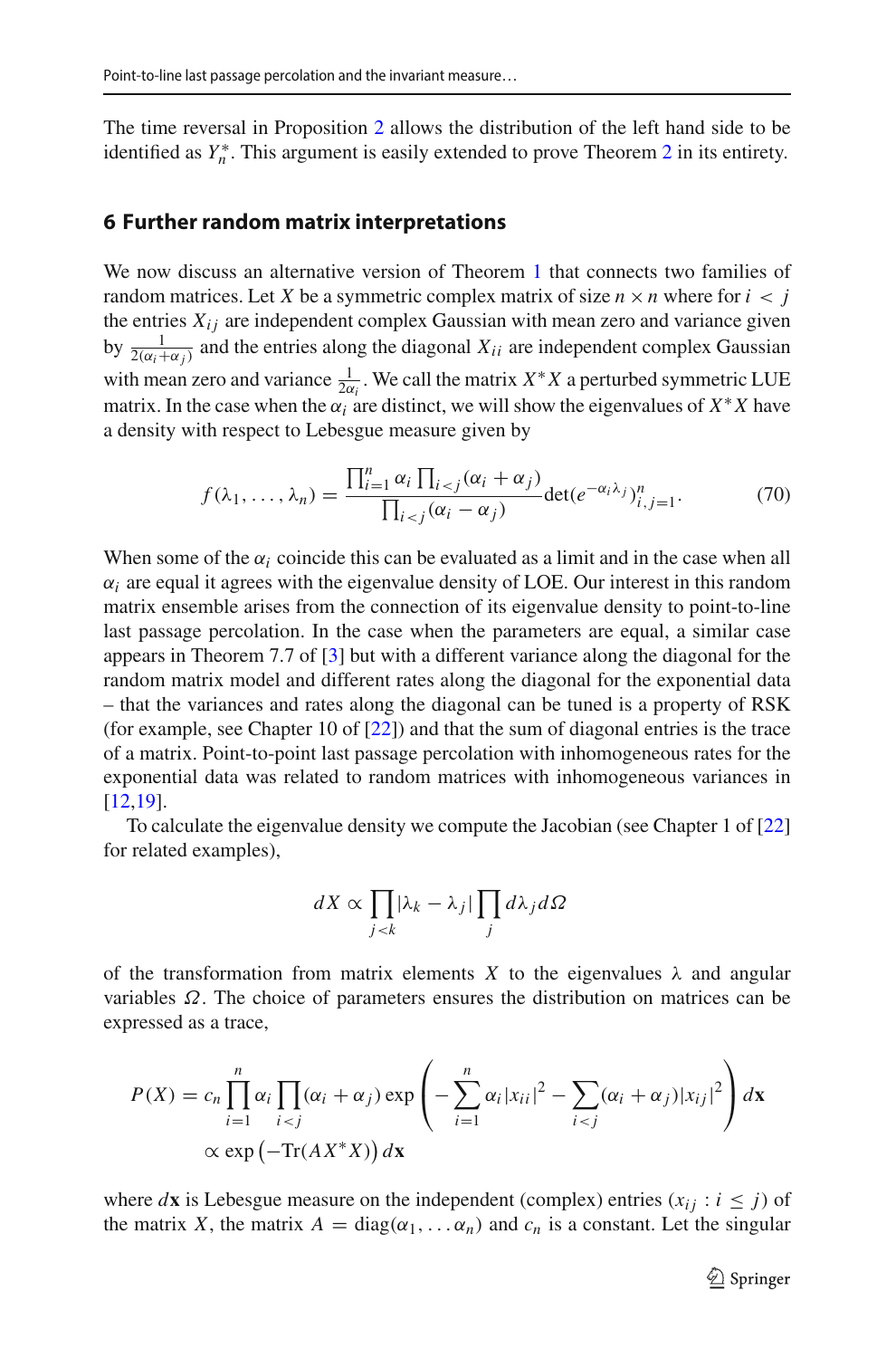value decomposition be given by  $X = U D U^T$  where  $U \in \mathbb{U}(n)$  the set of  $n \times n$  unitary matrices,  $D = diag(\sqrt{x_1}, \ldots, \sqrt{x_n})$  is the diagonal matrix consisting of the singular values of *X* and the singular value decomposition takes this form due to the symmetry of *X* (also referred to as the Autonne-Takagi factorisation). Let  $V = U^T \in \mathbb{U}(n)$  and  $\Lambda = D^2 = \text{diag}(x_1, \ldots, x_n)$ . The joint density of eigenvalues is given by

$$
f(\lambda_1, ..., \lambda_n) = \int_{V \in \mathbb{U}(n)} e^{-\text{Tr}(AVAV^*)} \Delta(x) dV
$$
  
= 
$$
\frac{\prod_{i=1}^n \alpha_i \prod_{i < j} (\alpha_i + \alpha_j)}{\prod_{i < j} (\alpha_i - \alpha_j)} \text{det}(e^{-\alpha_i \lambda_j})_{i,j=1}^n
$$

where the integral over the unitary group is calculated by the Harish-Chandra-Itzykson-Zuber formula.

This agrees with the density of the output of RSK when applied to last passage percolation with symmetric exponential data with modified rates along the diagonal as described in Sect. [2.](#page-5-0) Therefore we obtain the following extension of Theorem [1:](#page-2-0)

**Proposition 7** *Let* ξ*max denote the largest eigenvalue of a perturbed symmetric LUE matrix with parameters*  $\alpha_i$ , *let*  $(H(t): t \ge 0)$  *be an n* × *n Hermitian Brownian motion, let D be an n*  $\times$  *n diagonal matrix with diagonal entries*  $\alpha_j > 0$  *for each j* = 1, ..., *n and let ei j be an independent collection of exponential random variables indexed by the lattice*  $\mathbb{N}^2$  *with rate*  $\alpha_i + \alpha_{n+1-i}$ *. Then* 

<span id="page-46-0"></span>
$$
2 \sup_{t \geq 0} \lambda_{\max}(H(t) - tD) \stackrel{d}{=} 2 \max_{\pi \in \Pi_n^{\text{flat}}}\sum_{(ij) \in \pi} e_{ij} \stackrel{d}{=} \xi_{\max}.
$$

There does not appear to be any process level equality between a vector of last passage percolation times and the largest eigenvalues of minors of either (i) the perturbed symmetric LUE or (ii) the Laguerre orthogonal ensemble (nor does the connection between last passage percolation and LOE generalise to non-equal rates).

#### **7 Distribution of the largest particle**

<span id="page-46-1"></span>In this section we consider the distribution of the largest particle of the system of reflected Brownian motions with a wall in its invariant measure. This has a number of alternative representations from Theorem [2,](#page-3-3) Propositions [2](#page-9-0) and [7](#page-46-0) in particular as a point-to-line last passage percolation time. A variety of expressions have been found for this in [\[3](#page-49-2)[,6](#page-50-1)[,11](#page-50-2)[,23](#page-50-26)[,30\]](#page-50-27) which are convenient for asymptotic analysis. The expression that arises most naturally from Proposition [4](#page-17-1) is an expression in terms of the  $\tau$ -function of a Toda lattice given in Forrester and Witte, Section 5.4 of [\[23](#page-50-26)] (also see Proposition 10.8.1 of Forrester [\[22](#page-50-19)]). Their result is part of a more general and powerful theory developed in a series of papers (see [\[23\]](#page-50-26) and the references within); however, it is natural to see how expressions in terms of a Toda lattice arise from Proposition [4](#page-17-1) in an elementary manner.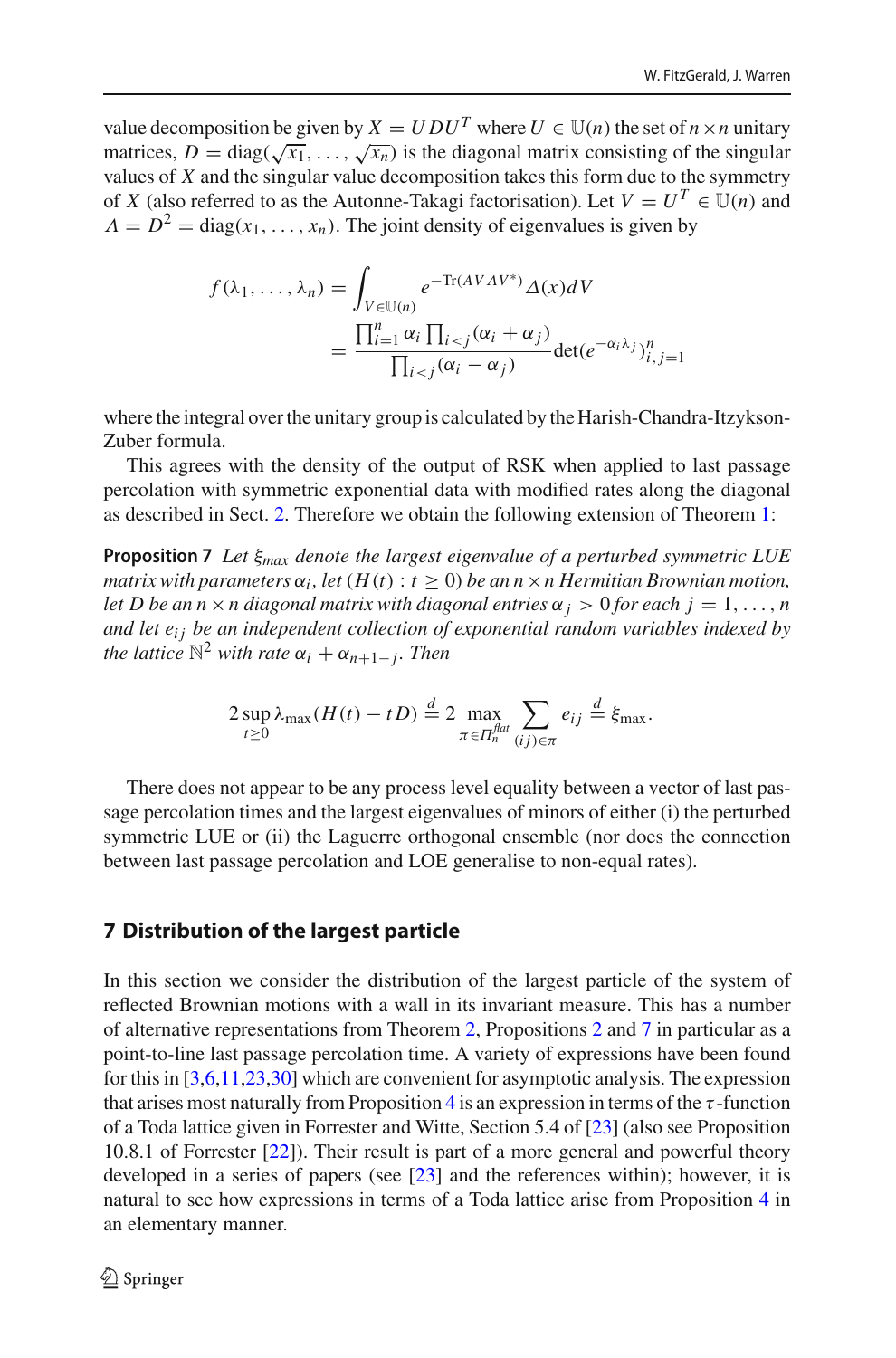**Proposition 8** *Let*  $F(x) = P(Y_n^* \le x) = P(G(n, n) \le x)$ *.* 

(i) When the drifts are equal  $\alpha_1 = \cdots = \alpha_n$ , this is given by a Wronskian

$$
F(x) = det(f_{i-1}^{(j-2)}(x))_{i,j=1}^n
$$

*where the functions*  $f_i^{(j)}$  *are defined in Eq. [\(21\)](#page-17-2) and*  $f^{(-1)}(x) = \int_0^x f(u) du$ . *Furthermore, this is the* τ *-function for a Toda lattice equation,*

$$
F(x) = \frac{1}{Z} e^{-nx} x^{-n^2/2 + n/2} \det \left( \left( x \frac{d}{dx} \right)^{i+j-2} \sqrt{\frac{2}{\pi}} \sinh(x) \right)_{i,j=1}^n
$$

*where Z is a normalisation constant.*

(ii) *When the drifts are distinct,*

$$
F(x) = e^{-\sum_{i=1}^{n} \alpha_i x} \det \begin{pmatrix} f_1(x) & D^{\alpha_1} f_1(x) & \dots & D^{\alpha_1, \dots, \alpha_{n-1}} f_1(x) \\ f_2(x) & D^{\alpha_1} f_2(x) & \dots & D^{\alpha_1, \dots, \alpha_{n-1}} f_2(x) \\ \vdots & \vdots & \ddots & \vdots \\ f_n(x) & D^{\alpha_1} f_n(x) & \dots & D^{\alpha_1, \dots, \alpha_{n-1}} f_n(x) \end{pmatrix}_{i,j=1}^n
$$

*where*  $f_i(x) = e^{\alpha_i x} - e^{-\alpha_i x}$ .

For the interpretation in terms of the Toda lattice equation we let  $g[n](x)$  =  $\det((x \frac{d}{dx})^{i+j-2} \sqrt{\frac{2}{\pi}} \sinh(x))_{i,j=1}^{n}$  and observe that *g* solves the Toda lattice equation,

$$
\left(x\frac{d}{dx}\right)^2 \log g[n] = \frac{g[n+1]g[n-1]}{g[n]^2}
$$

with  $g[0] = 1$  and  $g[1](x) = \sqrt{\frac{2}{\pi}} \sinh(x)$ . The Toda lattice equation is often expressed in terms of  $I_{1/2}$  the modified Bessel function of the first kind by  $I_{1/2}(x)$  =  $(\sqrt{2/\pi x})$  sinh(*x*).

*Proof (Proposition [8\)](#page-46-1)* In the homogeneous case we obtain from Proposition [4](#page-17-1) that

$$
P(Y_n^* \le x) = P(Y_1^*, \dots, Y_n^* \le x) = \int_{x_1 \le \dots x_n \le x} \det(f_{i-1}^{(j-1)}(x_j))_{i,j=1}^n dx_1 \dots dx_n.
$$

We perform the integral in  $x_n$  which leads to an integrand given by a determinant where the last column in the determinant above has been replaced by  $f_{i-1}^{(n-2)}(x)$  –  $f_{i-1}^{(n-2)}(x_{n-1})$ . The second term can be removed from the last column by column oper $a_{t-1}$  ations. This procedure, of integration and column operations, can be applied iteratively to the variables  $x_{n-1}, \ldots, x_1$  and leads to the required formula. In the inhomogeneous case we apply the same steps: in particular, we obtain from Proposition [4](#page-17-1) that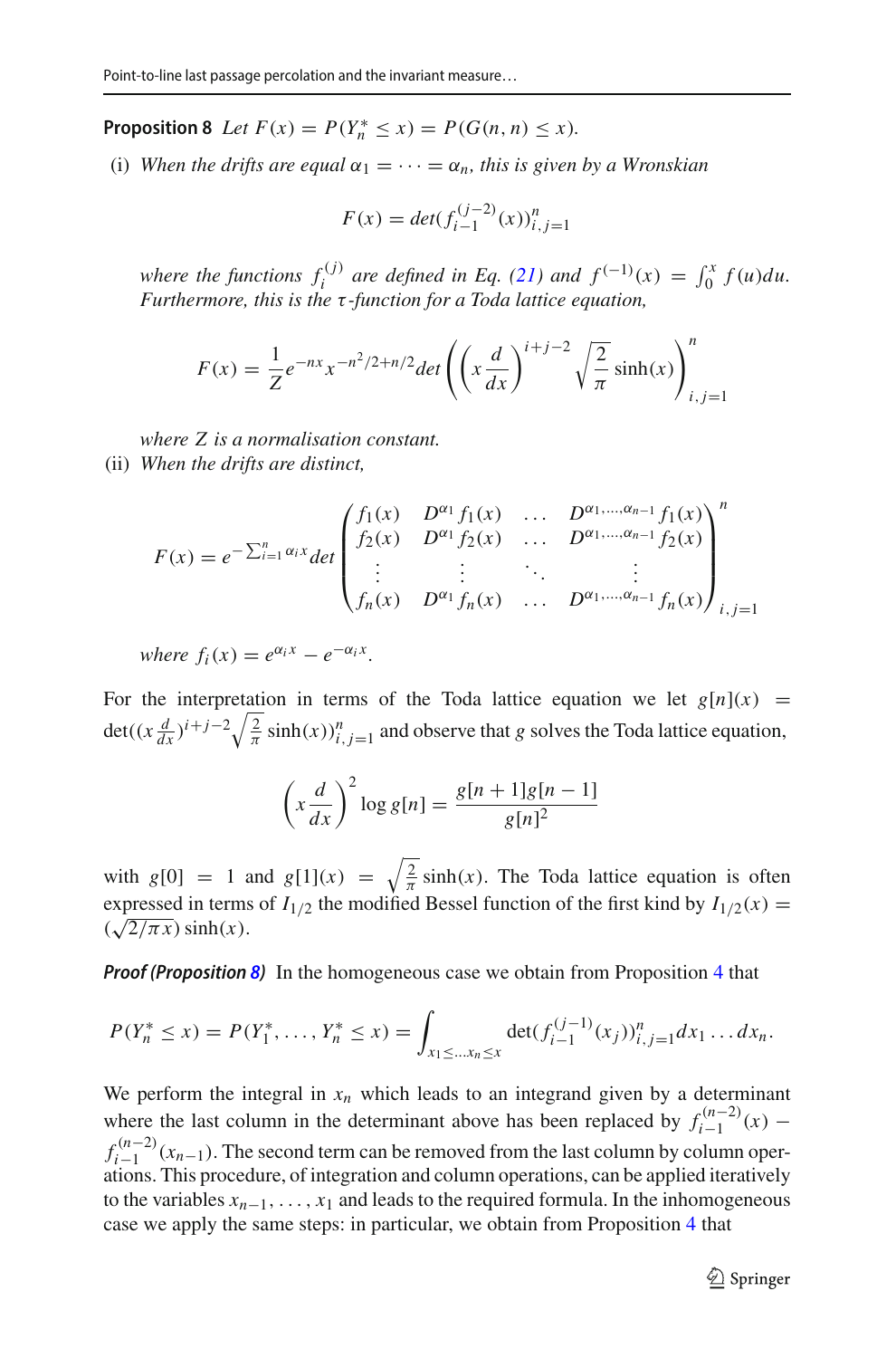$$
P(Y_n^* \le x) = P(Y_1^*, \dots, Y_n^* \le x)
$$
  
= 
$$
\int_{x_1 \le \dots \le x_n \le x} e^{-\sum_{i=1}^n \alpha_i x_i} \det(D_{x_j}^{\alpha_1, \dots, \alpha_j} f_i(x_j))_{i,j=1}^n dx_1 \dots dx_n.
$$

We perform the integral in  $x_n$  which replaces the last column of the determinant by  $e^{-\alpha_n x} D^{\alpha_1,...,\alpha_{n-1}} f_i(x) - e^{-\alpha_n x_{n-1}} D^{\alpha_1,...,\alpha_{n-1}} f_i(x_{n-1})$ . The second term can be removed from the last column by column operations and the results follows by iteratively applying this procedure in the variables  $x_{n-1}, \ldots, x_1$ .

We now show the second expression in part (i) is equal to the first expression in (i) by a series of row and column operations. We observe that applying a series of column operations shows that

<span id="page-48-0"></span>
$$
e^{-nx} x^{-n^2/2+n/2} \det \left( \left( x \frac{d}{dx} \right)^{i+j-2} \sqrt{x} I_{1/2}(x) \right)_{i,j=1}^n
$$
  
= det  $\left( \frac{d^{j-1}}{dx^{j-1}} \left( \left( \left( x \frac{d}{dx} \right)^{i-1} \sqrt{x} I_{1/2}(x) \right) e^{-x} \right) \right)_{i,j=1}^n$  (71)

where we can apply column operations to the left hand side in order to obtain that the application of  $(x \frac{d}{dx})^{j-1}$  in the *j*-th column is equivalent to the application of  $x^{j-1} \frac{d^{j-1}}{dx^{j-1}}$ , and after this observation, the  $x^{j-1}$  term in each column can be brought outside of the determinant to cancel the polynomial prefactor. The exponential prefactor on the left hand side can be brought inside the determinant and, using column operations, inside the derivative operators  $\frac{d^{j-1}}{dx^{j-1}}$ .

We prove by induction on *i* that we can add on multiples of rows  $(1, \ldots, i-1)$  to the *i*-th row of the matrix on the right hand side of [\(71\)](#page-48-0) to obtain equality with the the matrix  $(f_{i-1}^{(j-2)}(x))_{i,j=1}^n$ . We only need to check this for the entry in the first column since both sides of  $(71)$  share the same derivative structure in columns. We observe that equality holds (without any row operations) for the first row:  $\sqrt{x} I_{1/2}(x) e^{-x} = f_0^{(-1)}(x)$ . Assuming the inductive hypothesis, for each  $i \ge 0$  the entry in the  $(i + 2)$ -nd row and 2-nd column on the right hand side of [\(71\)](#page-48-0) is given by  $xf_i(x) + xf'_i(x) + f_i(x) +$  $\int_0^x f_i(u) du$  by using the relationships between the entries of the matrix – in particular, we assume the entry in the  $(i + 1)$ -st row and 2-nd column is given by  $f_i$ ; then integrate to find the entry in the  $(i + 1)$ -st row and first column; we then find the entry in the  $(i + 2)$ -nd row and first column as  $e^{-x} x \frac{d}{dx} (e^x f_i^{(-1)}(x)) = x f_i(x) + x f_i^{(-1)}(x)$ , and differentiate to find the entry in the  $(i + 2)$ -nd row and 2-nd column stated above. To simplify this expression, we prove the following identity: there exist constants *c*1,..., *ci* such that

<span id="page-48-1"></span>
$$
xf_i(x) + xf'_i(x) + \int_0^x f_i(u)du = (i+1)f_{i+1}(x) + c_i f_i(x) + \dots + c_1 f_1(x) (72)
$$

which shows that after applying row operations the matrix will be in the required form (the factor of  $(i + 1)$  can be absorbed into the normalisation constant). We note that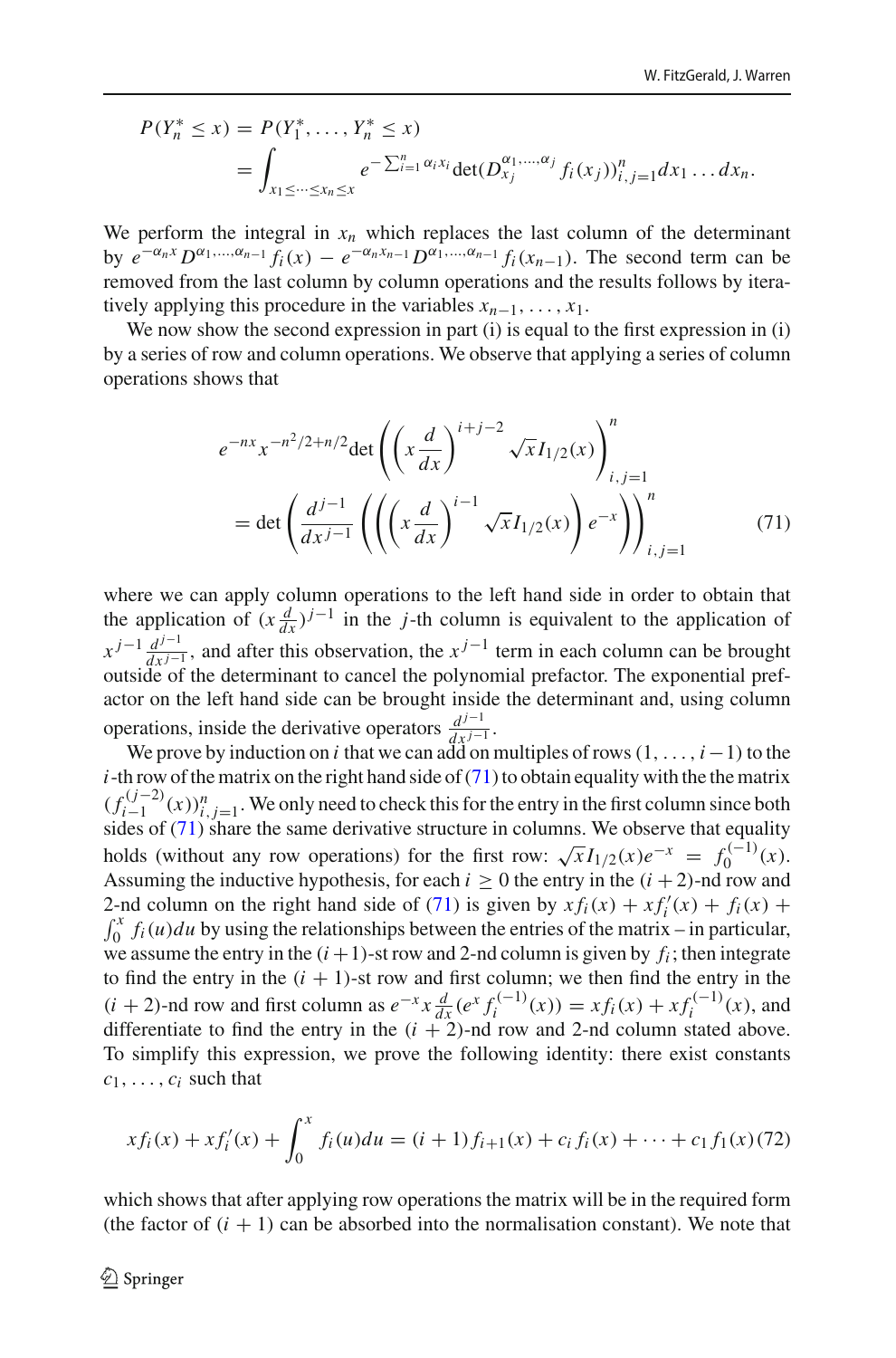the function  $f_0$  is *not* used on the right hand side. After applying these row operations the entry in the  $(i + 2)$ -nd row and 1-st column will be given by  $f_{i+1}^{(-1)}$  by using an additional hour dame can distance that the entries in the first solumn of the matrix on the additional boundary condition: that the entries in the first column of the matrix on the right hand side of  $(71)$  are all zero at zero. We prove Eq.  $(72)$  by induction and let

$$
h_{i+1}(x) = x f_i(x) + x f'_i(x) + \int_0^x f_i(u) du
$$

For the base case of the identity, observe that  $f_1(x) = x f_0(x) + x f'_0(x) + \int_0^x f_0(u) du$ from  $f_0(x) = e^{-2x}$  and an explicit expression for  $f_1(x) = -xe^{-2x} + \frac{1}{2} - \frac{1}{2}e^{-2x}$ . For the inductive step, observe that

$$
\mathcal{G}^* h_{i+1}(x) = x \mathcal{G}^* f_i(x) + x \mathcal{G}^* f'_i(x) + \mathcal{G}^* \int_0^x f_i(u) du + f''_i(x) + 2f'_i(x) + f_i(x) = h_i(x) + f_i(x) + 2f_{i-1}(x)
$$

where the second equality follows by using the defining property of the  $f_i$ , namely that  $\mathscr{G}^* f_i = f_{i-1}$ , and  $\mathscr{G}^* f_0^x f_i(u) du = \int_0^x f_{i-1}(u) du$  by an additional boundary condition that both sides are zero at zero. The inductive hypothesis means there exists constants such that  $h_i = i f_i + \tilde{c}_{i-1} f_{i-1} + \cdots + \tilde{c}_1 f_1$ . Therefore  $\mathscr{G}^* h_{i+1}$  can be expressed in terms of the functions  $f_1, \ldots, f_i$ , and we can choose the constants  $c_i$ ,...,  $c_1$  in Eq. [\(72\)](#page-48-1) such that the operator  $\mathscr{G}^*$  applied to the right hand side of (72) agrees with  $\mathcal{G}^* h_{i+1}$ . The boundary conditions  $h_{i+1}(0) = h'_{i+1}(0) = 0$  also agree with the right hand side of Eq. [\(72\)](#page-48-1). Therefore this completes the proof of the identity and in turn this identity then proves the Proposition. 

**Acknowledgements** WF is supported by EPSRC as part of the MASDOC DTC, Grant No. EP/HO23364/1.

**Open Access** This article is licensed under a Creative Commons Attribution 4.0 International License, which permits use, sharing, adaptation, distribution and reproduction in any medium or format, as long as you give appropriate credit to the original author(s) and the source, provide a link to the Creative Commons licence, and indicate if changes were made. The images or other third party material in this article are included in the article's Creative Commons licence, unless indicated otherwise in a credit line to the material. If material is not included in the article's Creative Commons licence and your intended use is not permitted by statutory regulation or exceeds the permitted use, you will need to obtain permission directly from the copyright holder. To view a copy of this licence, visit [http://creativecommons.org/licenses/by/4.0/.](http://creativecommons.org/licenses/by/4.0/)

#### **References**

- <span id="page-49-3"></span>1. Assiotis, T., O'Connell, N., Warren, J.: Interlacing diffusions. In: Donati-Martin, C., Lejay, A., Rouault, A. (eds.) Séminaire de Probabilités L. Lecture Notes in Mathematics, vol. 2252. Springer, Cham (2019)
- <span id="page-49-0"></span>2. Baik, J., Deift, P., Johansson, K.: On the distribution of the length of the longest increasing subsequence of random permutations. J. Am. Math. Soc. **12**, 1119–1178 (1999)
- <span id="page-49-2"></span>3. Baik, J., Rains, E.M.: Algebraic aspects of increasing subsequences. Duke Math. J. **109**(1), 1–65 (2001). <https://doi.org/10.1215/S0012-7094-01-10911-3>
- <span id="page-49-1"></span>4. Baryshnikov, Y.M.: GUEs and queues. Probab. Theory Relat. Fields **119**(2), 256–274 (2001)
- <span id="page-49-4"></span>5. Bisi, E.: Random polymers via orthogonal Whittaker and symplectic Schur functions. Ph.D. thesis, University of Warwick (2018). [arXiv:1810.03734](http://arxiv.org/abs/1810.03734)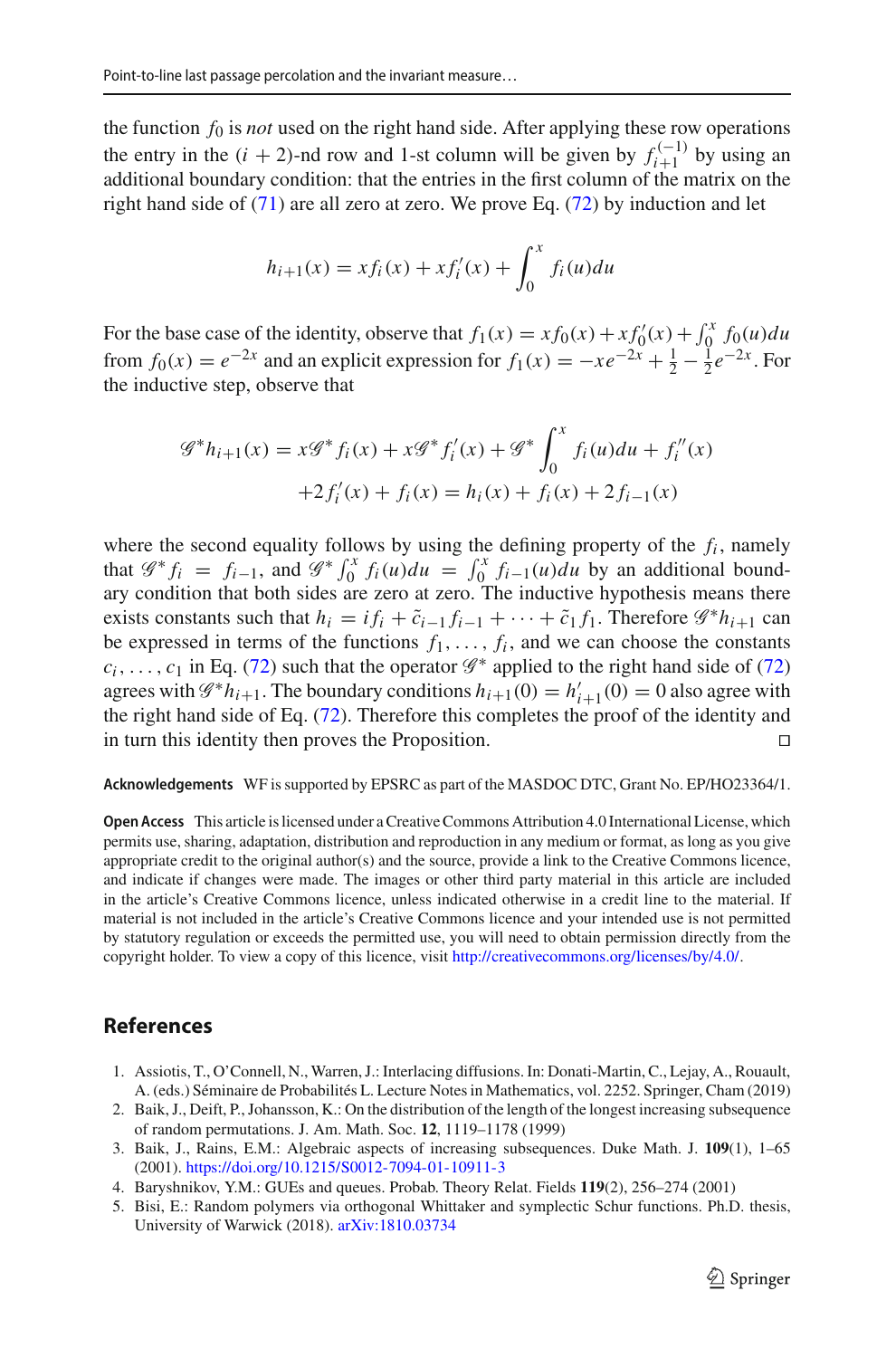- <span id="page-50-1"></span>6. Bisi, E., Zygouras, N.: Point-to-line polymers and orthogonal Whittaker functions. Trans. Am. Math. Soc. **371**, 8339–8379 (2019)
- <span id="page-50-14"></span>7. Borodin, A., Corwin, I., Ferrari, P.: Free energy fluctuations for directed polymers in random media in 1 + 1 dimension. Commun. Pure Appl. Math. **67**, 1129–1214 (2014). [https://doi.org/10.1002/cpa.](https://doi.org/10.1002/cpa.21520) [21520](https://doi.org/10.1002/cpa.21520)
- <span id="page-50-15"></span>8. Borodin, A., Corwin, I., Remenik, D.: Log-gamma polymer free energy fluctuations via a Fredholm determinant identity. Commun. Math. Phys. **324**, 215–232 (2013)
- <span id="page-50-5"></span>9. Borodin, A., Corwin, I., Remenik, D.: Multiplicative functionals on ensembles of non-intersecting paths. Ann. Henri Poincaré **51**(1), 28–58 (2015). <https://doi.org/10.1214/13-AIHP579>
- <span id="page-50-7"></span>10. Borodin, A., Ferrari, P., Prähofer, M., Sasamoto, T., Warren, J.: Maximum of Dyson Brownian motion and non-colliding systems with a boundary. Electron. Commun. Probab. **14**, 486–494 (2009). [https://](https://doi.org/10.1214/ECP.v14-1503) [doi.org/10.1214/ECP.v14-1503](https://doi.org/10.1214/ECP.v14-1503)
- <span id="page-50-2"></span>11. Borodin, A., Ferrari, P.L., Prähofer,M., Sasamoto, T.: Fluctuation properties of the TASEP with periodic initial configuration. J. Stat. Phys. **129**, 1055–1080 (2007)
- <span id="page-50-24"></span>12. Borodin, A., Péché, S.: Airy kernel with two sets of parameters in directed percolation and random matrix theory. J. Stat. Phys. **132**(2), 275–290 (2008)
- <span id="page-50-20"></span>13. Borodin, A.N., Salminen, P.: Handbook of Brownian Motion-Facts and Formulae, 2nd edn. Birkhäuser, Basel (2002)
- <span id="page-50-8"></span>14. Budhiraja, A., Lee, C.: Long time asymptotics for constrained diffusions in polyhedral domains. Stoch. Process. Appl. **117**(8), 1014–1036 (2007). <https://doi.org/10.1016/j.spa.2006.11.007>
- <span id="page-50-17"></span>15. Corwin, I.: The Kardar–Parisi–Zhang equation and universality class. Random Matrices Theory Appl. **1**, 1130001 (2012)
- <span id="page-50-16"></span>16. Corwin, I., O'Connell, N., Seppäläinen, T., Zygouras, N.: Tropical combinatorics and Whittaker functions. Duke Math. J. **163**(3), 513–563 (2014). <https://doi.org/10.1215/00127094-2410289>
- <span id="page-50-9"></span>17. Dieker, A., Moriarty, J.: Reflected Brownian motion in a wedge: sum-of-exponential stationary densities. Electron. Commun. Probab. **14**, 1–16 (2009). <https://doi.org/10.1214/ECP.v14-1437>
- <span id="page-50-22"></span>18. Dieker, A.B., Warren, J.: Determinantal transition kernels for some interacting particles on the line. Ann. Henri Poincaré **44**(6), 1162–1172 (2008). <https://doi.org/10.1214/07-AIHP176>
- <span id="page-50-25"></span>19. Dieker, A.B., Warren, J.: On the largest-eigenvalue process for generalized Wishart random matrices. ALEA **6**, 369–376 (2009)
- <span id="page-50-10"></span>20. Dupuis, P., Williams, R.J.: Lyapunov functions for semimartingale reflecting Brownian motions. Ann. Probab. **22**(2), 680–702 (1994). <https://doi.org/10.1214/aop/1176988725>
- <span id="page-50-3"></span>21. Ferrari, P.: Polynuclear growth on a flat substrate and edge scaling of GOE eigenvalues. Commun. Math. Phys. **252**, 77–109 (2004)
- <span id="page-50-19"></span>22. Forrester, P.J.: Log-Gases and Random Matrices (LMS-34). Princeton University Press, Princeton (2010). <http://www.jstor.org/stable/j.ctt7t5vq>
- <span id="page-50-26"></span>23. Forrester, P.J., Witte, N.S.: Application of the  $\tau$ -function theory of Painlevé equations to random matrices: Pvi, the JUE, CyUE, cJUE and scaled limits. Nagoya Math. J. **174**, 29–114 (2004)
- <span id="page-50-11"></span>24. Glynn, P.W., Whitt, W.: Departures from many queues in series. Ann. Appl. Probab. **1**(4), 546–572 (1991)
- <span id="page-50-6"></span>25. Gravner, J., Tracy, C.A., Widom, H.: Limit theorems for height fluctuations in a class of discrete space and time growth models. J. Stat. Phys. **102**(5–6), 1085–1132 (2001)
- <span id="page-50-12"></span>26. Harrison, J.M., Williams, R.J.: Multidimensional reflected Brownian motions having exponential stationary distributions. Ann. Probab. **15**(1), 115–137 (1987). <https://doi.org/10.1214/aop/1176992259>
- <span id="page-50-0"></span>27. Johansson, K.: Shape fluctuations and random matrices. Commun. Math. Phys. **209**, 437–476 (2000)
- <span id="page-50-21"></span>28. Johansson, K.: A multi-dimensional Markov chain and the Meixner ensemble. Ark. Mat. **48**(1), 79–95 (2010). <https://doi.org/10.1007/s11512-008-0089-6>
- <span id="page-50-23"></span>29. Johansson, K., Rahman, M.: Multi-time distribution in discrete polynuclear growth. [arXiv:1906.01053](http://arxiv.org/abs/1906.01053)
- <span id="page-50-27"></span>30. Johnstone, I.M.: On the distribution of the largest eigenvalue in principal components analysis. Ann. Statist. **29**(2), 295–327 (2001)
- <span id="page-50-18"></span>31. König, W.: Orthogonal polynomial ensembles in probability theory. Probab. Surv. **2**, 385–447 (2005). <https://doi.org/10.1214/154957805100000177>
- <span id="page-50-13"></span>32. Matsumoto, H., Yor, M.: Exponential functionals of Brownian motion, I: probability laws at fixed time. Probab. Surv. **2**, 312–347 (2005). <https://doi.org/10.1214/154957805100000159>
- <span id="page-50-4"></span>33. Nguyen, G.B., Remenik, D.: Non-intersecting Brownian bridges and the Laguerre Orthogonal Ensemble. Ann. Inst. H. Poincaré Probab. Statist. **53**(4), 2005–2029 (2017)